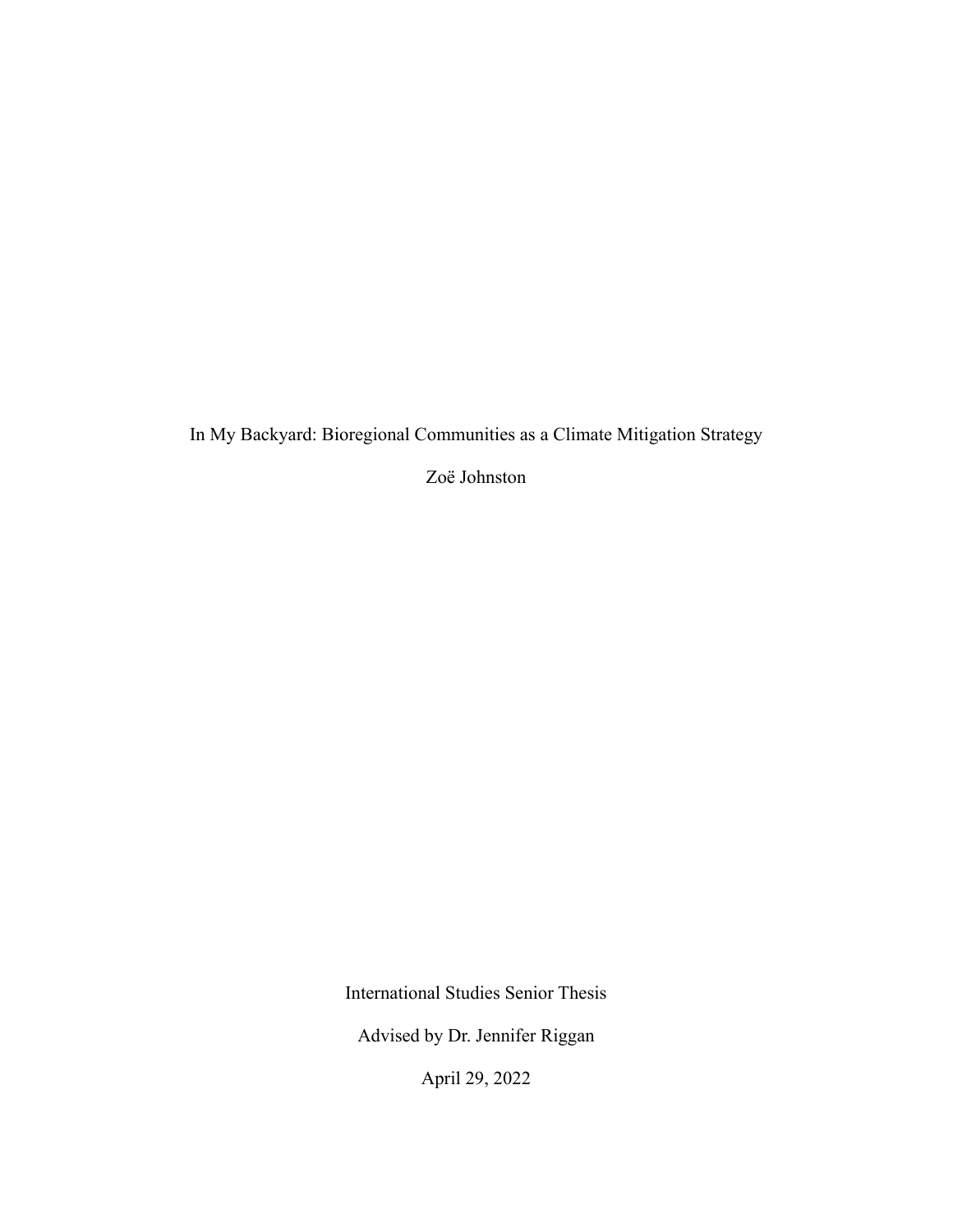| <b>Introduction</b>                                                  | $\boldsymbol{2}$ |
|----------------------------------------------------------------------|------------------|
| <b>Economies and Ecosystems, Capitalism and Climate Change</b>       | 9                |
| <b>A Theoretical Exploration of Bioregionalism</b>                   | 16               |
| The Broader Framework of Eco-Localism                                | 17               |
| <b>Constructive Critiques Towards Implementation</b>                 | 21               |
| Defining Bioregionalism                                              | 24               |
| <b>Bioregionalism in Practice</b>                                    | 28               |
| Introduction to Cascadia Bioregion                                   | 30               |
| Cascadia Bioregion: Scale and Climate Impact                         | 33               |
| Cascadia Bioregion: Navigating the Global Capitalist System          | 37               |
| Introduction to the Terran Collective                                | 39               |
| Terran Collective: The Necessity of Community Relationships          | 41               |
| Terran Collective: A Community of Employees                          | 44               |
| Concluding: Cascadia Bioregion and Terran Collective in Conversation | 47               |
| Conclusion                                                           | 49               |
| <b>Bibliography</b>                                                  | 55               |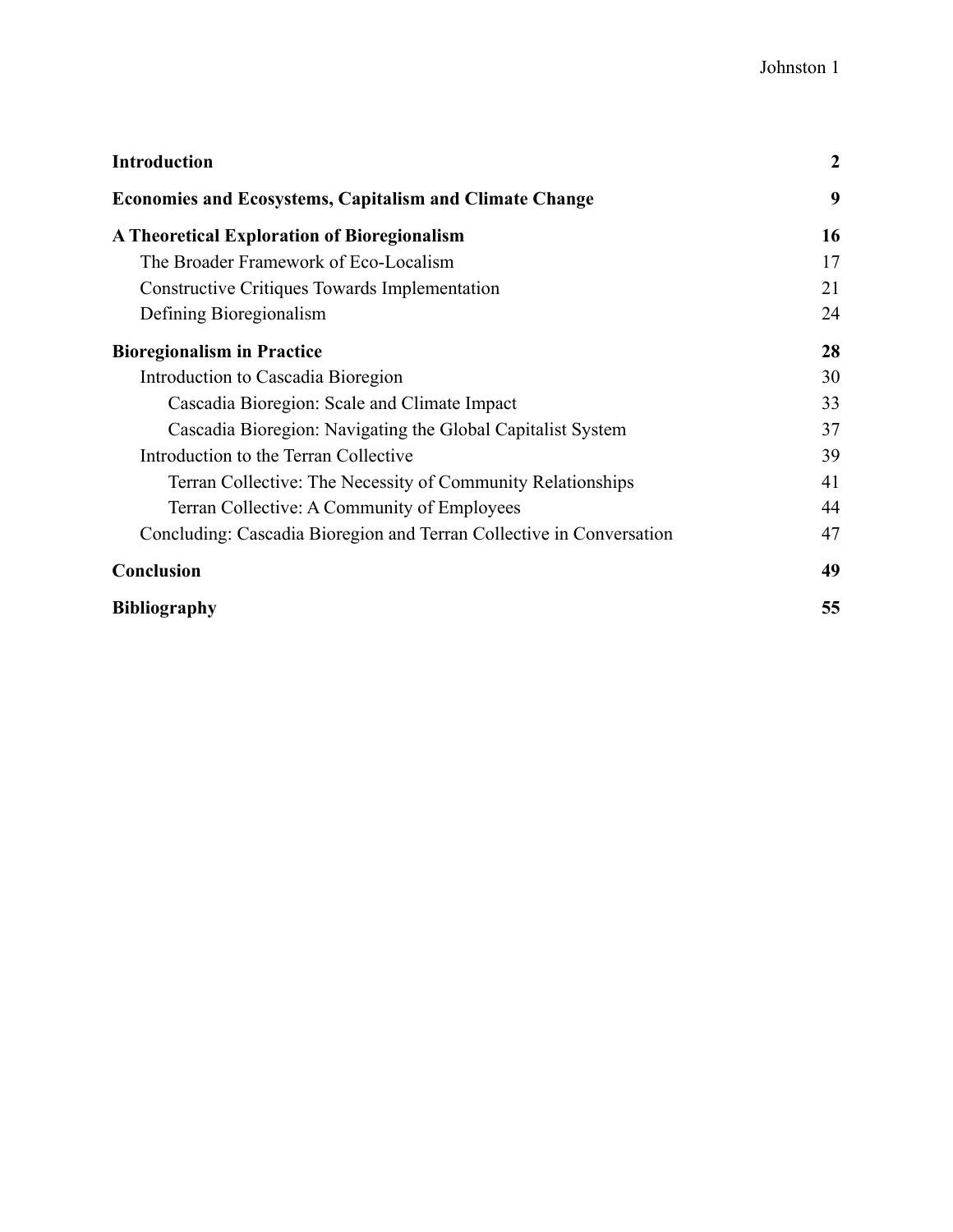## <span id="page-2-0"></span>Introduction

Climate change has inarguably arrived. It is no longer a possibility that looms in the future, but rather a stark reality of everyday life. Events such as wildfires, hurricanes, tornados, flooding, and droughts have become more than just natural disasters, but destructive tragedies exacerbated by rising global temperatures. One such example is the extreme flooding that Philadelphia suffered in the fall of 2021 as a result of Hurricane Ida. While the time has passed to prevent climate change entirely, it is still possible to mitigate the worst effects that are yet to come. The question then is, what are effective mitigation strategies?

Throughout this thesis, I will be using the term climate mitigation. I follow the lead of climate justice activists who clarify that, "mitigation within the mainstream of the climate discourse has come to mean reducing the amount of greenhouse gasses emitted into the atmosphere, and to a lesser degree, increasing the capacity to sequester carbon" (Movement Generation 2014, 24). The phrasing of climate mitigation acknowledges that the effects of climate change are already being felt. Climate mitigation is our reactive attempt to prevent the worst consequences.

One possible sphere through which climate mitigation could occur is the economy. There is a significant relationship between climate change and the economy due to the use of natural resources enabling the production of goods (Spash and Smith 2019). The most significant example of this is the extraction of oil, natural gas, and coal to use as fuel. Other examples include the mining of lithium to use in batteries and the cutting down of trees for lumber and paper goods. In this way, climate change is the greatest market failure of the global economy (Cato 2013, 220). The free market did not regulate extraction, and instead, profited from it. The global capitalist economy therefore exacerbated, if not engendered, a climate crisis with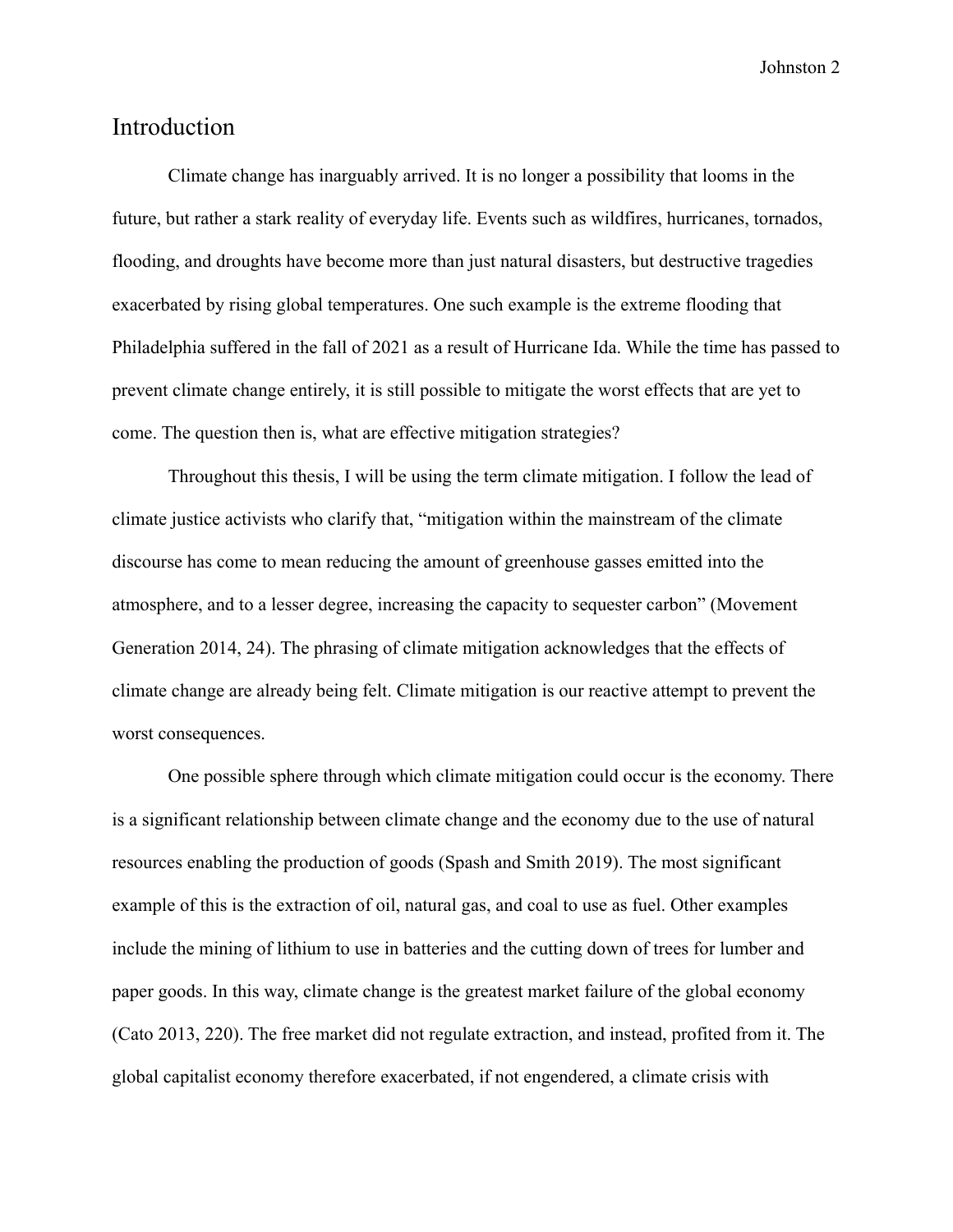irreversible impacts. Common rhetoric encourages the individual to reduce their consumption, reuse what they already have, and recycle what has been used. However, with a crisis as global as climate change, individual actions fail to have an impact at the necessary scale. An economic approach to mitigating climate change must occur at the highest level, challenging the very structure of our economy. The current capitalist system seeks to accumulate wealth and maximize profit, often without thought to the natural ecological limits of the resources it is extracting. Some scholars, including economists and environmentalists, argue that the environmental destruction incurred by globalized capitalism originates from a lack of geographic accountability (Ganesh and Zoller 2013). For example, the mass extraction of crude oil results in unstable ecosystems, poisoned waterways, and further greenhouse gas emissions that pollute the atmosphere. However, these extraction sites are typically based in remote, sparsely inhabited locations. The final product of oil, typically gas for cars, is then sold to individual consumers across the world who are unaware of the destruction that has occurred during production. Therefore, the global level at which the economy currently operates obscures any sense of environmental limits or the urgency of the climate crisis.

One strategy that emerges from an understanding of globalized capitalism as "amnesiatic about location" (Ganesh and Zoller 2013, 238) is to re-localize our economies. The proponents of relocalization propose that constraining economic activity within the natural limits of ecosystems will create a sense of accountability and sustainable maintenance of local resources. This strategy and the theoretical work that accompanies it has been labeled eco-localism.

In this thesis, I seek to understand this theoretical model of eco-localism and determine if it is effectively practiced anywhere in the world. In order to do so, I will be exploring possible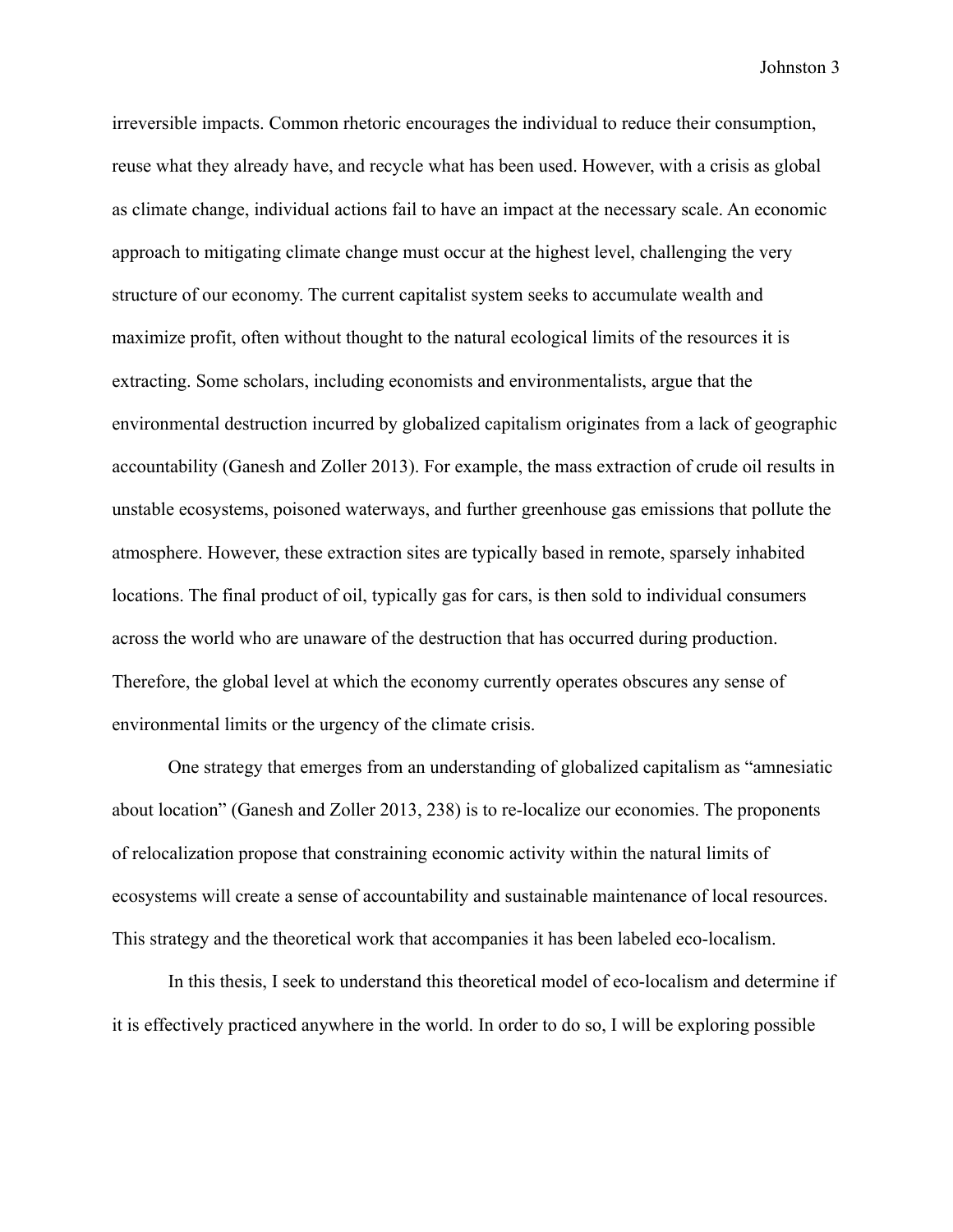eco-local communities that have emerged in the United States. This thesis will explore the capabilities and shortcomings of eco-localism as a theory of climate mitigation.

While the literature I reviewed pertains to all of eco-localism, I employ bioregionalism as the theoretical grounding of this thesis. The theory of bioregionalism proposes that local communities should be defined by naturally occurring boundaries (see fig. 1). Scholars such as Cato (2013), Evanoff (2010), Fôn James (2014), Plant (1990), and Thomashow (1998) argue that globalized capitalism has a destructive impact on the natural environment and bioregionalism is the most promising alternative for a sustainable future. A significant omission in the literature is an empirical grounding of bioregionalism. These scholars fail to present a case study of bioregionalism being practiced in the contemporary world, which raises the question of if it could be effectively implemented. This thesis seeks to explore that omission in the literature and compare the theoretical ideas to case studies of self-proclaimed bioregional communities. I will be investigating if these communities' practices of bioregionalism are effective as a climate mitigation strategy by consulting the projects they have pursued and the impact that said projects have had on their ecosystems.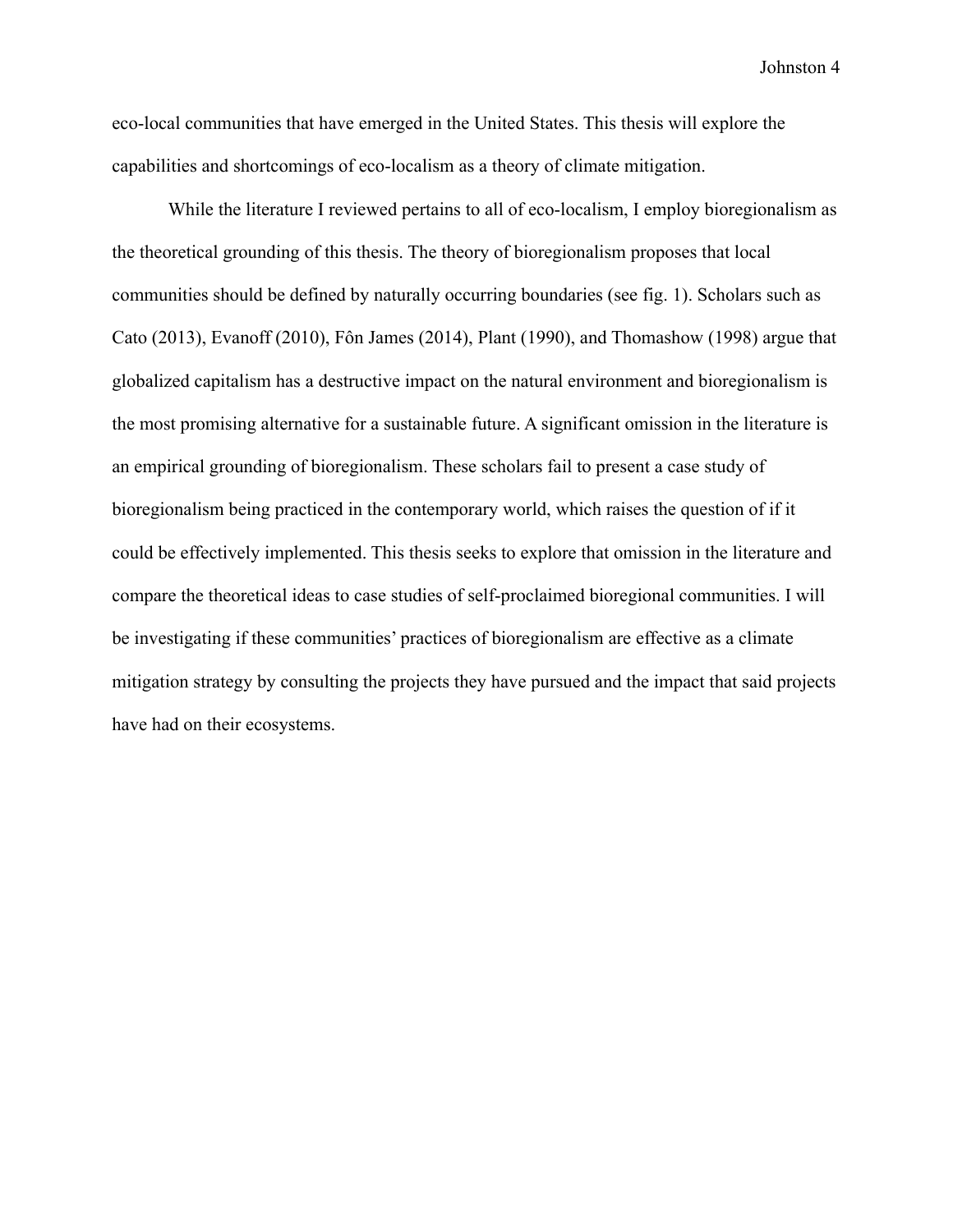

(Figure 1. Salmon Nation 2017. A map of the United States drawn according to hypothetical bioregional boundaries)

My data in this thesis serves to supplement and operationalize the theory of bioregionalism. I will use the case studies of existing bioregion communities, specifically the Cascadia Bioregion and the Terran Collective. The larger of my case studies, the Cascadia Bioregion, encompasses large swaths of the Pacific Coast of North America, stretching from Alaska, across Canada, and into Northern California. The Terran Collective is centered in the Bay Area of California and is a recently established organization that simultaneously works as a software development company. Through this data, I will demonstrate that the literature around bioregionalism is a valuable framework, but in order for it to be adopted as a a realistic practice, bioregionalism must start small by clearly articulating their values, being intentional about the scale of their work, and operating within the current global capitalist framework.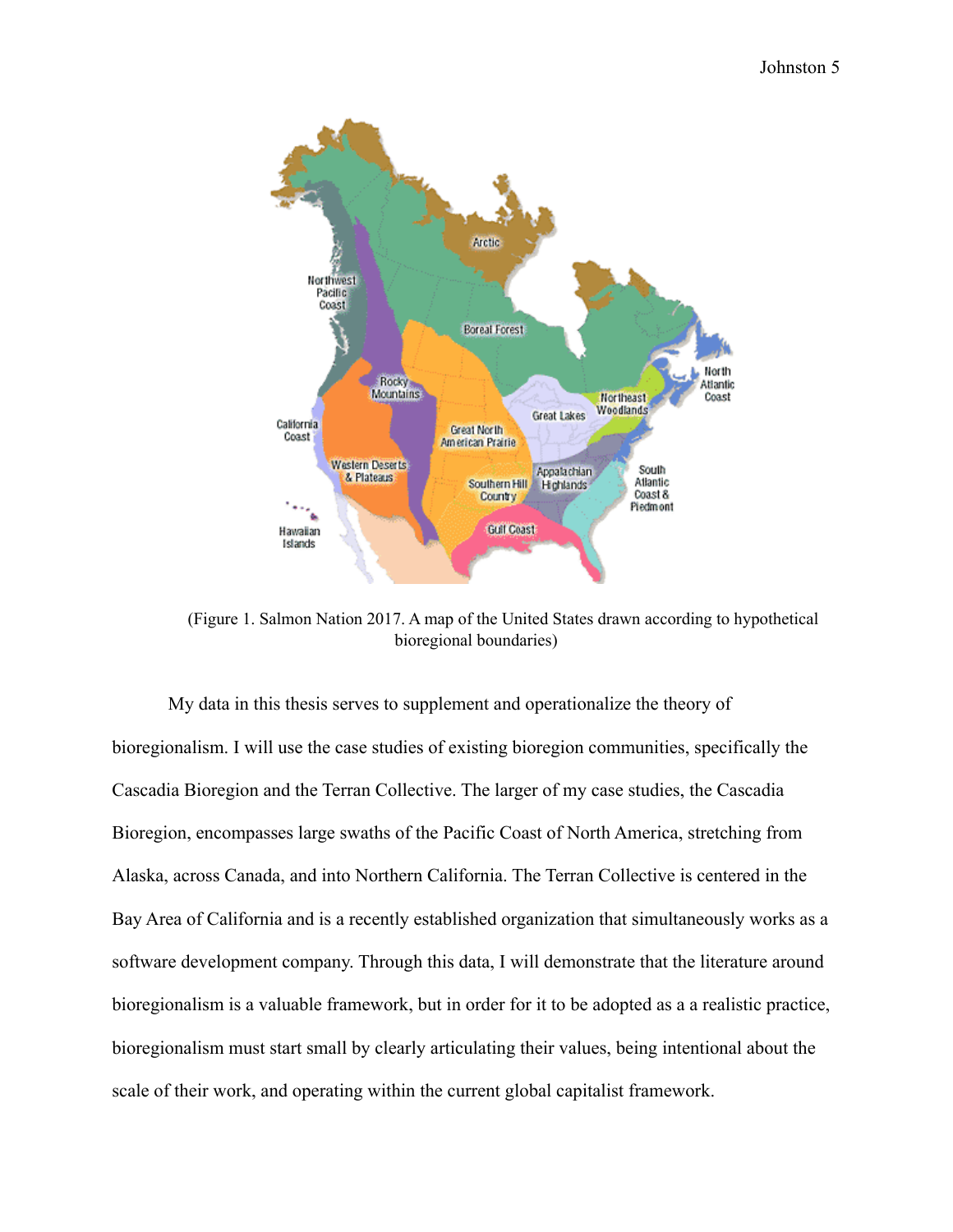I argue that while bioregionalism remains a largely abstract theory, it is capable of reinforcing the necessity of community action, centering the idea of accountability to natural resources, and challenging the current capitalist economy to move away from extraction. However, bioregionalism is currently incapable of implementing the large-scale change it envisions. The immediacy of the climate crisis requires a prompt response, one that would be hindered by the goal of dismantling the global system of capitalism as is vocalized in bioregional literature. The work of bioregional communities reveals that the first and most necessary step in creating a new social system is to imagine it.

This thesis will be organized into a context section that explores both capitalism and communities, a review of bioregional literature that clarifies the theoretical vision, and a case study analysis of two communities to investigate bioregionalism in practice. The context section will serve to identify the relationship between globalized capitalism and climate change. It will also argue that climate mitigation is best pursued at a local level through community actions. By establishing this relationship and scale, local economic strategies become a powerful tool for climate mitigation.

One such strategy is eco-localism, or further specified, bioregionalism, which I explore and clarify in my literature review. Bioregionalism is a vision of re-localizing economies and defining their reach by natural boundaries; the goal in doing so is to emphasize accountability to resources and challenge the global capitalist system. Scholars argue bioregionalism is a strong climate mitigation strategy because it emphasizes accountability and reciprocity (Curtis 2003; Cato 2011; Evanoff 2010; Ganesh and Zoller 2013; Thomashow 1998). However, other scholars critique bioregionalism as hyper-theoretical and lacking the necessary structure to become a reality (Albo 2007; Brennan 1998; Hahnel 2007; Jabłonowski 2011). My work aligns most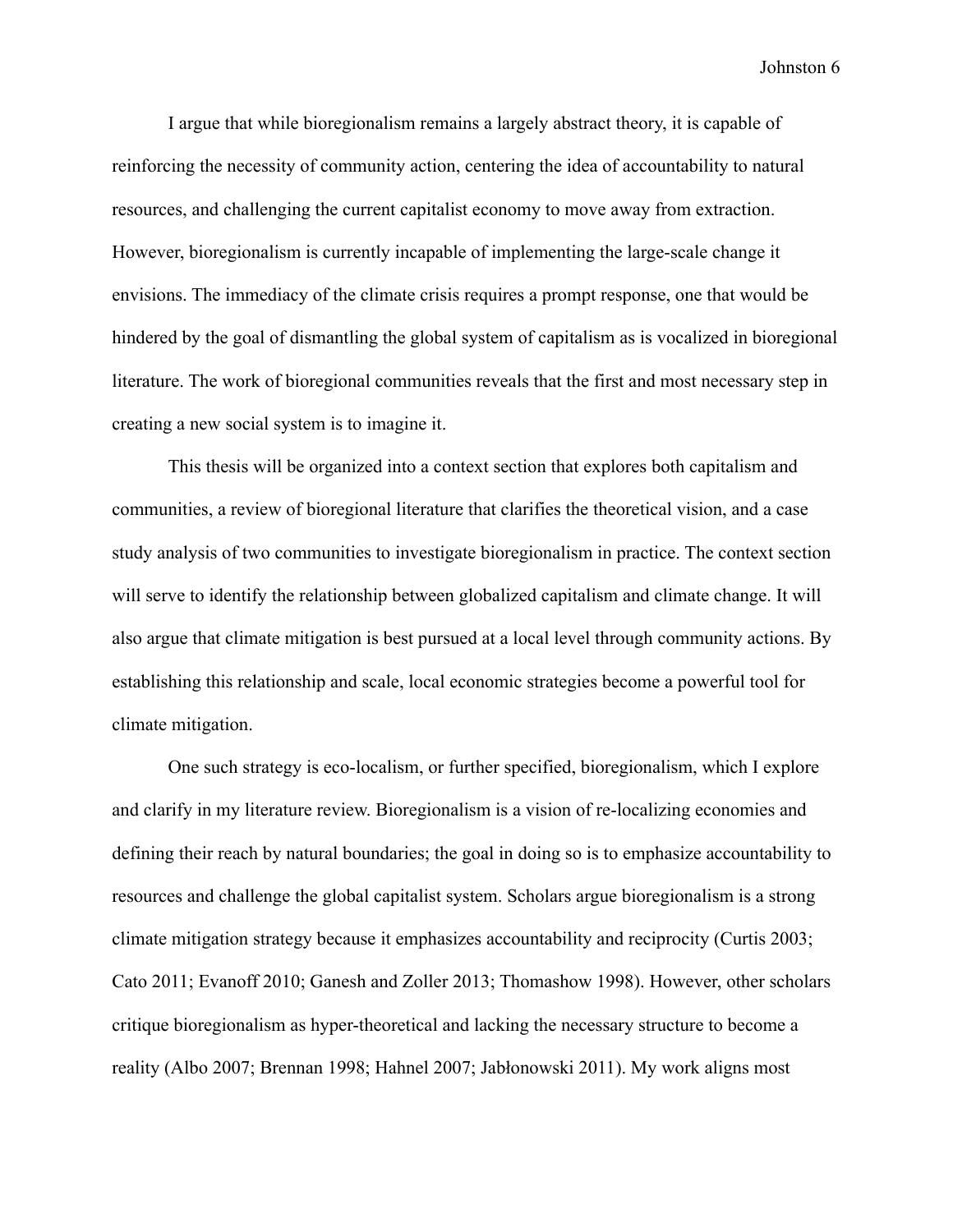closely with Cato and other proponents of bioregionalism because I demonstrate how bioregionalism offers a unique, economically-based strategy against climate change. I diverge from these scholars in arguing bioregionalism must be able to respond to the climate crisis immediately before attempting to challenge the capitalist system.

My data section comprises case studies of two distinct bioregional communities, the Cascadia Bioregion and the Terran Collective. I will analyze their success in organizing economically as a bioregion as well as the impact they have had on their local environment by exploring the projects they have undertaken in the past decade. Through examining these communities, the capabilities of bioregionalism are clarified, especially the significance of accountability while the shortcomings are made apparent. Such shortcomings include the inability to dismantle the global capitalist system at this current moment and the timeline in which bioregional organizations can be established.

For the Cascadia Bioregion, I will utilize their website as a primary source for facts and figures, project summaries, and how it was initially established. I will also use the websites of affiliated organizations and government documents as a means to demonstrate the scope of the Cascadia Bioregion. These primary sources are supplemented with articles written by environmentally conscious journalists about their work.

For the Terran Collective, I will similarly consult their website which includes an overview of their philosophy, project summaries, and goals for the future. I will also be using information about their software development company that I collected across LinkedIn, podcasts, and reports. One of the ways I sought to measure community impact was by reading articles written about the organization by regular community members. However, in looking for additional data about the Terran Collective, I was unable to find any articles written by other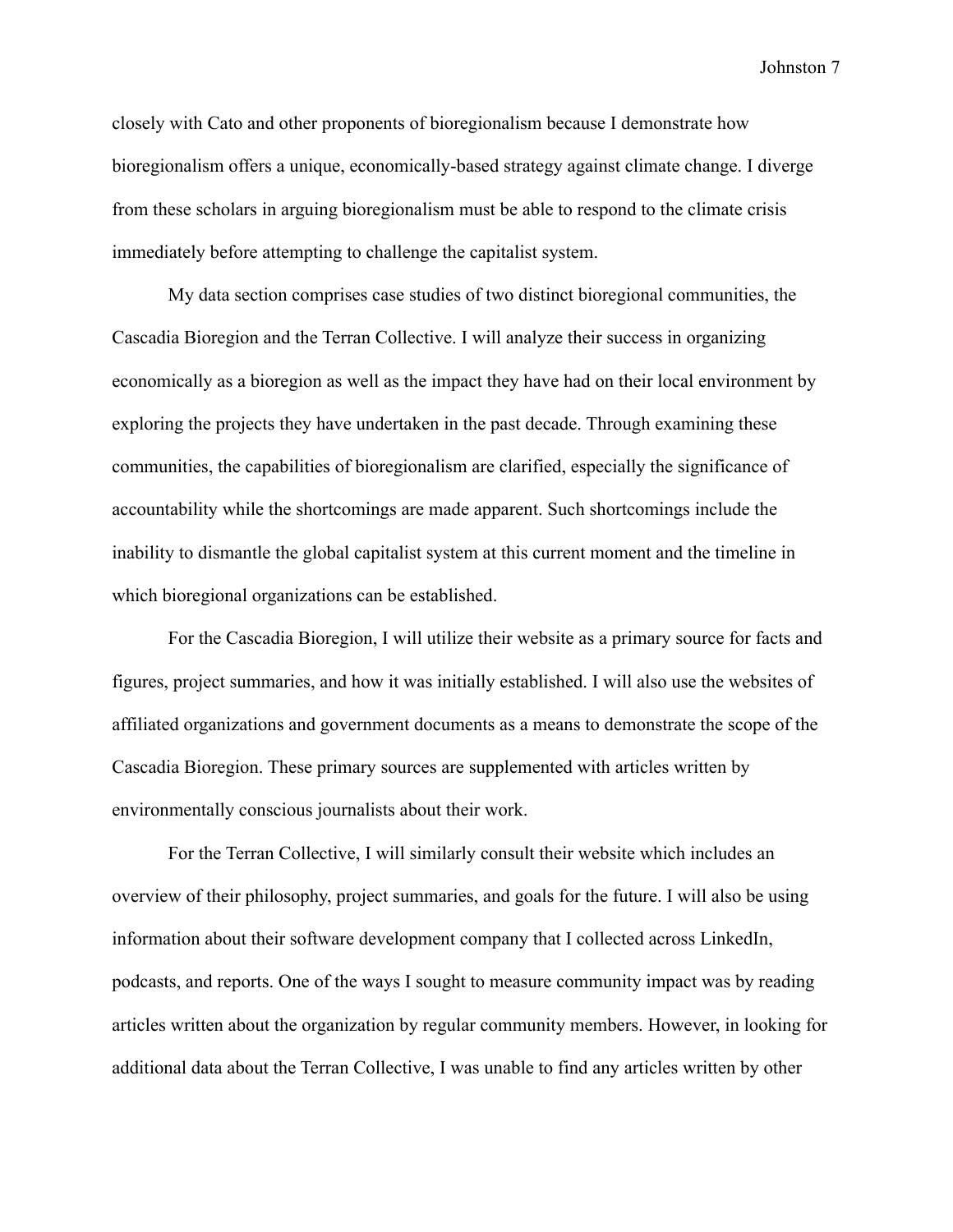people living in the Bay Area discussing their work or the impact on the community. Any articles that I found were published by members of the stewardship team and reflected internal messaging bias in favor of the organization. Therefore, most of my data from the Terran Collective is a primary source.

Both of these case studies will explore the capabilities and limitations of bioregionalism in practice. My data will be limited to these two case studies although they often collaborate with non-affiliated organizations that are also focused on climate justice. For the Cascadia Bioregion, which includes a vast network of affiliated organizations, I limited my data to the groups and projects that were currently active and had the most impact on climate mitigation. In the case of the Terran Collective, my data is largely derived from their work as a non-profit, although I also discuss their role as a software development company. The projects undertaken by the Cascadia Bioregion and the Terran Collective demonstrate the scale of bioregionalism's practicality and extent of effectiveness within the restrictions of globalized capitalism.

This data serves to fill the gap of evidence in the literature around bioregionalism. The projects I will be analyzing move bioregionalism from a utopian theory to a practice that can be evaluated. My argument is made more nuanced from this data, as it demonstrates both the valuable strengths that bioregional communities offer mitigating climate change, while also revealing the limitations of bioregionalism that are not fully acknowledged by the scholars I align with.

Bioregionalism asks us to restructure economic decisions according to ecological sustainability. Overall, my thesis seeks to understand how this theory of bioregionalism is put into practice and if it results in an effective climate mitigation strategy. Before we are able to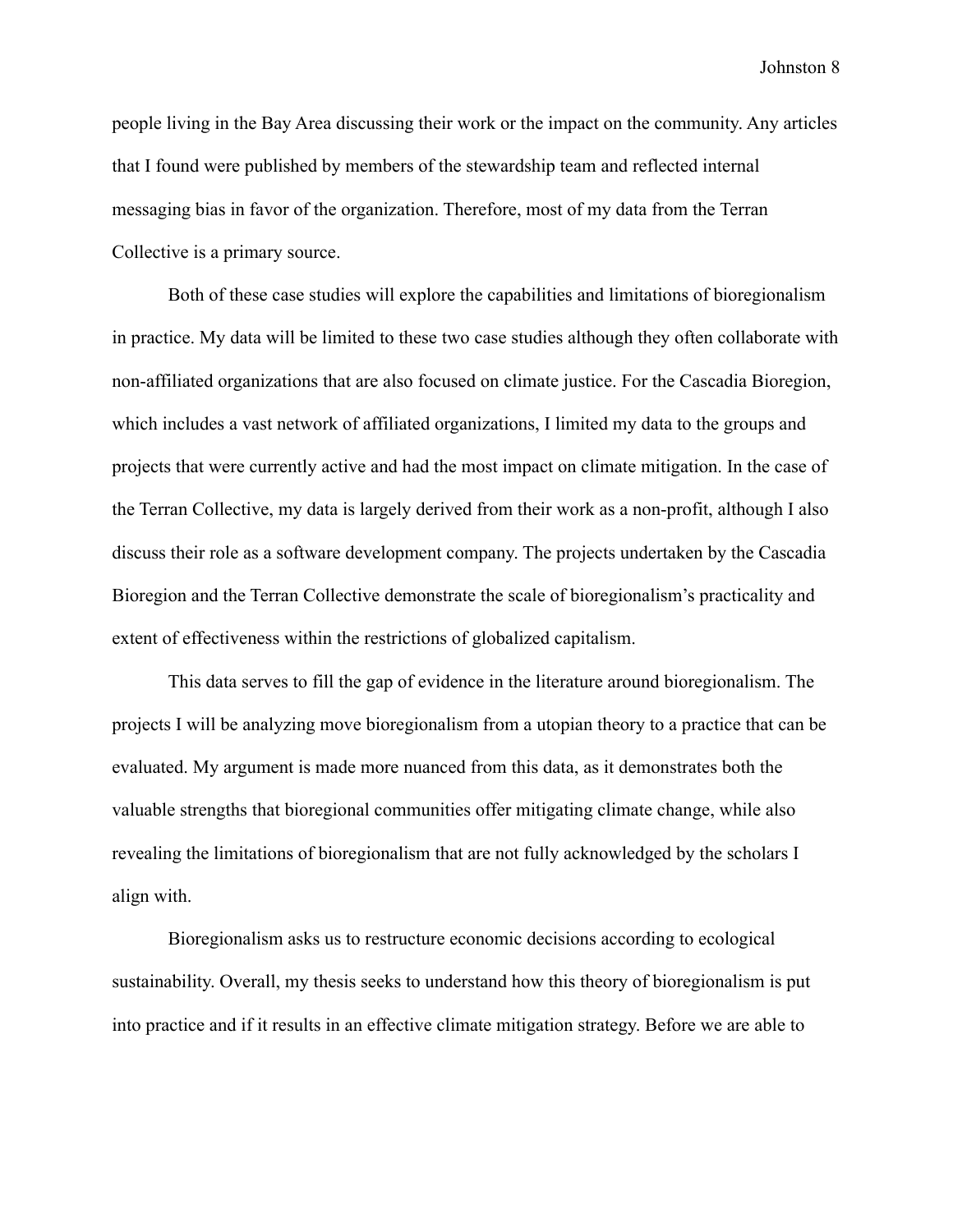fully understand bioregionalism though, it is necessary to discuss the relationship between globalized capitalism, climate change, and how local communities can respond.

# <span id="page-9-0"></span>Economies and Ecosystems, Capitalism and Climate Change

Ecosystems and economies are intrinsically connected. For one, they share the root word 'eco-,' which comes from the Greek word for home, *oikos.* Ecosystem means "home together," encapsulating the concept that a place is not defined simply by the organisms that exist there —such as trees, water, soil, and fungus —but also by the web of relationships that sustain them collectively (Movement Generation 2017, 4). The term ecosystem acknowledges that in the natural world, "all life is connected and inter-related, teeming with diversity and complexities" (Plant 1990, 21). Conversely, economy means "home management." It is most commonly understood as how we manage wealth generation and distribution, but also encompasses, "how we organize our relationships in a place, ideally, to take care of the place and each other" (Movement Generation 2017, 4). Highlighting home as the foundation of both of these words reveals that economies organize the management of our ecosystems.

This section serves to specify and clarify the connection between ecosystems and economies, specifically how economic mismanagement has, in part, caused climate change. The intersection between the two becomes most visible through economies usage and reliance on the natural resources that comprise ecosystems. Although there are multiple different economic systems, I will be focusing on the current system of capitalism. This section will briefly discuss how the globalization of capitalism has exacerbated the climate crisis. Consumers and producers have become geographically distanced from the extractive practices that produce goods (Klein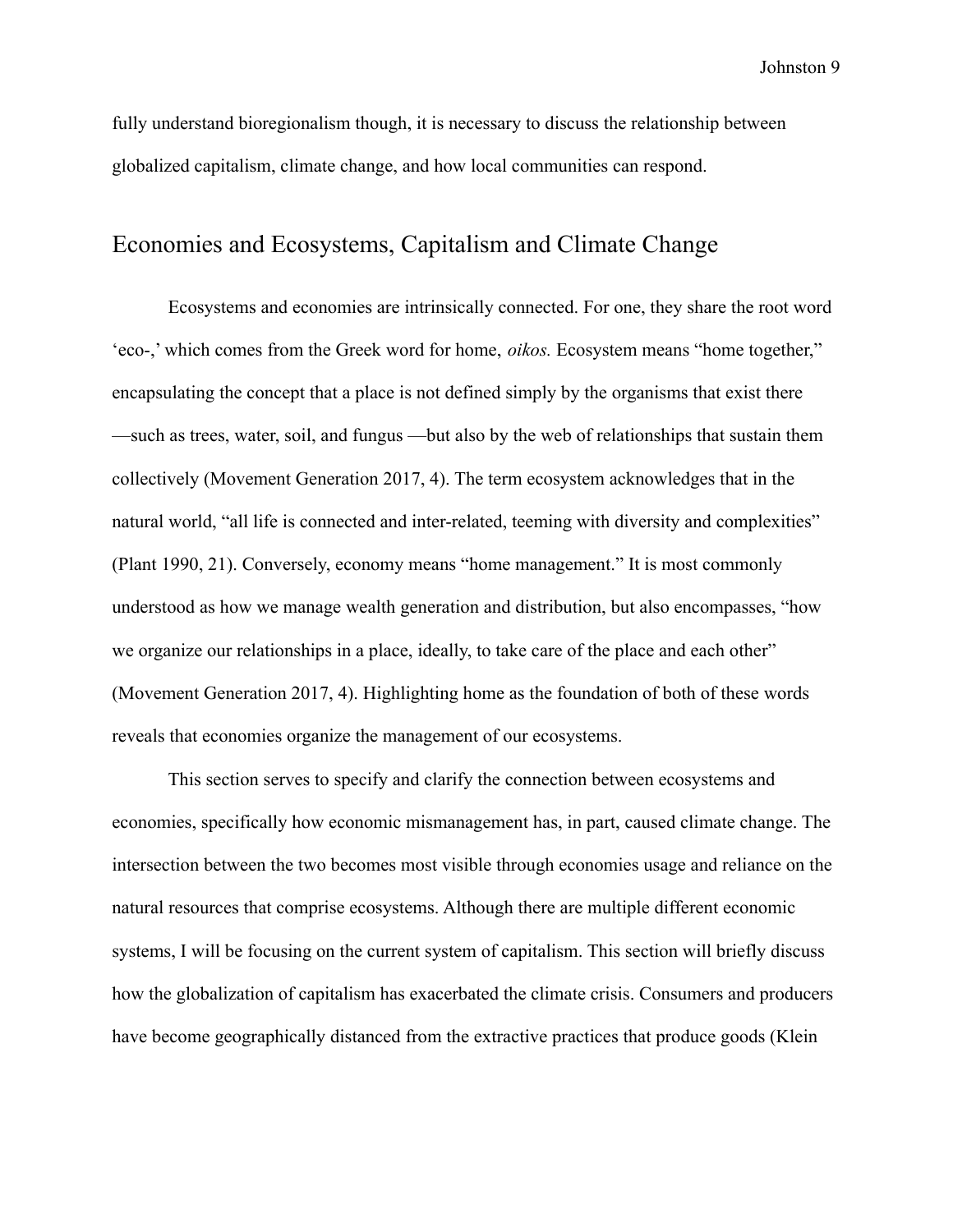2014; Spash and Smith 2019). From that, I will explore why the localization of economies to the scale of community is a promising strategy for climate mitigation.

The extractive economy and capitalistic economic growth is predicated on the continued existence of resources such as fossil fuels, minerals, trees, and soil.<sup>1</sup> However, there are ecological limits to these resources as defined by the natural timeline of their regeneration. It is not only a climate crisis but an economic crisis because "an economy based on extracting from a finite system faster than the capacity of the system to regenerate will eventually come to an end—either through collapse or through our intentional re-organization" (Movement Generation 2017, 3). It has gotten to the point that the very ecosystems the economy relies on are in danger of going extinct.<sup>2</sup>

Although climate change could have occurred as the result of any economic system, $3$ capitalism has intensified its impact. Capitalism is founded on the accumulation of wealth and maximization of profit. It does not just exploit the labour of people, but the health of the land as well (Cato and Fôn James 2014). Since the natural resources of ecosystems are necessary to making profit, capitalism has continued extracting far past the ecological limits. Rosa Luxemburg, a Marxist scholar, argues that capitalism varies from other economic systems because it "uses the fruits of exploitation not exclusively, and not even primarily, for personal

 $<sup>1</sup>$  The majority, if not all, goods that are produced rely on natural resources. Trees are cut down for lumber. Minerals</sup> like lithium are mined to make the batteries necessary for phones, laptops, and cars. Coal, oil, and natural gas have been especially vital to creating and sustaining economic growth. The combustion of these fossil fuels powers cars, heats buildings, generates electricity, and a number of other things that are vital to our current world (Understanding Global Change 2022).

<sup>&</sup>lt;sup>2</sup> One example of the mutually constructed nature of the climate crisis and economic crisis is peak oil. Peak oil refers to "the point at which the world reaches the highest possible level of oil production. After that, oil production must necessarily decrease. Decreasing production will mean increasing prices" (Shiva 2008, 1). The continued usage of oil has led to worsening air pollution and more greenhouse gas emissions. Regardless, we are still reliant on oil for basic things like electricity, fuel for cars, or material for plastic.

<sup>&</sup>lt;sup>3</sup> Movement Generation argues that "the horrors of resource intensive industrial production are true under capitalism but will also play out under any other economic system that engages in a Dig-Burn-Dump industrial production process, such as was the case under socialism in the Soviet Union" (2017, 12)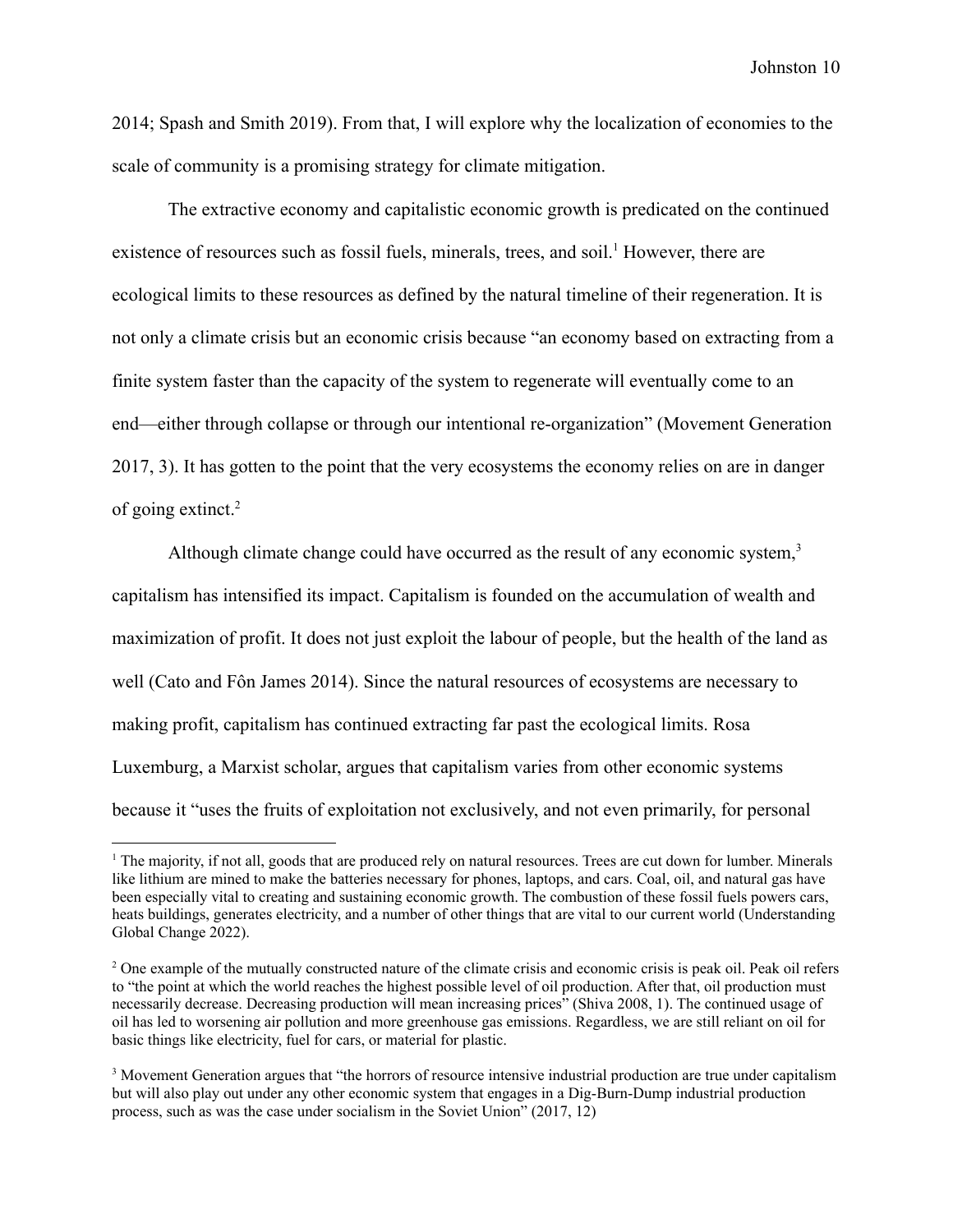luxury, but more and more to increase exploitation itself. The largest part of the profits gained is put back into capital and used to expand production (as cited in Cato and Fôn James 2014, 175). However, there are only so many trees that can be cut down, oil reserves that can be drained, and ecosystems that can be leveled before the expansion of production causes wide-scale destruction. And we are far past that point.

Capitalism is not only about economics, it is also "a system of power and a system of culture" (Simon 2019). Capitalism would be especially difficult to dismantle because it has become the foundation of society, especially in the Western world. Some of the characteristics of capitalistic culture include valuing endless linear growth and believing in human dominion over nature (Movement Generation 2014). Since corporations hold power in capitalism, these values are used to conceal the destructive consequences of our economic decisions. Individuals living within the capitalist system may recognize consumerism as the main characteristic that is present in their lives. In this context, individuals are framed primarily as consumers, a target audience for companies to sell their products to. The typical marketing is that buying more products will result in improved happiness or healthiness. Consumerism simultaneously exists on the global scale where "quality of life is defined in terms of moving away from traditional ways of life towards the high consumer lifestyles prevalent in developed countries" (Evanoff 2010, 129). In both of these cases, the accumulation of stuff is prioritized over the long-term stewardship of ecosystems. While consumers can take action against climate change "by reducing the number of commodities they purchase individually," the globalized scale of capitalism makes these decisions largely inconsequential (Curtis 2003, 93). It is not up to individual consumers to mitigate climate change; the most effective response would require a globally coordinated effort.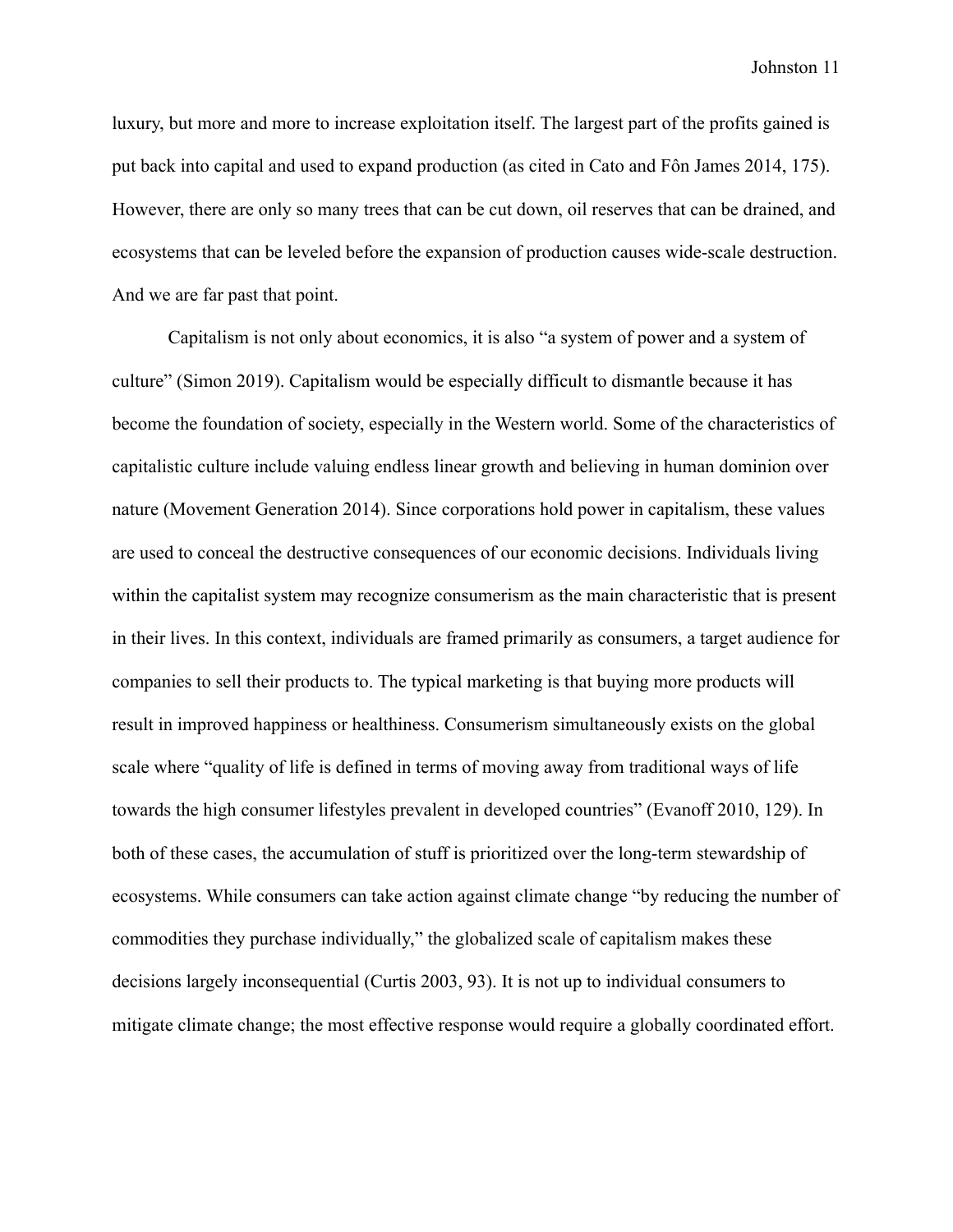As discussed, economies and ecosystems are significantly intertwined. Therefore, "if you globalize the economy, you globalize the ecosystem" (Movement Generation Justice 2014, 23). The benefit of this globalization is that people are able to consume goods from across the world, whenever they want, at relatively cheap prices. However, the major consequence of this is that all of our vulnerabilities are connected to each other. The expanse of the food trade has grown exponentially and countries have become reliant on each other for specific food goods. For example, the United States imported \$3.8 billion worth of agricultural products from China in 2020 (Office of the United States Trade Representative). This helps make food available at all times, regardless of season, and decreases the price, but magnifies the instability of our supply lines. If China experiences a change in their production due to climate change, whether that be a natural disaster, rising temperatures killing crops, or farmland becoming infertile, then it has an impact on the United States food supply. This example of interconnectedness can be applied to any countries that have an agricultural trading relationship with each other.

These long, unstable supply lines allow continued exploitation of resources to occur because consumers are unaware of the environmental consequences of production (Ganesh and Zoller 2013). Therefore, effective economic climate mitigation strategies must emphasize a sense of accountability to ecosystems. In this context, accountability revolves around natural resources and ensuring that they are used in a sustainable manner rather than being exploited beyond ecological limits. This is most easily practiced at a local level where people can accumulate a depth of knowledge about the natural ecosystem of that place and how it is responding to climate change. Cato writes,"globalization is seen as a system that divorces people from their locality" (2011, 483). Community is an important concept because it is an active social entity, a role similar to that of a family, household, or neighborhood. A community can collectively make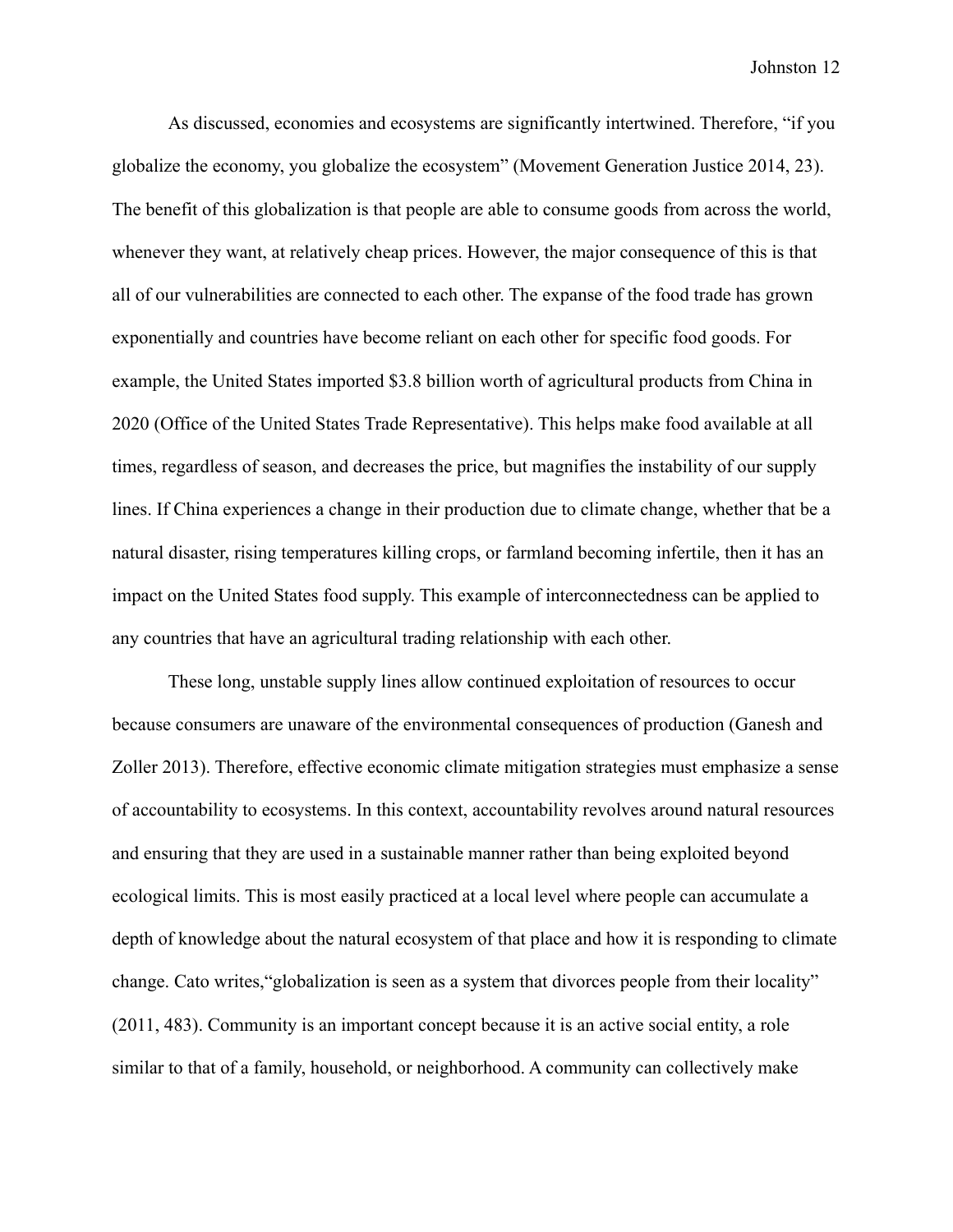political and economic decisions, in this case, how they want to respond to the climate crisis. I argue local communities are best situated to practice resource accountability given their inherent spatial identity and relational capability to make quick, responsive decisions. As previously identified, the globalized scale of capitalism makes it nearly impossible to challenge the system. However, local communities are able to exert authority over their own sphere of influence and move towards environmentally sustainable lifestyles. Using Barrett's work, a community is defined by shared identity, collective interests, and normative structures (2014). The nexus of these characteristics is what establishes local communities as a strong site for climate mitigation.

The first characteristic of shared identity refers to how membership in the community becomes a personal identifier. This shared identity creates long-lasting ties between individuals and elevates communities from a group of individuals to an acting social entity. These shared identities are "embodied in common traditions, customs and rituals that emerge through long-standing patterns of interaction, shared history and collective struggles" (Barret 2014, 191). Shared identity is therefore not only a feeling, but is also something that is continually practiced and reinforced within communities. Geographic location is another essential aspect of shared identity since people "distinguish between places in terms of their sense of belonging" (Day and Murdoch 1993, 100). Often, when people talk about being 'from' a place, they specify in terms of geography. For example, one of the communities analyzed later in this paper is from the Bay Area in California. The area has been clearly defined in relation to the most prominent geographic feature, the San Francisco Bay. Additionally, the old-growth forests of the Pacific Northwest are discussed with a deep fondness by the people that live there (Cascadia Wildlands a). Therefore, local communities forge a "dialectic between the spatial and the social" in which their identity is defined equally by both interpersonal relationships and geographical location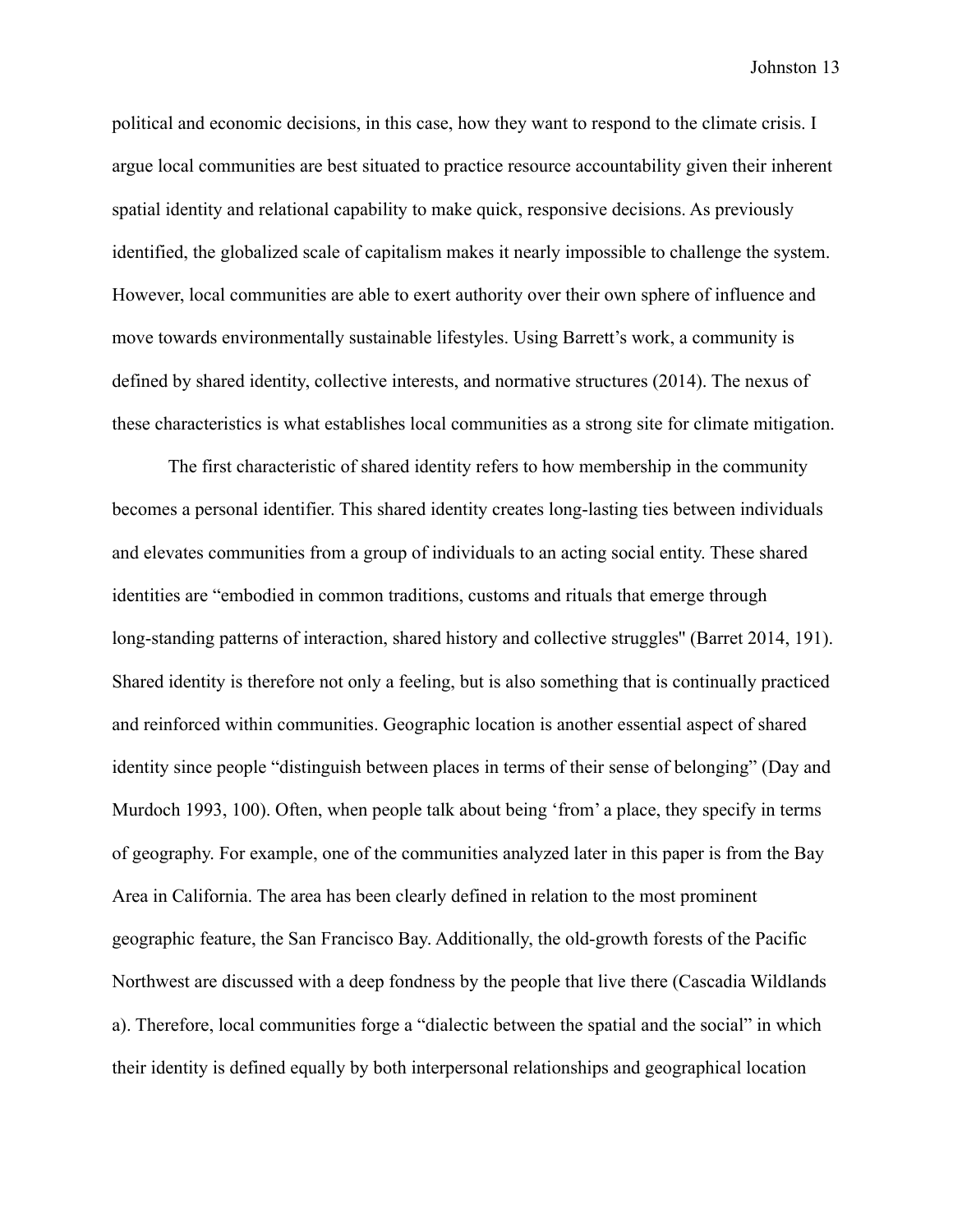(Day and Murdoch 1993, 85). Beyond the economic dependence on natural resources that was discussed earlier, communities rely on ecosystems as the container for social relationships as well.

At the community level, collective interests typically involve continuing their social relations and growing the standard of living. Collective interests connect communities to their natural resources as a way to support well-being. Barret approaches resources from a primarily social and economic perspective, noting the resources of knowledge and labour as strengthening a community (2014, 187). However, resources must also include the natural environment, such as clean water, healthy soil, and unpolluted air. In the context of the climate crisis, the collective interest of many local communities is preserving ecosystem health.

Normative structures are the social standards of conduct and unwritten rules "which emerge around long-standing patterns of interaction" (Barret 2014, 189). One such norm in communities is reciprocity, the practice of exchanging support and aid. The reciprocal responsibility of everyone in the community allows for collective strengthening and personal growth. Reciprocity as a community norm refers primarily to social relations between individuals, but could also be expanded to include a reciprocal relationship with natural resources. This would entail practices that work to ensure the long-term success and flourishing of natural resources, even as those resources are used to sustain the lifestyle of communities.

Additionally, accountability is an essential normative structure for both sustainable communities and effective climate mitigation strategies. Barret observes long-standing communities that have built deep relational ties to each other practice a "sense of duty or responsibility to others in their community" (2014, 193). Accountability is the long term practice of this communal responsibility, it is "being responsible for your choices *and* the consequences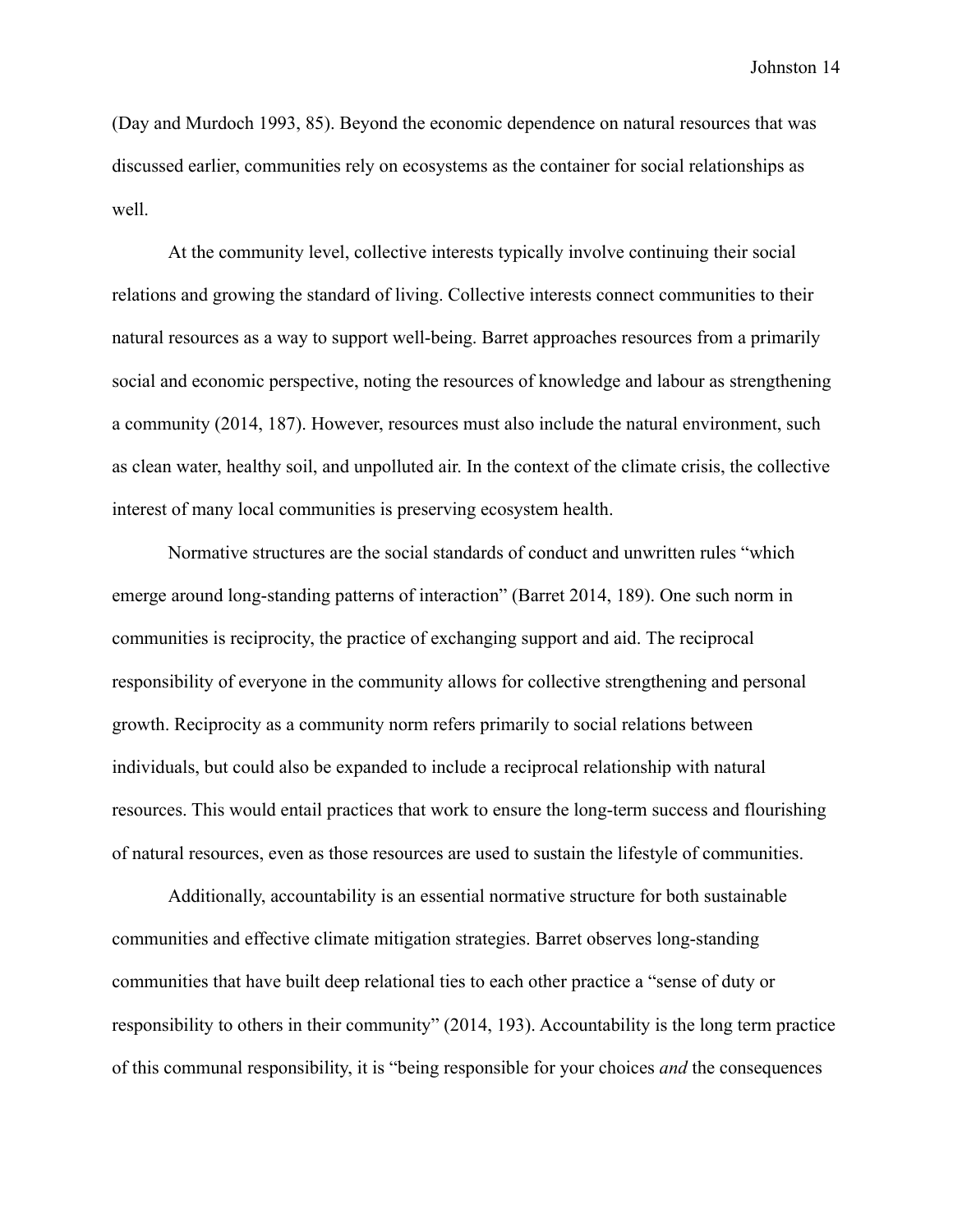of your choices" especially when it harms other members (Rai 2020). Furthermore, accountability requires harm to be mended and encourages people to take actions that will prevent similar harm from happening in the future. Local communities are similarly accountable to their natural resources and the harm that is caused to the ecosystems as a result of economic decisions. Climate mitigation strategies serve to address this harm and move forward in a more environmentally sustainable manner.

The destructive scale of climate change has been caused by the economic decisions of globalized capitalism. The accumulation of wealth has been inseparable from the exploitation of natural resources and as a result, our ecosystems are collapsing. Capitalism has expanded across the globe, bringing us closer together economically, but in doing so, making all of us more vulnerable to the consequences of the climate crisis. One response to the climate crisis is to relocalize our communities and economies. Local communities are the best equipped social entities to economically respond to the climate crisis because they are built upon characteristics that are easily adaptable for climate mitigation: shared identity, collective interests, and normative structures. They can more effectively establish economies with norms of accountability to nearby resources and a sustainable constraint around growth. As Michael Shuman states:

A community in which people know and care about each other is the basic building block for all other civilized activities, whether commercial, political, social or spiritual. If we cannot care about our neighbors, we will never develop the capacity to care about our nation or world. And there is no better expression of caring than to create a local economy which meets the basic needs of every one of our neighbors, and to help other local economies throughout the world to do likewise (as cited in Hines 2000, 38).

The practice of climate mitigation takes many forms, but localized economies that evolve out of communities allow for broad-reaching and comprehensive action. Local communities assuming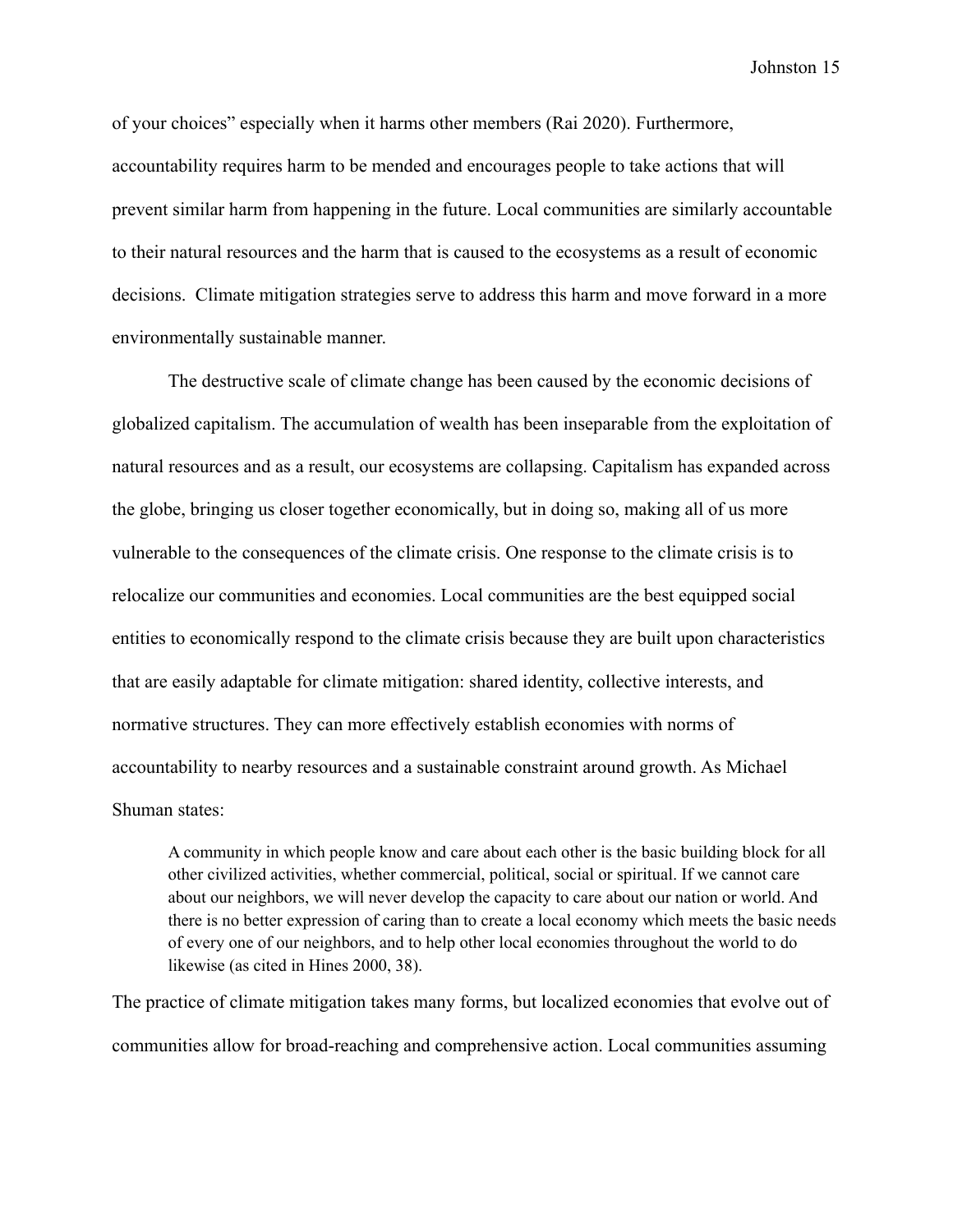an active role in the economic response to the climate crisis will help mitigate the current and future ecological destruction.

# <span id="page-16-0"></span>A Theoretical Exploration of Bioregionalism

The globalized capitalist system has precipitated and exacerbated climate destruction through its extraction of resources and accumulation of wealth. In response, scholars have proposed eco-localism as an alternative - local economies that would operate within ecological limits (Cato 2011; House, Jordan, and McGinnis 1998). This literature review will outline the theoretical framework of eco-localism and explore strategies that have emerged from it. The key benefits of adopting an eco-local economy as a strategy for climate mitigation is the inherent accountability and focus on sustainability. The limitations, however, include being able to immediately transition to this way of organization since it fails to address how to dismantle capitalism in a timely manner or propose a structure of governance. I begin by introducing the theoretical framework of eco-localism, born out of Curtis' work (2003), and the various forms that have emerged from it. I then detail the strengths of eco-localism, specifically the accountability to resources. Scholars such as Albo (2007) and Hahnel (2007) offer constructive critiques around the formal economic model of eco-localism while Brennan (1998) argues that eco-localism would not be an effective economic or political paradigm. These critiques help illustrate the disparity between the abstract understanding of eco-localism and the practical implementation of the concept. Additionally, the internal discussion about the relationship to capitalism clarifies what the economic goals of eco-localism should be realistically. Bioregionalism emerges as the most promising form of eco-localism given Cato's articulation of boundaries (2011), Thomashow's exploration of cosmopolitan bioregionalism (1998), and Plant's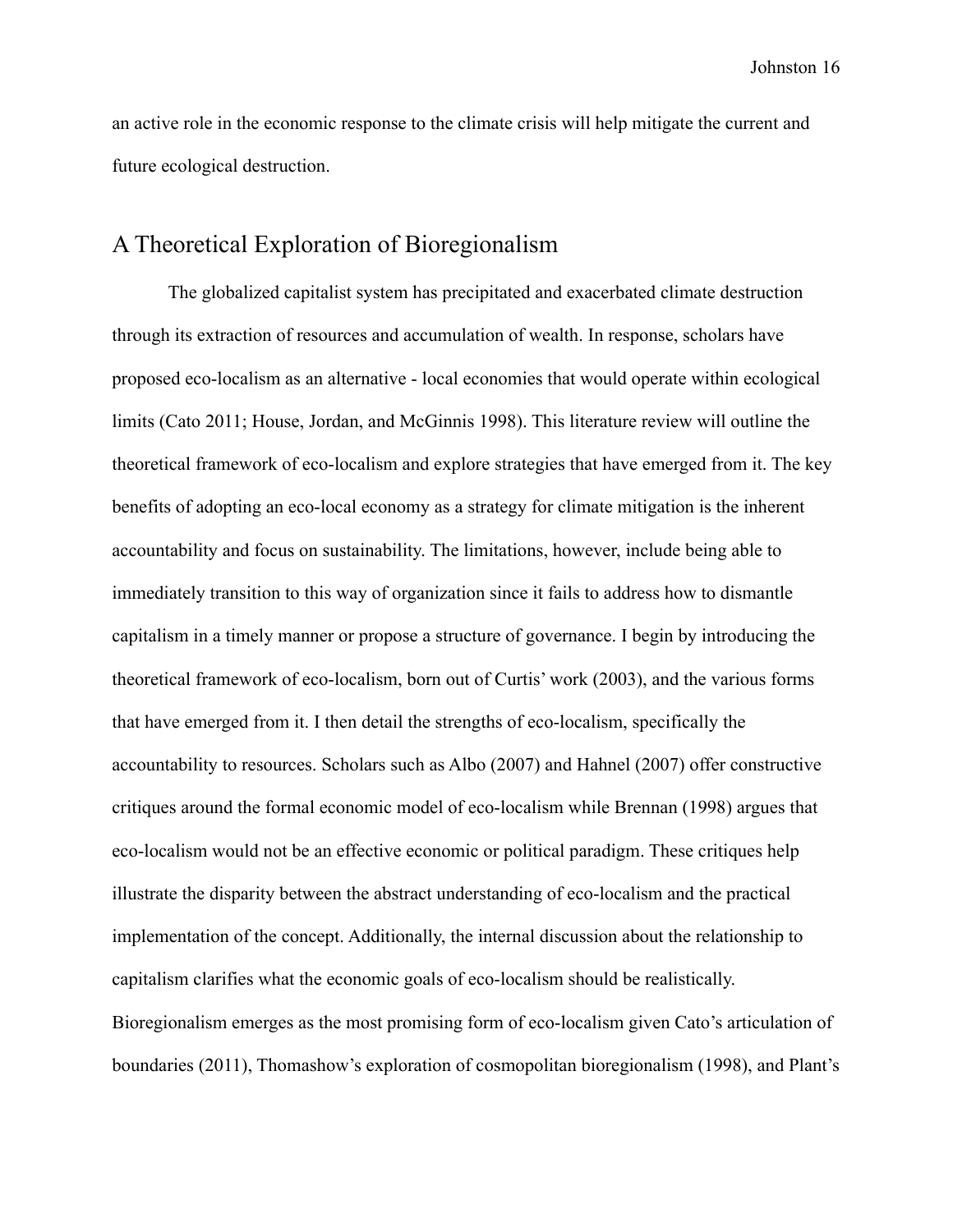feminist lens on place-based organizing (1990). I will continue to use bioregionalism as the primary theoretical framework throughout this paper.

Given how deeply globalized capitalism is ingrained in daily life, it is necessary to imagine an alternative to begin the work of resistance and recreation. Eco-localism therefore offers a vision of resource accountability and ecological sustainability. I argue eco-localism, and specifically bioregionalism, provides a possible way forward and the initial steps to get there. Furthermore, I argue that the critiques of eco-localism, and subsequently bioregionalism, made by Albo (2007) and Brennan (1998) illuminate what it can realistically look like in practice. Bioregionalism can not be the revolutionary framework that emerges in a post-capitalist world, but it *can* be an organizing philosophy that mobilizes people to practice accountability to the land they live on.

### <span id="page-17-0"></span>*The Broader Framework of Eco-Localism*

Place-based organizing such as eco-localism offers strategic sites to quickly adopt policies of climate mitigation. Eco-localism emerged in response to the belief "that macro-level policy initiatives are too slow, ineffectual, compromised and partial to deal with these crises" (Ganesh and Zoller 2013, 237). Curtis is often credited as first conceptualizing eco-localism; he defines it as local, largely self-reliant economies that work within their unique ecological limits (2003, 83). Expanding upon this, eco-localism refers to small communities that adopt an internal economic organization prioritizing locally made goods and minimizing waste from production. In its constrained form, the economy becomes a strategy for environmental sustainability. Curtis further defines "sustainability as the preservation of natural capital," or resources (2003, 84). By scaling down economies and adopting an eco-local mindset, resources are not endlessly extracted, but instead sustainably harvested and equitably distributed amongst community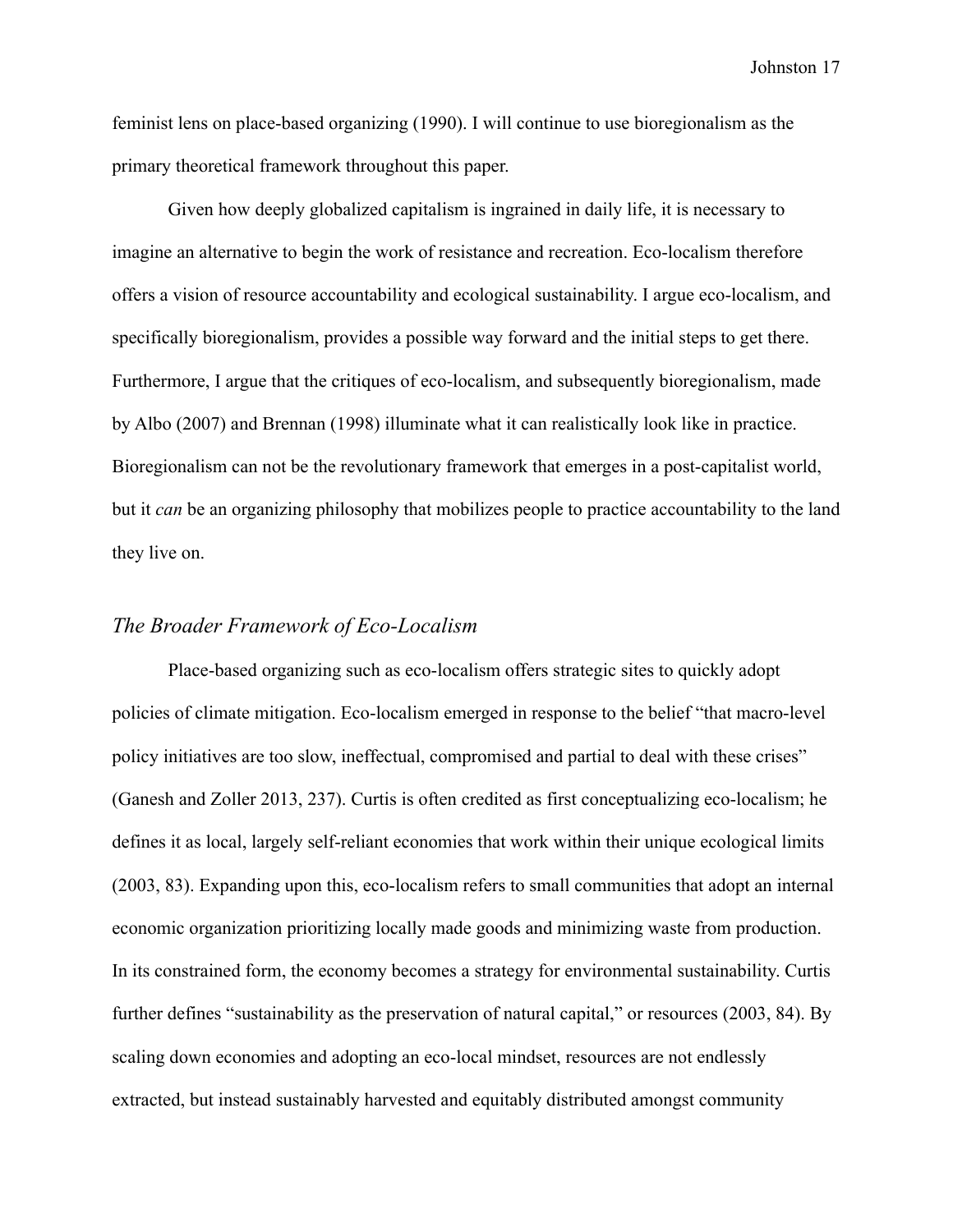members. Scholars support Curtis' framework of eco-localism as a more balanced approach to economic organization (Ganesh and Zoller 2013; Jabłonowski 2011). As Curtis describes it, the health of the local ecosystem determines the health of the local economy and vice versa (2003, 86). Eco-localism requires the economy to be subordinate to the needs of the environment to achieve overall community health.

Many scholars have continued to write about this concept using the term eco-localism, but others have given it new names. Cato refers to this overarching framework as 'home economics,' meaning that local communities must economically treat their ecosystems as home, and proposes that, "we are responsible for all our waste and we have a neutral impact on the natural cycles that maintain the earth in balance, primarily the carbon cycle" (2011, 482). De Angelis and Harvie use 'the commons,' a historical concept referring to an area of communal land typically used for agriculture, to describe economies of shared resources (2013, 280). They argue that for resources to be managed sustainably, there must be "rules that govern the commons [according] to the local social and environmental conditions" (De Angelis and Harvie 2013, 285).<sup>4</sup> Additionally, Ganesh and Zoller discuss the shift from high-consuming, fossil fuel dependent societies to low-consuming, renewable energy societies as the Transition Movement (2013). They specifically emphasize that "economic decisions are made by communities who understand the vital role played by local ecosystems" (Ganesh and Zoller 2013, 236). These scholars present different terminology, but they all refer to the same concept of local economies that work within natural ecological constraints and emphasize community participation.

Regardless of the name used to describe it, or the sub-theories that have emerged from it, eco-localism as an overarching concept proposes a societal-scale value shift away from

<sup>4</sup> De Angelis and Harvie argue that the tragedy of the commons is a significant misstatement, and is instead the tragedy of open access. The tragedy of open access is the result of independently acting individuals who do not have relations to each other or share normative structures (de Angelis and Harvie 2013, 284).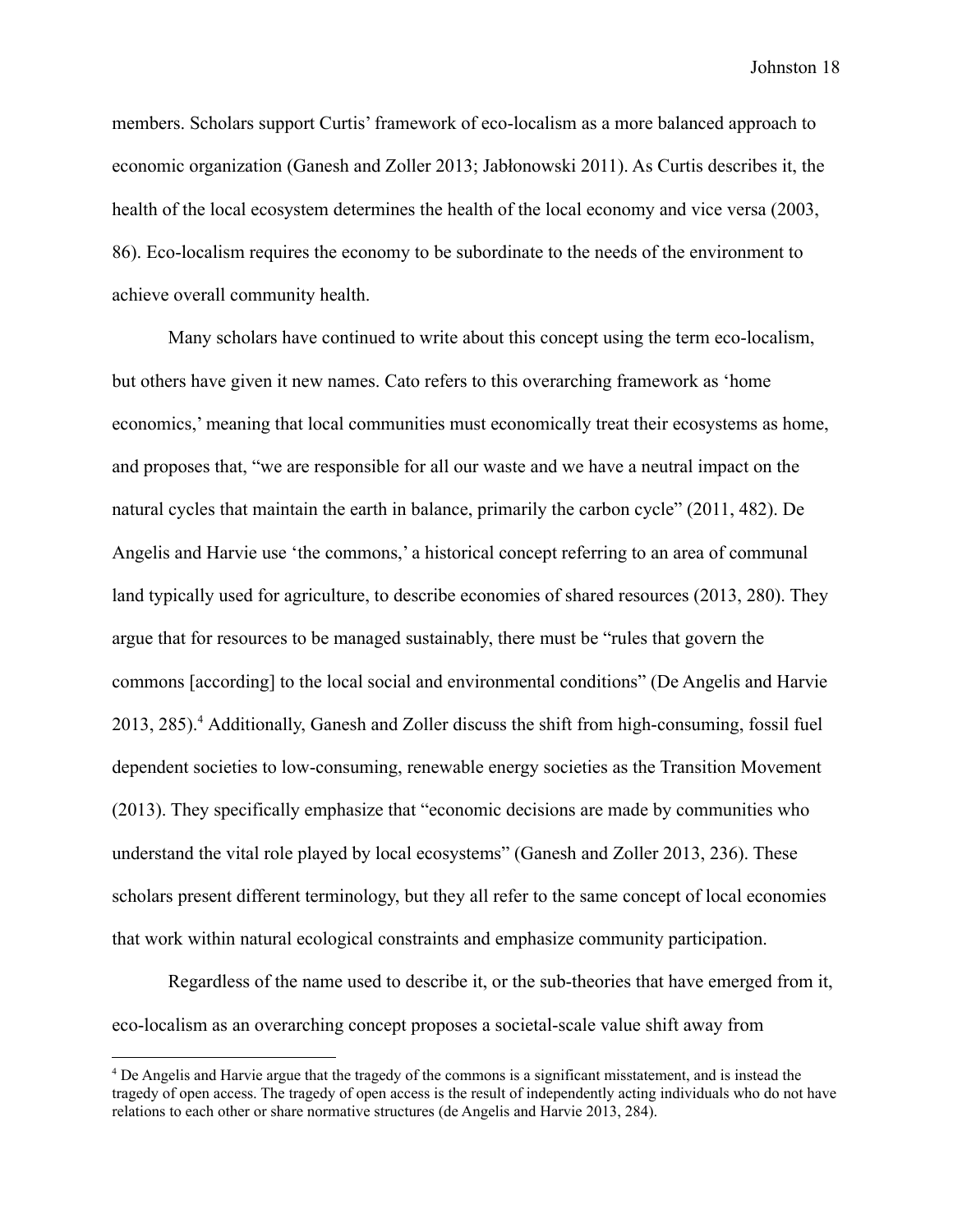extraction and towards accountability. The current capitalist system and its goal of profit has fostered a culture which values independent consumption above all else. At the extreme, consumerism produces greed, isolation, and selfishness. Across the literature, scholars agree that the values and characteristics of consumerism prevent the eco-local vision of ecological-based economies driven by the active participation of people (Evanoff 2010; Löwy 2015). Eco-local scholars instead advocate for values such as accountability, cooperation (House, Jordan, and McGinnis 1998), stewardship (Cato 2011), and resilience (Ganesh and Zoller 2013). The most consistent value that emerges from eco-localism though is community, both building it and being in one (Cato 2011; Curtis 2003; de Angelis and Harvie 2013; Ganesh and Zoller 2013; Hahnel 2007; Thomashow 1998; Plant 1990). Barrett argues that communities are well-situated to take on the task of climate mitigation given the observed sense of duty and responsibility to other members (2014, 193). When a community intentionally expands its awareness to resource preservation, individuals develop a sense of responsibility to the ecosystem as well. Preserving local ecosystems becomes synonymous with sustaining the community and supporting oneself. Given the limitations around implementing eco-localism, as will be discussed later, these values emerge as the most important piece of the philosophy since they constitute a mindset that can be adopted by individuals and organizations in their climate mitigation work.

The strongest case for eco-localism that scholars present is the "direct accountability for our resource use" (Cato 2013, 224). In an economy that operates in a geographically defined space, people feel intimately the consequences of reckless resource usage and are therefore accountable for their decisions. Eco-local scholars refer to this as the In My Backyard (IMBY) effect (Curtis 2003, 93; Cato 2011, 488; Hahnel 2007, 65). Curtis deftly articulates this as: "any pollution, waste disposal or resource depletion arising from the production or use of locally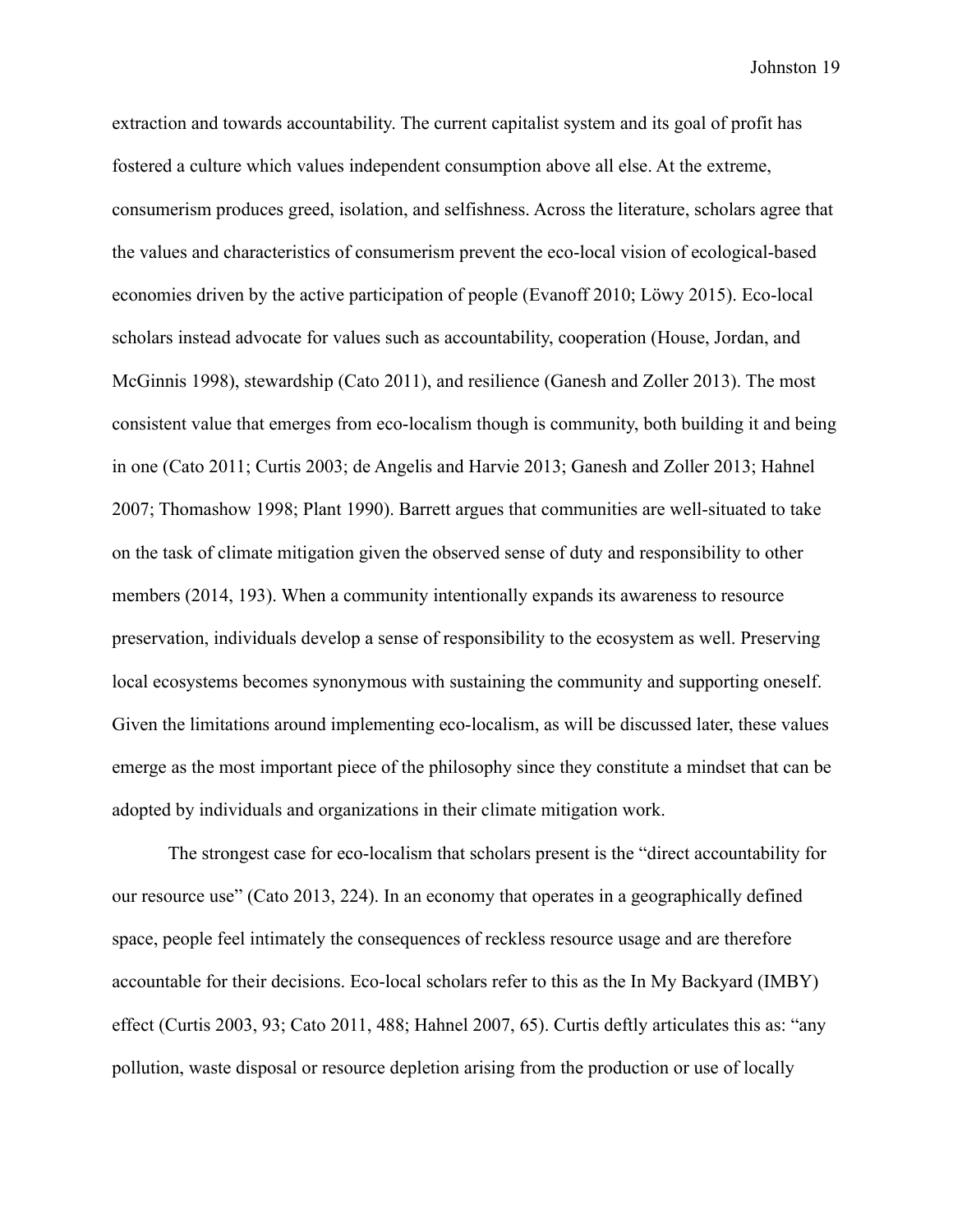produced goods and services remains in the community… as a result, only such products whose environmental impacts are acceptable to the community will be produced" (2003, 93). This is how ecological constraint could be placed upon local economies; the consequences of production would not just be felt by the consumers, but the producers as well, since they all occupy the same geographical space.

In the current globalized capitalist system, corporations are removed from the impacts of their production. The case for eco-local accountability is exemplified by "... a small local business that must share the fate of the local community," compared to a "large absentee corporation that is set up to escape the fate of the local community" (Berry as cited in Curtis 2003, 36). The idea of In My Backyard (IMBY) posits that local communities must take responsibility for their own small geographic units of the economy. As Cato writes, "if every local community protects its own backyard… then we can expect higher levels of social and environmental responsibility" (2011, 488). The transition to local economies that are each responsible for its own backyard would eventually create a global network of accountability to ecosystems. However, as Hahnel identifies, the IMBY principle no longer holds weight if neighboring local economies are not also practicing accountability since pollution and other similar environmental consequences have no concept of boundaries (2007, 73). The obvious limitation of this eco-local responsibility is that it would be extremely difficult to coordinate such a large-scale transformation across the globe. The more realistic version of IMBY is not establishing a global network of local communities, but rather encouraging this sense of accountability to be taken up by more communities, even if they are few and far between.

The notion of accountability may seem restrictive, but Cato (2013) and Ganesh & Zoller (2013) argue that it is empowering. The current capitalist system works on a globalized scale,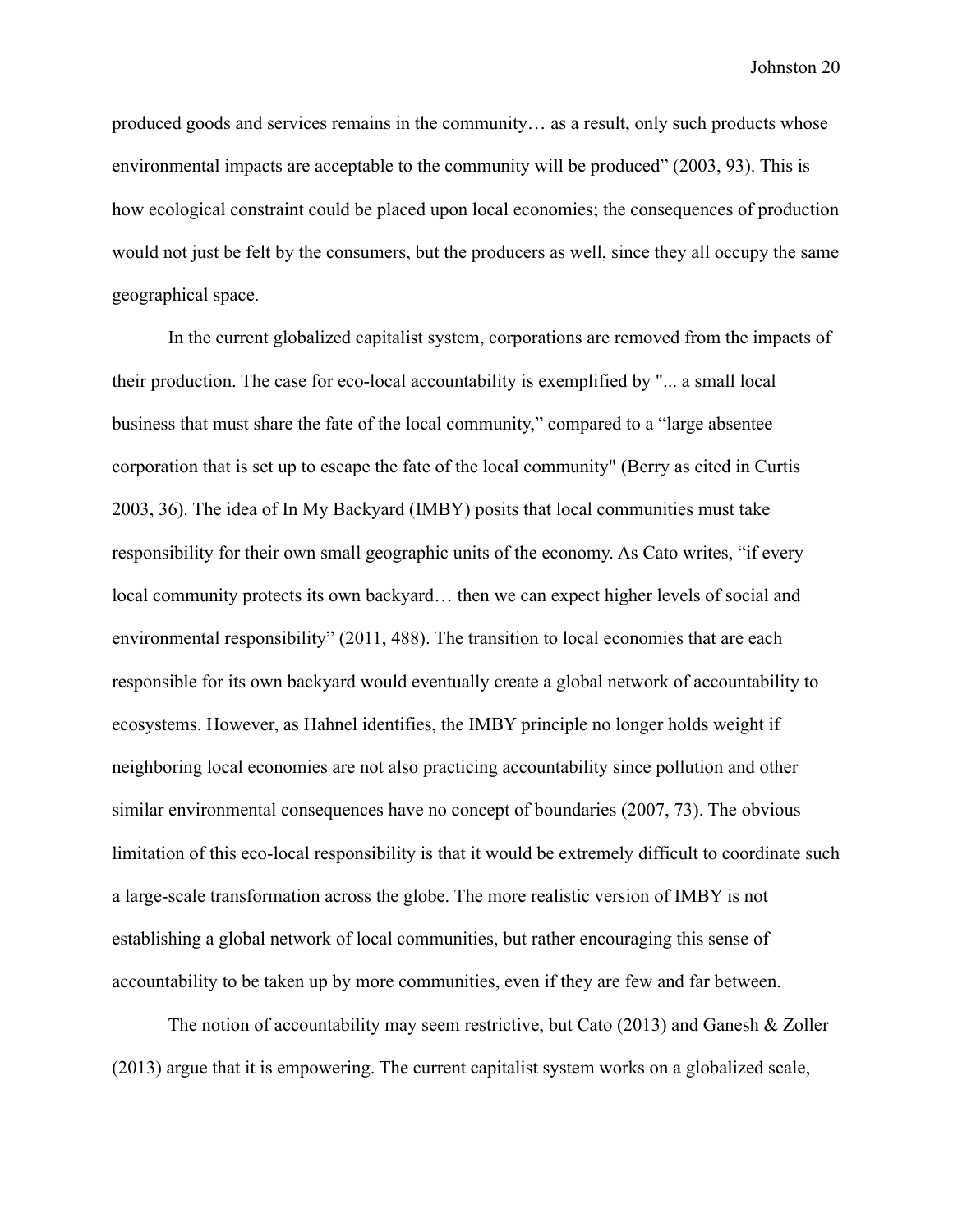with small communities being vulnerable to macro-level decisions. Cato contends that localized economies are "an attempt to regain power for people within areas that they can feel responsible for" (2013, 223). In eco-localism, individuals would theoretically have an increased opportunity to shape their community as they see fit without the intervening hand of globalized capitalism. Ganesh and Zoller maintain that economic decisions should be made by communities that understand the necessities, risks, and potential impacts of local ecosystems (2013, 236). However, this stance values community knowledge that has been built over generations through an ongoing relationship with resources. This makes it more difficult to implement eco-localism in emerging communities since they are trying to amass generational knowledge in a limited time-frame. Regardless, this conceptualization of accountability continues to be the strongest point of eco-localism since the process of reconnecting with the land, becoming attuned to dynamics of their ecosystem, and making decisions based on that knowledge can be undertaken by small groups or even individuals. It is a necessary first step in mitigating the climate crisis.

## <span id="page-21-0"></span>*Constructive Critiques Towards Implementation*

Despite its vision of economic justice and ecological preservation, there remains pervasive criticisms of eco-localism. However, these critiques offer insight as to how eco-localism could be realistically implemented and identify key weaknesses for further study or possible modifications. One such critique that Albo (2007) and Hahnel (2007) take is that eco-localism falls short in offering a governing strategy to accompany its economy or what it will take to get there. While eco-localism offers a strong foundation, neither a formal model of the economy or governance has yet to be outlined (Hahnel 2007, 70; Albo 2007, 350). Many eco-local scholars - such as Curtis (2003) and House, Jordan, and McGinnis (1980) - fail to propose a form of political organization at all. Hahnel offers his own vision of a participatory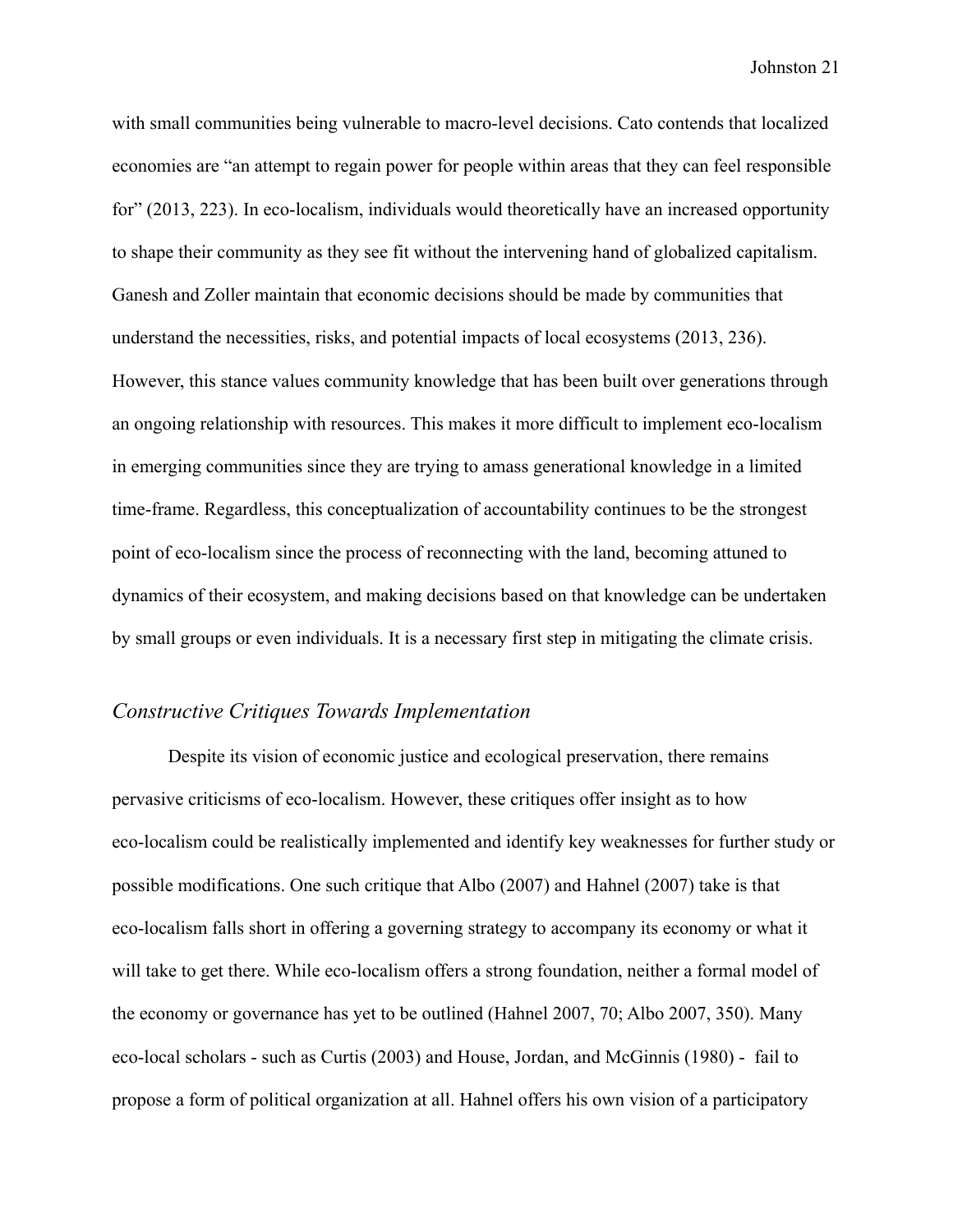planning procedure to make economic decisions. In his model, there would be worker councils, consumer councils, and a facilitation board that would collaboratively determine the price (Hahnel 2007, 75). This would give local communities more power over their own activities but could be relevant for larger community cooperation through the use of councils (Hahnel 2007, 76).

In response to these critiques, many eco-local scholars have adopted a model of centralized economy and direct participatory democracies (Cato 2013; Ganesh and Zoller 2013; Löwy 2015). Adopting this principle, Löwy proposes that "the prices of goods themselves would not be left to the laws of supply and demand, but determined as far as possible according to social, political, and ecological criteria" (2015, 24). However, these responses remain rooted in what will occur once eco-localism is already established and do not address how to get there. These critiques reveal that eco-localism is not yet a feasible theory of political or economic organization. Eco-localism must first establish itself as a valuable mindset and set of organizing principles for small communities before it attempts to expand its reach.

In contrast to the other critics of eco-localism who argue there needs to be more concrete structures in place, Brennan (1998) is simply opposed to eco-localism as a form of political and economic organization. His background is as a liberal political theorist rather than as an ecologist, economist, or sociologist as many of the other scholars are. He believes that organizing society through eco-localism would necessitate centralized planning and could lead to totalitarianism, a stifling of human creativity, and an override of basic rights (Brennan 1998, 216). However, he believes that eco-localism is a beneficial project when it merely seeks to reconnect people with the land (1998, 225). Although Brennan fails to understand the theory of eco-localism as an urgent response to the worsening climate crisis, his critique offers a possible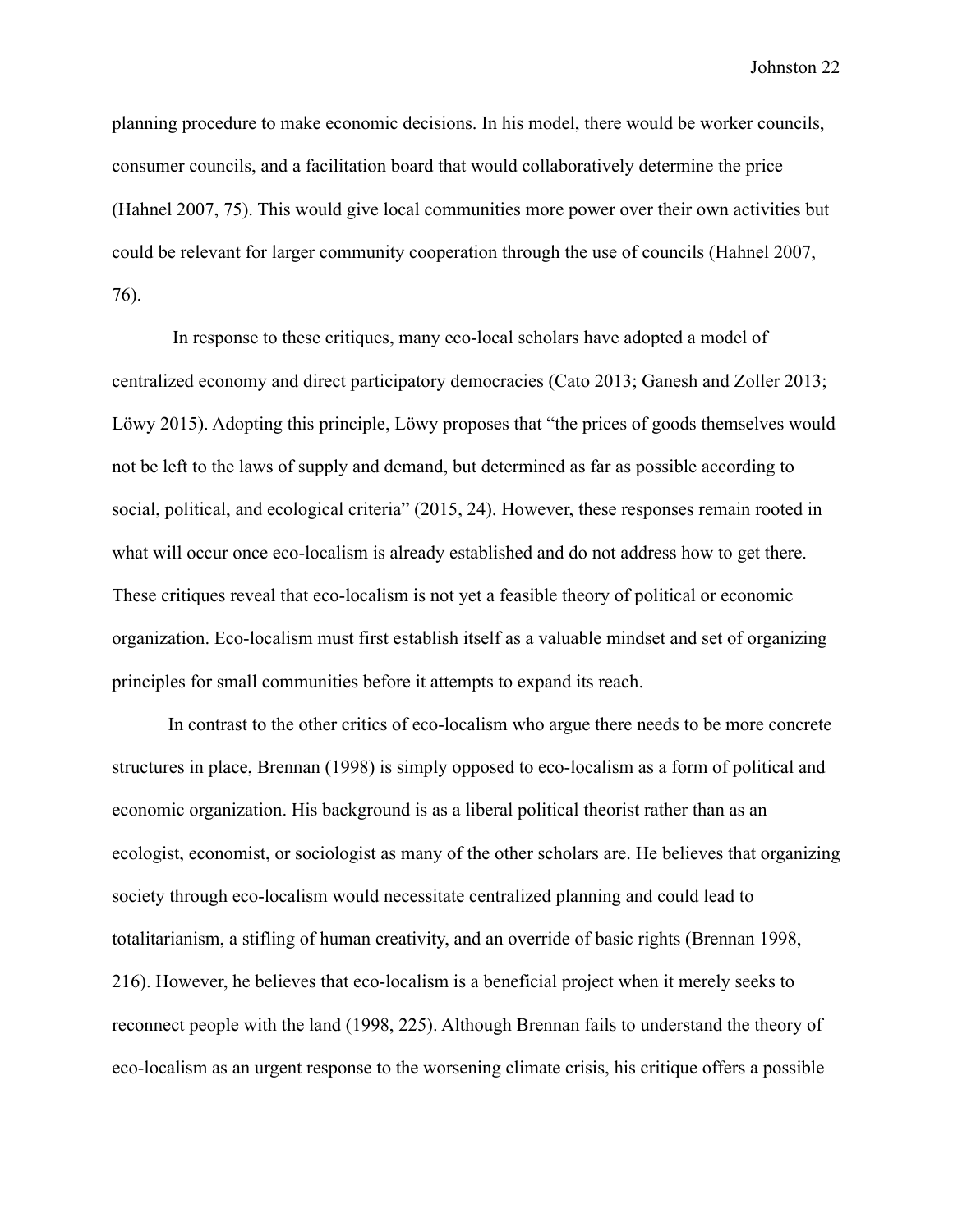first step in the implementation. Communities should begin by paying attention to the "impositions on nature which we make without regard to the way we dwell in the land" (Brennan 1998, 224). Integrating Brennan's critique does not preclude eco-localism from existing as a political or economic structure, but recognizes that realistically, it must be adopted as a mainstream mindset first.

An important internal divide that has emerged in the literature is around whether or not eco-localism must be explicitly anti-capitalist. This debate takes form around what the primary issue is that fuels climate change and economic stability, the globalized scale of capitalism or capitalism itself? For scholars such as Curtis (2003), Hines (2000), and House, Jordan and McGinnis (2007), the problem is the instability of lengthened supply chains and the solution is to decrease the scale of economies rather than to challenge the capitalist foundation. On the other side of the discussion, Albo (2007), Evanoff (2010), Löwy (2015), and Shiva (2008) identify the problem in the extractive nature of production itself. Albo specifically argues that there is an irreparable "inconsistency between capitalist imperatives for growth and ecological sustainability" (2007, 344). This divide represents the gap between the theory of eco-localism and the realistic implementation. The global system of capitalism, the extraction of natural resources to produce goods, and the goal of sustaining profits from said goods are inconsistent with a desire to sustainably manage ecosystems and mitigate climate change. However, working to deconstruct capitalism is a monumental task in and of itself, regardless of its relationship to eco-localism. Therefore, these two positions in the scholarly debate are not mutually exclusive, but rather a natural progression of goals. Curtis argues that minimizing the scale of capitalism will require buying less as consumers and limiting our consumption to primarily eco-local resources (Curtis 2003, 91). This is already a significant undertaking since the supply lines that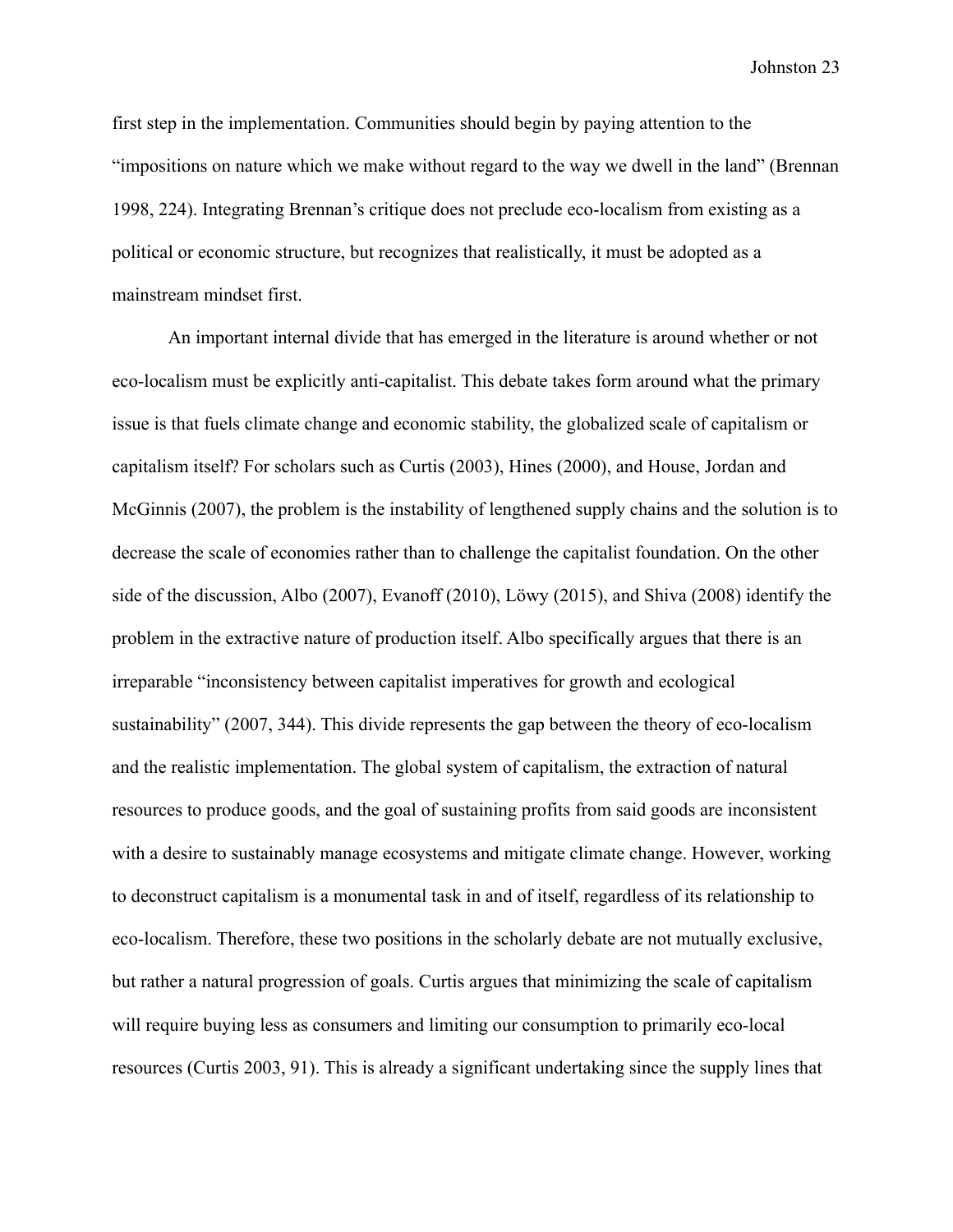have emerged out of globalized capitalism enable people to consume things from all over the world, regardless of the distance (Hines 2000). Only if eco-localism is able to successfully encourage a decrease in the scale of capitalism through limited local consumption does it become relevant to discuss how to move past capitalism.

A minor, but still important, critique that Jablonowski makes is that eco-localism is too idealistic; it is simply a romanticized notion of returning to agrarian lifestyles (2011, 36). The optimism that another world is possible seems naïve to people who are directly experiencing the crises present today. While it may appear impossible and utopic to escape the globalized capitalist system, Hahnel responds by asking, "how can we know what steps to take unless we know where we want to go?" (2007, 64). This is a central facet of my paper; the theory of eco-localism provides one possible alternative to the exacerbated climate crisis and economic instability. It is necessary to imagine a different world in order to identify solutions that would get us there.

## <span id="page-24-0"></span>*Defining Bioregionalism*

Scholars have taken the foundation of eco-localism and proposed their own varying forms of it. One of the most prolific theories that has emerged from eco-localism is that of bioregionalism, with Cato (2011; 2013; 2014) being the forefront scholar. Other scholars that advocate for bioregionalism include House, Jordan, and McGinnis (1998), Evanoff (2010), Thomashow (1998) and Plant (1990). A bioregion "is an area defined by geographical rather than political boundaries" and a bioregional economy would seek self-reliance (Cato 2013, 220). The concept of bioregionalism is essentially that of eco-localism, but serves to define the boundaries of local economies and also considers how it can be implemented within the context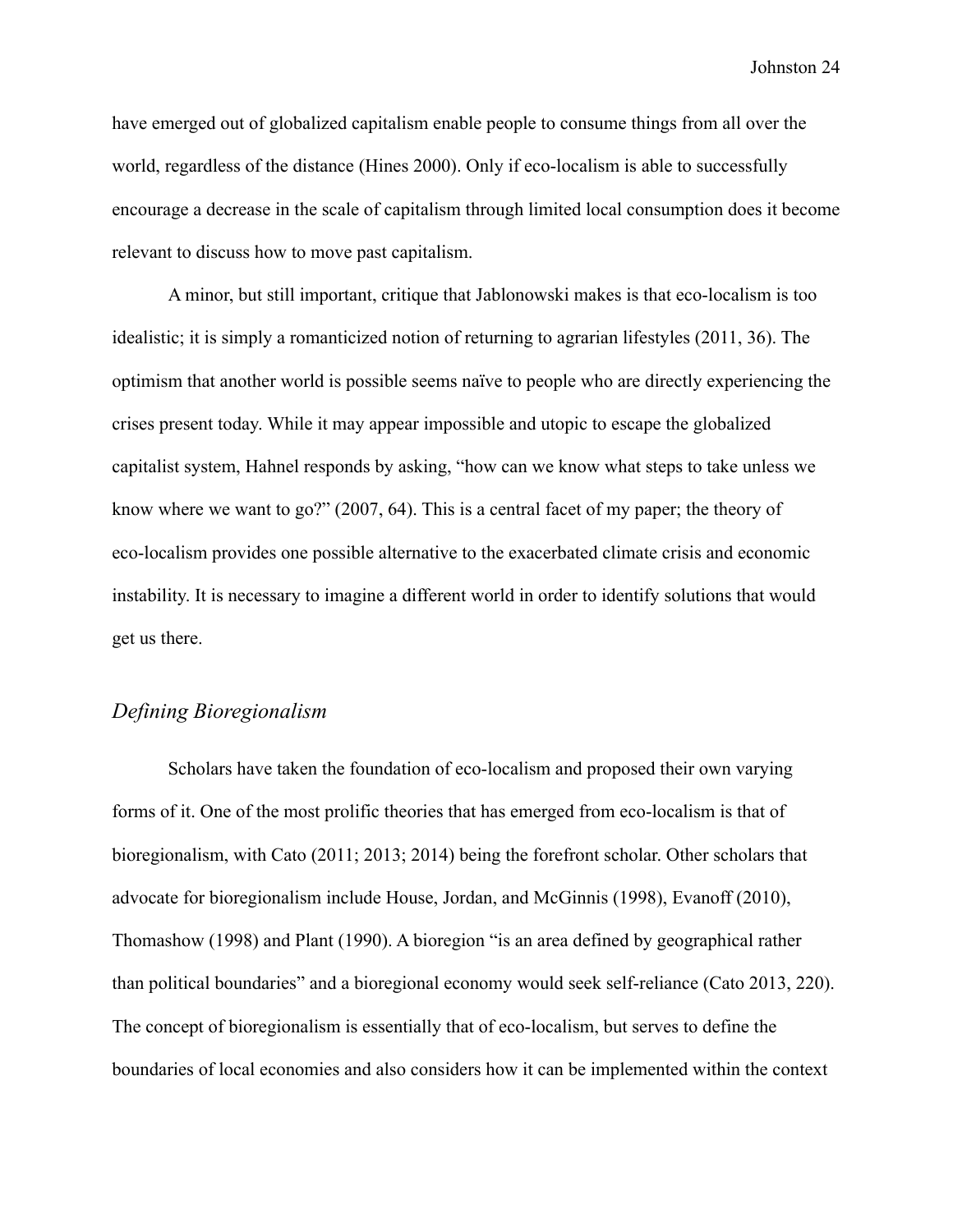of the contemporary world. Such considerations include how bioregionalism can be adapted to cosmopolitan landscapes as well as how to prevent the domestic sphere from being a site of oppression against women. Bioregionalism offers the most theoretically comprehensive form of eco-localism, and therefore, the most thoughtful ideas around implementation.

Bioregionalism attempts to specify the scale of eco-localism. It suggests that the boundaries of local economies should mimic natural systems (House, Jordan, and McGinnis 1998, 207). Cato consistently defines bioregions as "unique regions defined by natural, rather than political, boundaries'' (2011, 481; 2013, 220). Bioregionalism provides a necessary complement to eco-localism by theorizing how local economies will be geographically structured. Although the physical boundaries of bioregions are difficult to define with certainty, House, Jordan, and McGinnis raise the point that bioregional scale is about honoring the perceptual limitations of the individuals living within them; boundaries mark the extent to which people can understand themselves as an integral part of an ecosystem (1998, 218). A bioregion must cover enough ground to include essential resources while still being small enough for people to feel connected to the place (Cato 2013, 225). Therefore, the scale of bioregions varies according to resource availability and the strength of community identity. As will be discussed in the data section of this paper, bioregional organizations give further nuance to the definition of scale when considering how many people they want to be involved in their projects and what a sustainable level of membership is.

The strategy of bioregionalism offers the most effective form of eco-localism primarily because of the thoughtful contributions that its scholars have made. Cato (2013) and Thomashow have explored cosmopolitan bioregionalism, an especially vital task given that there are approximately five hundred cities with populations of over one million (Thomashow 1998, 123).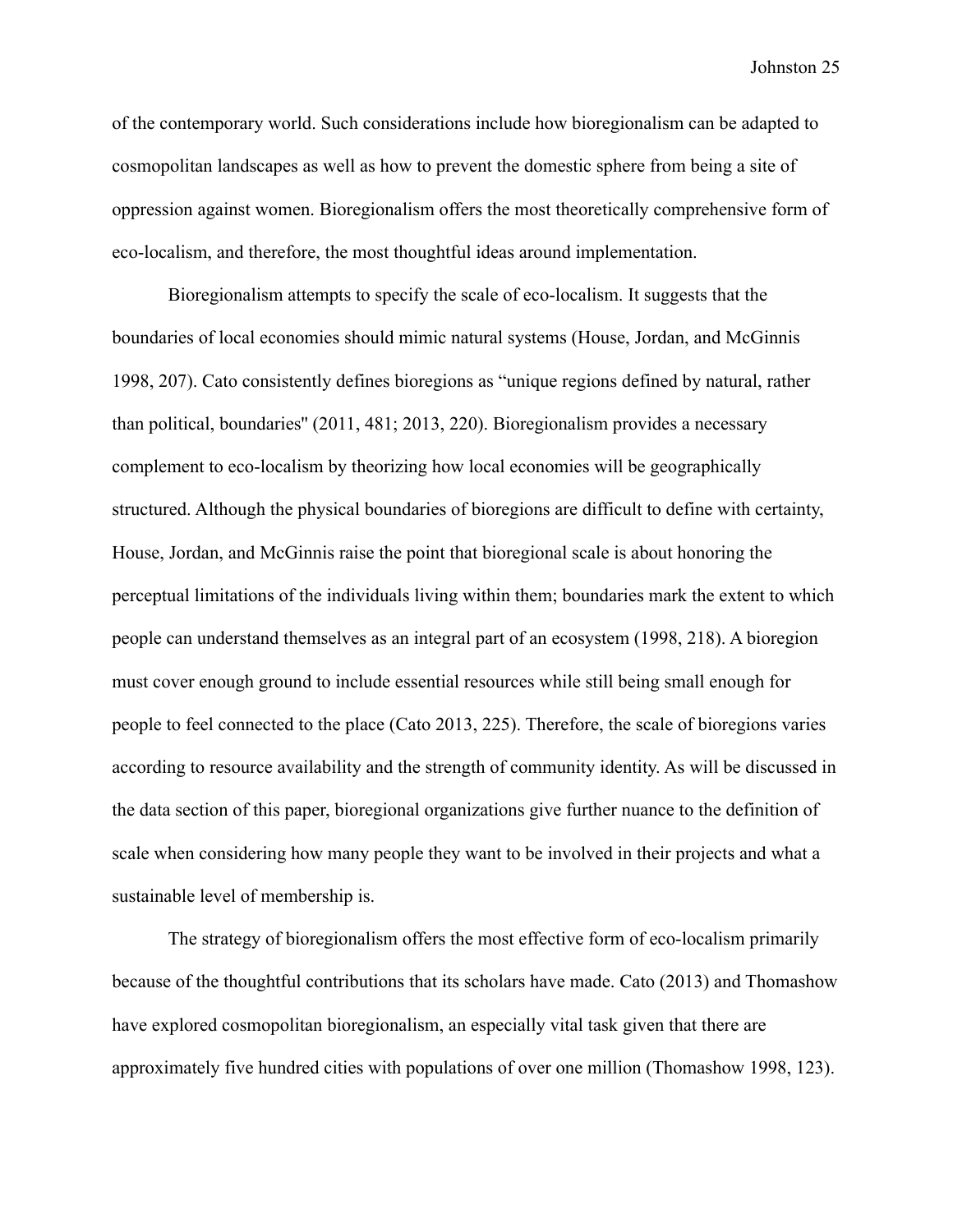Cato envisions an ecopolis, where "an urban settlement is linked to its hinterland but made of energy-intensive structures and powered by renewable sources of energy" (2013, 229). Cities would not individually constitute a bioregion, but would instead have to establish practices of community with the surrounding hinterland. Thomashow's work on cosmopolitan bioregionalism complexifies Cato's argument and proposes how place-based organizing can embrace migrants, a necessary perspective given the inherent mobility of people, but even more significant due to the increase in climate-forced displacement (1998, 123). He observes that if the current ecological crises continue, "having a homeland will represent a profound privilege" (Thomashow 1998, 123). Cosmopolitan bioregionalism embraces the values of eco-localism and welcomes a variety of place-based knowledge from migrant and diaspora communities. Bioregionalism does not just serve as a site to develop place-based knowledge, but also "as a foundation from which to explore the relationships between and among places" (Thomashow 1998, 125). Although a critique of eco-localism is that it seeks to return to a historical form of agrarianism, Cato and Thomashow express how bioregionalism can be implemented as a modern structure.

Additionally, bioregionalism tries to incorporate modern values of social equality, specifically feminism. Plant explores bioregionalism as an opportunity to embrace feminist practices rather than perpetuating the oppression of women (1990). The misguided rhetoric that often emerges from place-based organizing is that people should "find a place and stay there," essentially, make a bioregion their home (Plant 1990, 21). However, this restriction of movement has isolated women and relegation to the home has traditionally devalued women's labour (Plant 1990, 21). Plant argues that bioregionalism must be accompanied by feminism in order to fully be effective in its vision of community. The gendered stratification of society prevents shared accountability for economic impacts on local ecosystems (Plant 1990, 23). Women must have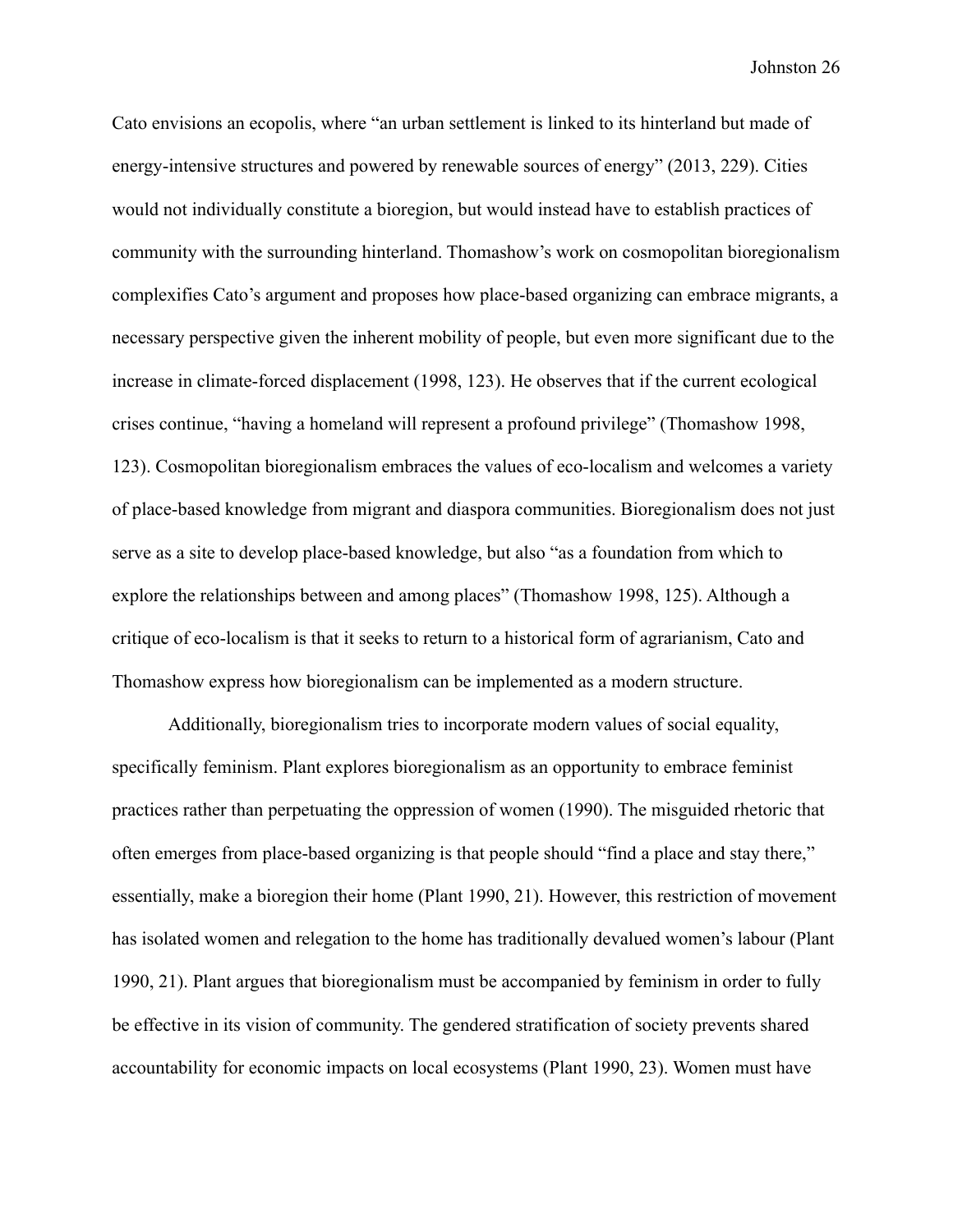equal access to political and economic institutions for local participation to be successful and for community decisions to be equitable. Feminism also strengthens the anti-capitalist framework of bioregionalism that Löwy (2015) envisions because it demands that unpaid, domestic labour that which has typically been assigned to women - has greater societal value (Plant 1990, 23). In bioregionalism, the practices of taking care of a home extend to local ecosystems and must be seen as valuable even without the incentive of profit. Rather than working for the purpose of capital gain, House, Jordan, and McGinnis contend that bioregionalism embraces work for the purpose of ecosystem sustainability (1998, 229). For both feminism and bioregionalism, "[home] is where the consequences of political decisions are felt" (Plant 1990, 21). Through their theoretical synthesis, local ecosystems become a strategic site in which personal values of liberation have political and economic impacts of sustainability.

As Shiva remarks, there is "no other challenge so global in scope" than that of the climate crisis (2008, 3). The rising temperatures, intensified natural disasters, and ongoing air pollution will affect every person to varying degrees and solutions are required to prevent the dangerous consequences that are yet to come. In this section, I reviewed literature from scholars who have responded to the climate crisis with a theory of a new economic system: eco-localism. The umbrella term of eco-localism describes local, place-based economies that would be situated within ecological limits —meaning that the use of resources must not exceed its natural timeline of regeneration. Although not the first to propose place-based organizing, Curtis (2003) clarifies the purpose of eco-localism as a climate mitigation strategy and is used as the foundation for many of the following scholars. Expanding upon his ideas, scholars like Ganesh and Zoller (2013) identify that one strength of eco-localism is the practice of accountability to resources. Cato (2013) suggests that this accountability occurs when communities care about what happens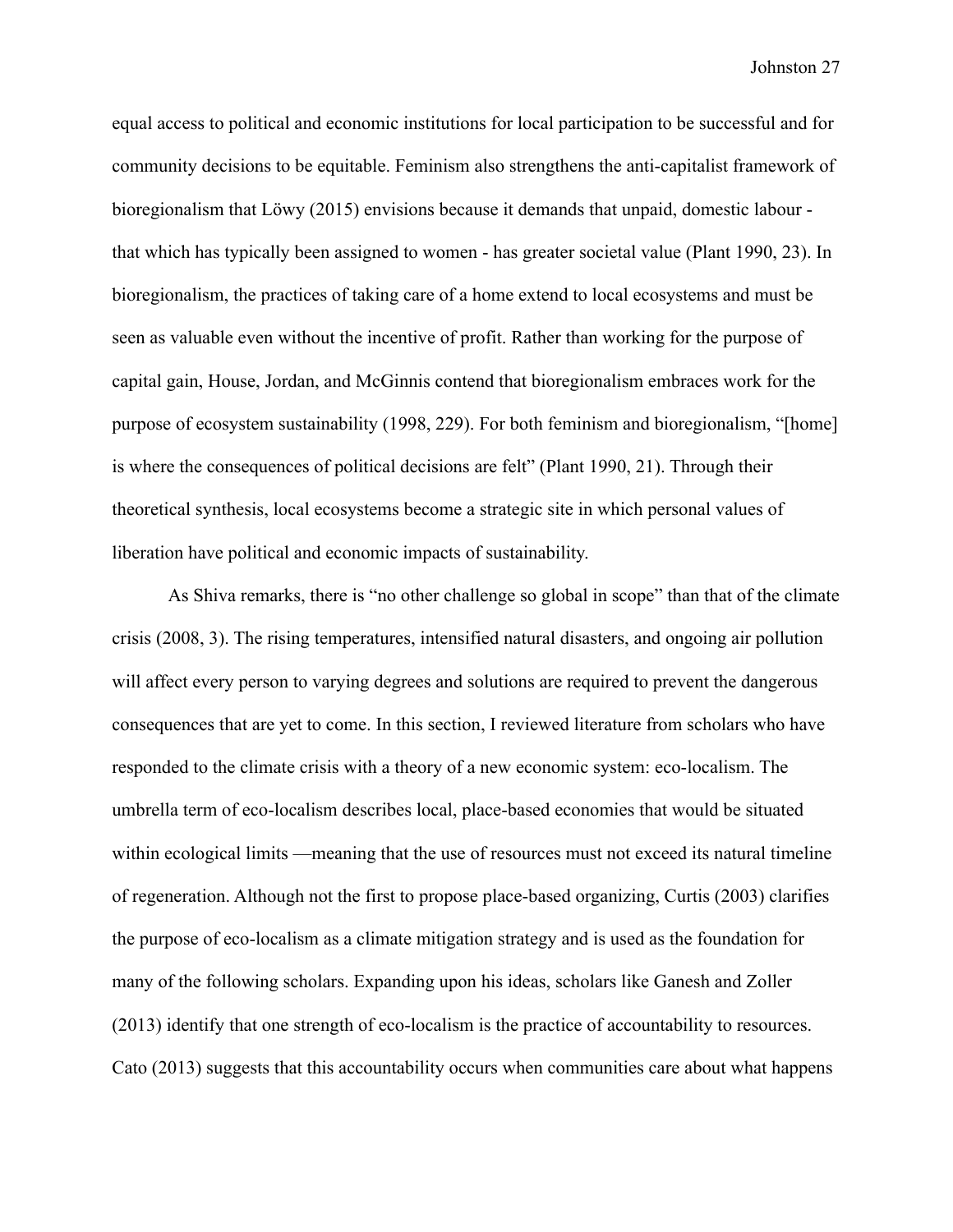'In My Backyard' and are responsible for the waste and emissions that they produce. Scholars such as Albo (2007), Hahnel (2007), and Brennan (1998) critique eco-localism for lacking a clear vision of how it will be implemented as a functional political or economic structure. However, these critiques reveal that eco-localism is not yet developed enough to foster that type of transition and must first be a mindset that is adopted by individuals, small groups, and organizations. The most promising form of eco-localism is bioregionalism, which was theorized by scholars such as Cato (2011), Evanoff (2010), Thomashow (1998), and Plant (1990). They specify that local communities and economies are defined by natural boundaries such as the territory of a resource or watersheds.

Throughout this section, I argued that eco-localism, and specifically bioregionalism, is a worthwhile climate mitigation strategy because it proposes a philosophy that is based on accountability to resources. The idealistic vision is to deconstruct capitalism and adopt bioregionalism as the new economic structure that organizes communities. While this cannot be implemented in the timeline necessary to respond to the climate crisis, it sets up a vital framework of relocalizing our economies and practicing responsibility for what happens in those areas. Although bioregionalism has the most comprehensive theory, there is a significant gap of empirical evidence. In the next section, I use two case studies that are practicing bioregionalism to explore how the theory has been operationalized.

# <span id="page-28-0"></span>Bioregionalism in Practice

Bioregionalism, a theory of organizing local economic communities in regards to the natural boundaries of ecosystems, offers a potential strategy in mitigating climate change. Scholars of bioregionalism have argued that it is a strong climate mitigation strategy because it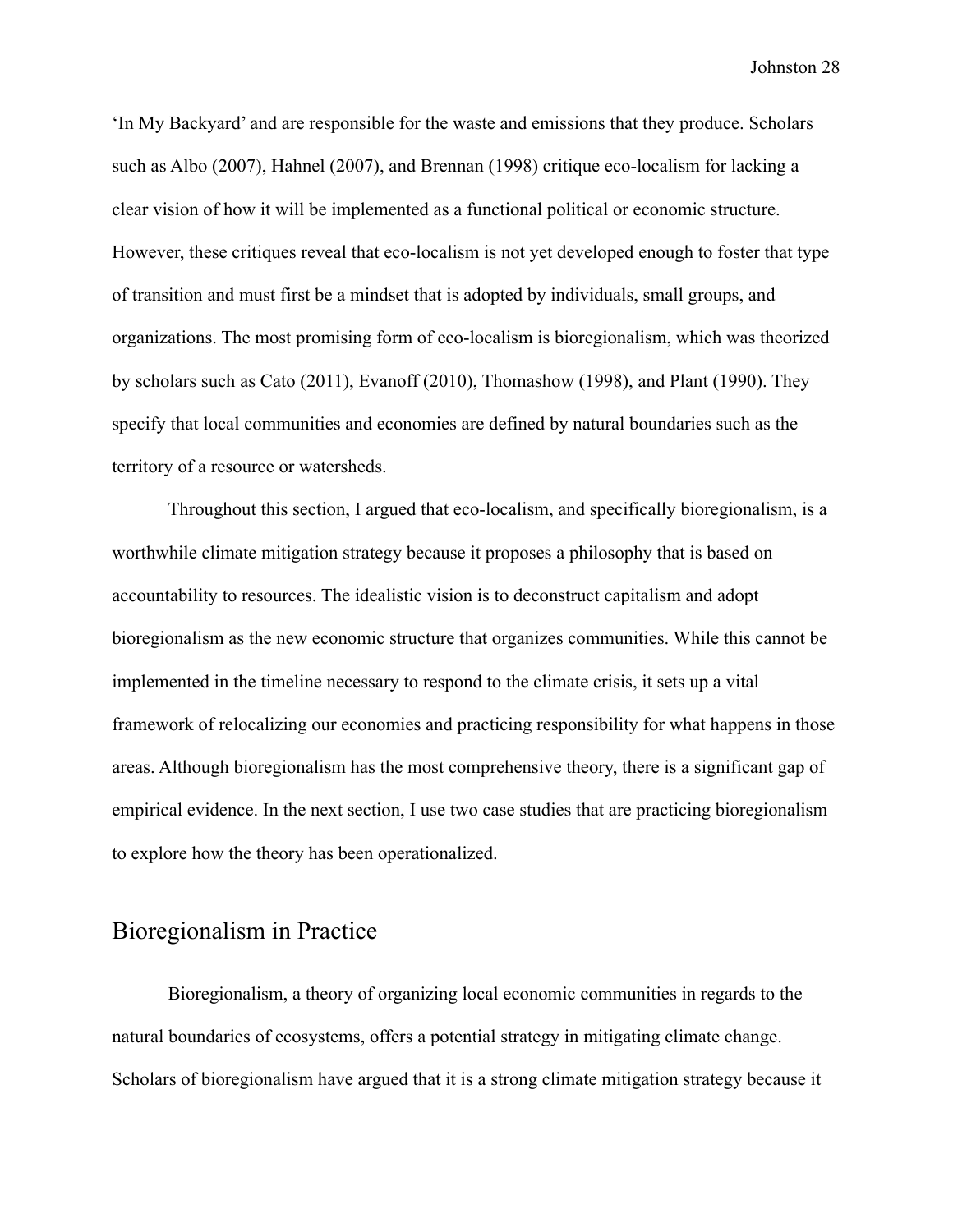emphasizes accountability and reciprocity (Curtis 2003; Ganesh and Zoller 2013). On the other hand, scholars have critiqued bioregional as hyper-theoretical and lacking the necessary structure to become a reality (Albo 2007; Brennan 1998; Hahnel 2007). I demonstrate that the principles of accountability to resources and responsibility over local ecosystems are essential to climate mitigation strategies (Cato 2011). However, I challenge the assumptions made by Cato (2011), Löwy (2015), and other proponents of bioregionalism that we need to disrupt capitalism in order to combat the climate crisis. The case studies presented in this section are the Cascadia Bioregion and the Terran Collective. For each case study, I will consider which bioregional principles are at play, analyze the impact that they have had on their local environments, and explore how they have economically situated themselves within the global capitalist system. These case studies demonstrate the limited, but necessary, work that bioregionalism can accomplish.

In this paper, capitalism is understood to be an economic system that seeks to maximize profits and accumulate wealth, allowing the free market to regulate how crises are approached. I refer to it as the globalized capitalist system to recognize how interconnected states have become due to trade, multinational corporations, and world economic institutions. I argue that while a goal of transitioning away from capitalism is necessary, it is not a prerequisite to adopting bioregionalism. The urgency of the climate crisis requires a more immediate approach and the theory of bioregionalism can adapt to meet that realistic need. Bioregionalism can instead advocate for a more sustainable use of natural resources, thereby incrementally reforming capitalism away from extraction and exploitation. I will explore bioregionalism's economic practices, as well as the scale in which they operate, in my case studies.

The Cascadia Bioregion was established in the late 1980s and covers multiple states in the Pacific Northwest of the United States and Canada. It operates as a group of multiple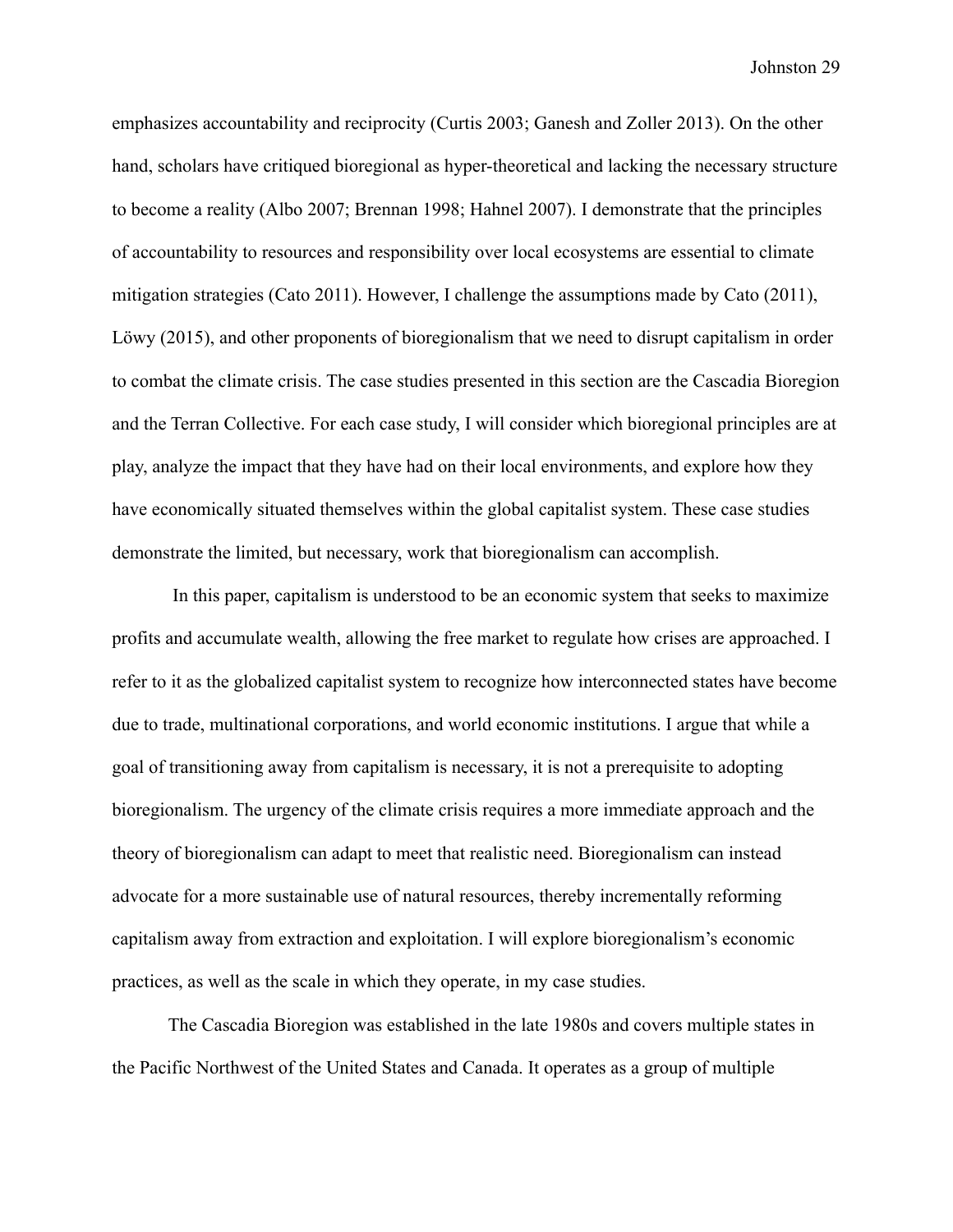organizations across states that are all working towards climate mitigation, economic growth, and resource accountability in the region and are then connected, guided, and funded by the central organization of the Cascadia Bioregion. Although there are many significant projects and goals, the primary focus of the Cascadia Bioregion is around decarbonizing the economy in their area. Cascadia Bioregion's ability to engage in region-wide decarbonization projects is dependent on government support and economic funding.

The Terran Collective is a small bioregional organization established in 2016 that is based in the Bay Area in California. They have a deep grounding in bioregional principles such as reconnecting with their local land and addressing climate change at the community level, but are still in the process of creating working relationships with other organizations in the area. Additionally, the Terran Collective operates both as a non-profit organization and as a software development company. This role as a business is a sharp divergence from how bioregions are envisioned in the literature as independent economic organizations. Both of these case studies explore how bioregionalism is a promising set of organizing principles for climate mitigation projects.

#### <span id="page-30-0"></span>*The Cascadia Bioregion*

The Cascadia Bioregion was established in 1986 when a group of policy planners, community organizers, and first nations representatives convened at the inaugural Cascadia Bioregional Congress (Department of Cascadia Bioregion a). The bioregion covers the land that is sourced by the Columbia and Fraser river valleys as well as the Salish Sea; this is primarily the corridor of British Columbia, Washington, and Oregon, but also encompasses parts of Idaho, northern California, and southern Alaska (Department of Cascadia Bioregion a). Over the past forty years, the Cascadia Bioregion has sought to "further local autonomy, empower individuals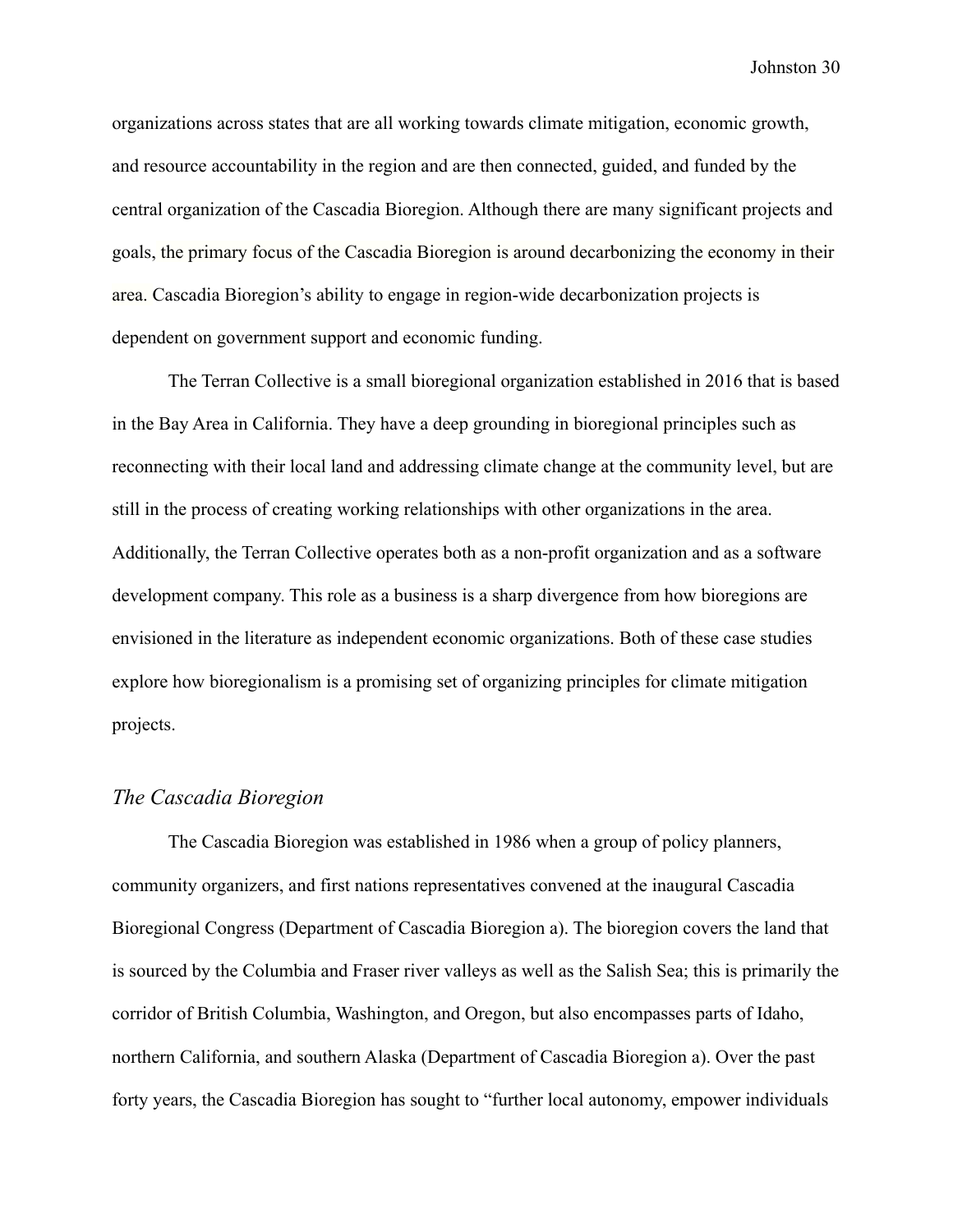and communities to better represent their own needs, and create sustainable local economies through bioregional planning" (Department of Cascadia Bioregion e). They have done this through creating an extensive network of committees, programs, events, affiliated organizations, and government collaborations that are largely independent with their own leadership structures. The Cascadia Bioregion remains the organization at the center of this web —connecting groups together, distributing funding, and articulating what bioregionalism is through external communications. In this section, I use Cascadia to discuss the geographic area and Cascadia Bioregion to specify the central connecting organization.

The Cascadia Bioregion is run as a non-profit organization sustained by individual donations. This money is then funneled towards supporting "projects, events, and groups working to foster a strong and healthy bioregion" (Department of Cascadia Bioregion b). However, given that Cascadia covers multiple states with large cities, it theoretically encompasses an already thriving economy. With a population of approximately 16 million people, Cascadia "would have an economy generating more than \$1.6 trillion worth of goods and services annually, placing it as the world's 9th largest economy and roughly equivalent to that of Canada or Italy" (Department of Cascadia Bioregion a). Notably, Cascadia is the homebase of some of the most profitable companies in the United States, including Starbucks, Amazon, Boeing, and Microsoft (Department of Cascadia Bioregion d). The Cascadia Bioregion works within and benefits from the economic framework of globalized capitalism that these companies embody. This is in contrast to the anti-capitalist bioregional literature that argues multinational companies such as Amazon or Microsoft should have limited power and re-localize their operations (Hines 2000). However, it is a more feasible approach than prioritizing a dismantling of capitalism; the Cascadia Bioregion has financial resources at their disposal due to being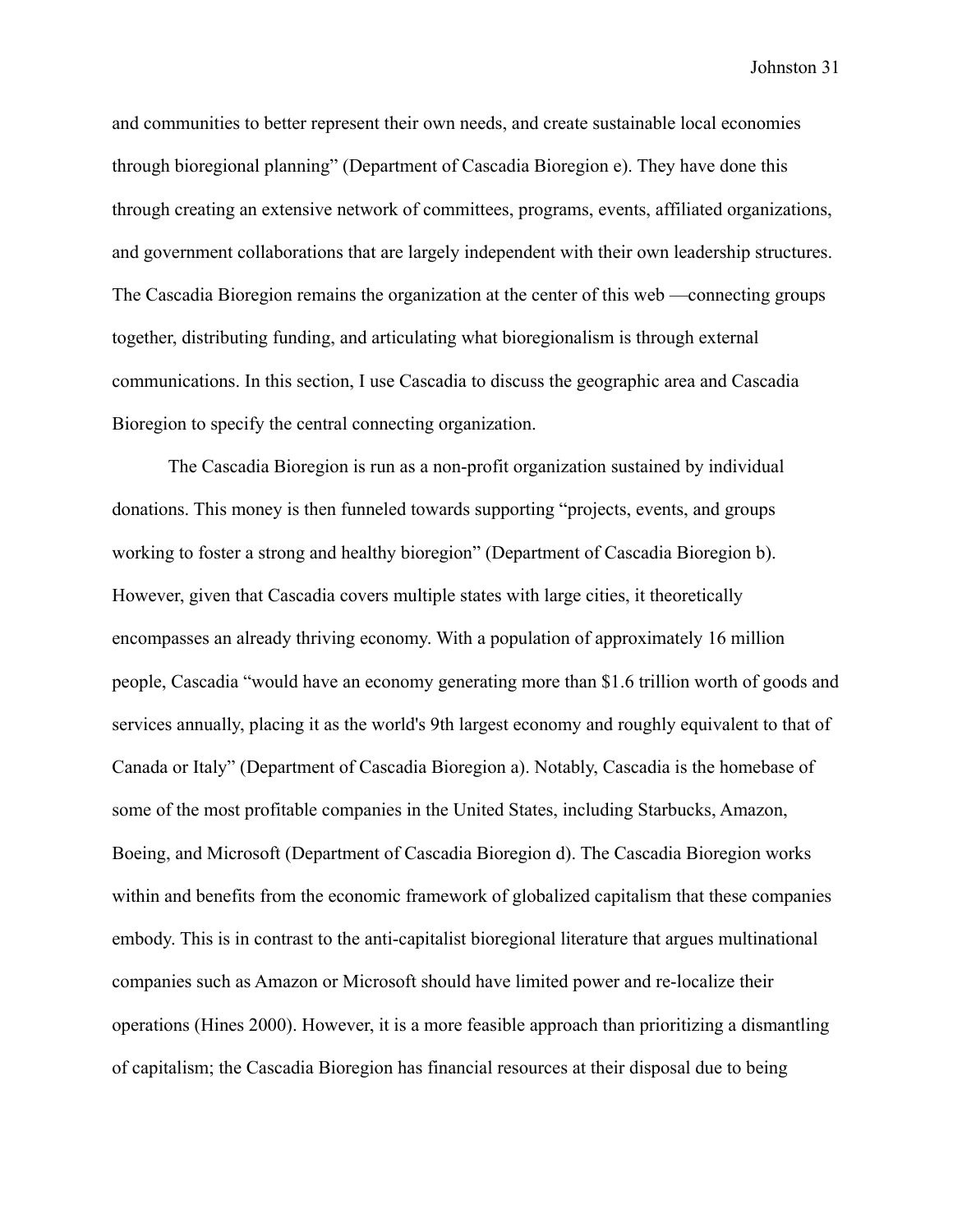situated in an increasingly wealthy area of the United States and able to receive funding from private companies for specific projects.

Many of the large-scale, highly visible climate mitigation efforts in the region are being undertaken by the state governments or major corporations. Yet, it was Cascadia Bioregion that advocated for a green, sustainable economy and was the driving force behind even considering these projects. At the 1988 Cascadia Bioregional Congress, a committee on community-based economics declared that "as bioregionalists we believe that the economic activities must be clearly in sustainable alignment with ecological systems" (Cascadia Media 2020). They resolved to "promote an economy which should be self-regulating" and "meet our region's energy needs without dependence on non-renewable fossil fuels" (Cascadia Media 2020). This philosophy guided them through the 1990s as the Cascadia Bioregion implemented workshops and projects that educated people about renewable energy and sustainable economics. Their principles and beliefs were then taken on by the Pacific Northwest Economic Region in 1992 and the Cascadia Mayors Council in 1996 (Department of Cascadia Bioregion e). This foundational knowledge supported the early adoption of climate policy in the region —Seattle passed its first Climate Action Plan in 2005 while British Columbia implemented a carbon tax in 2008 (Roberts 2018). The Cascadia Bioregion continues to be a powerful organization in its own right, but is additionally the inspiration behind many projects that they are not directly associated with.

The Cascadia Bioregion illustrates that the scale of bioregions emerges from a tension between connection and capacity. It also demonstrates how a functional bioregional organization must work within the framework of global capitalism for the time being. The Cascadia Bioregion seeks to operate an autonomous economy as much as possible and practice responsibility for the emissions in their own economic sphere.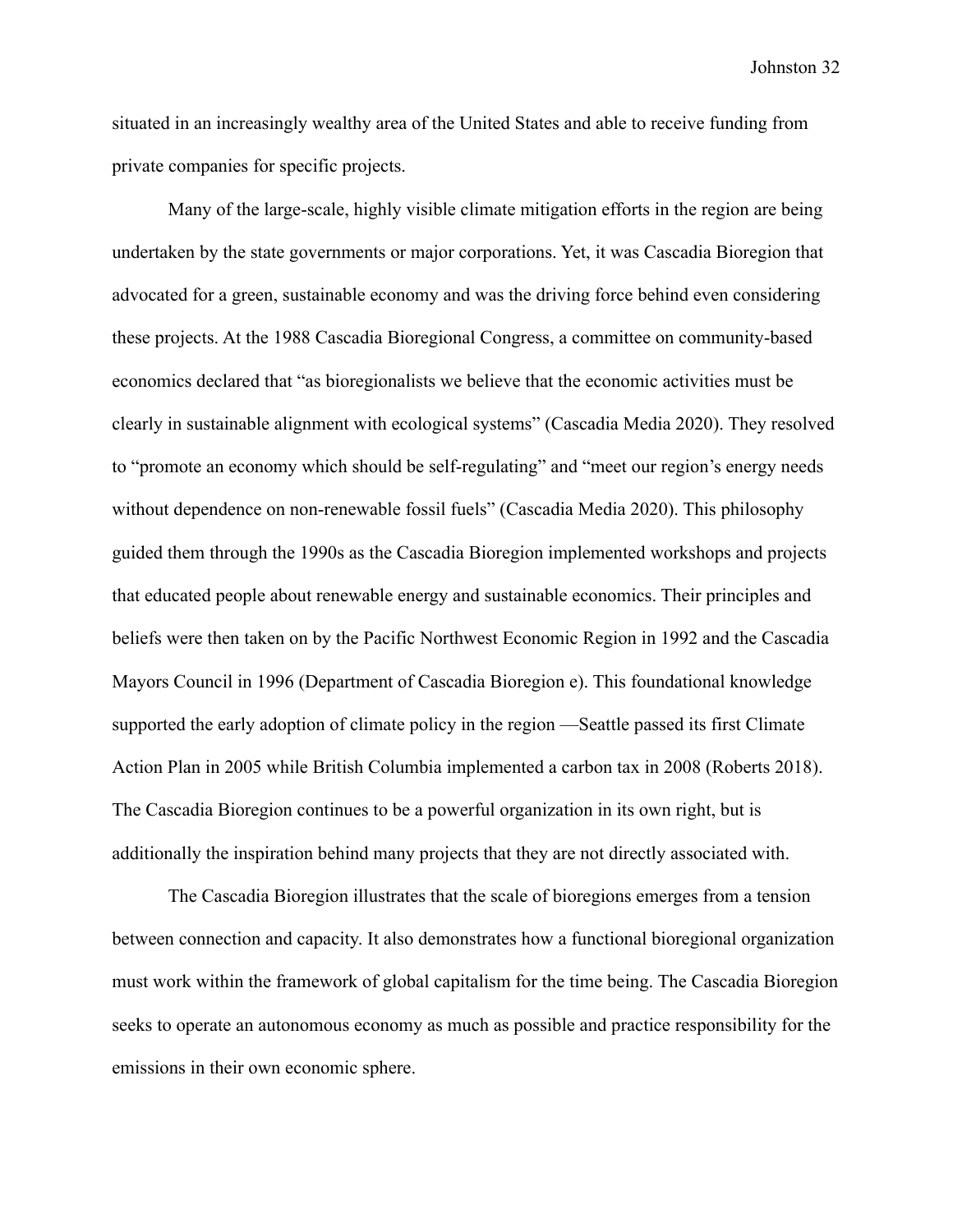### <span id="page-33-0"></span>Cascadia Bioregion: Scale and Climate Impact

This section explores how scale influences bioregions' ability to have a significant protective impact on their ecosystem. The central organization of Cascadia, Department of the Bioregion, is no longer doing the brunt of the work, but is instead resourcing, connecting, and empowering the groups and individuals that are working to protect the local ecosystems. Cascadia Forest Defenders and Cascadia Wildlands are both examples of affiliated organizations taking a political approach to promote bioregional principles in their work of mitigating climate change. Cascadia Forest Defenders is a grassroots organization that arranges non-violent, direct actions in protest of the industrial timber industry and extractive practices in mature-growth, temperate forests (Forest Defense Now b). Currently, Cascadia Forest Defenders are engaged in a long-term protest against a logging project in Oregon's Willamette Forest. The project, run by the U.S. Forest Service, involves "logging more than 2,000 acres of publicly owned forests surrounding the community of McKenzie Bridge" (Forest Defense Now a). In response, Cascadia Forest Defenders have hosted tree sits or equipment blocks, where protesters sit in the trees or on the construction equipment for extended periods of time to temporarily halt logging. The existence of forests in Cascadia are essential for managing carbon emissions because in Oregon alone "forests take in between 23 and 63 million tons of carbon dioxide, making them unmatched in their ability to store carbon" (Cascadia Wildlands b). If logging goes forward as planned, it "will prevent the storage of at least 500,000 tons of carbon over the next 50 years" and will set a legal precedent for future logging permits (Forest Defense Now a). The actions of Cascadia Forest Defenders are protecting a large swath of forest that acts as a carbon capture site.

Cascadia Wildlands is another affiliated organization with the vision of "a stable climate, and vibrant communities sustained by the unique landscapes of [Cascadia]" (Cascadia Wildlands a). They are doing similar work protecting old-growth forests but their other projects include the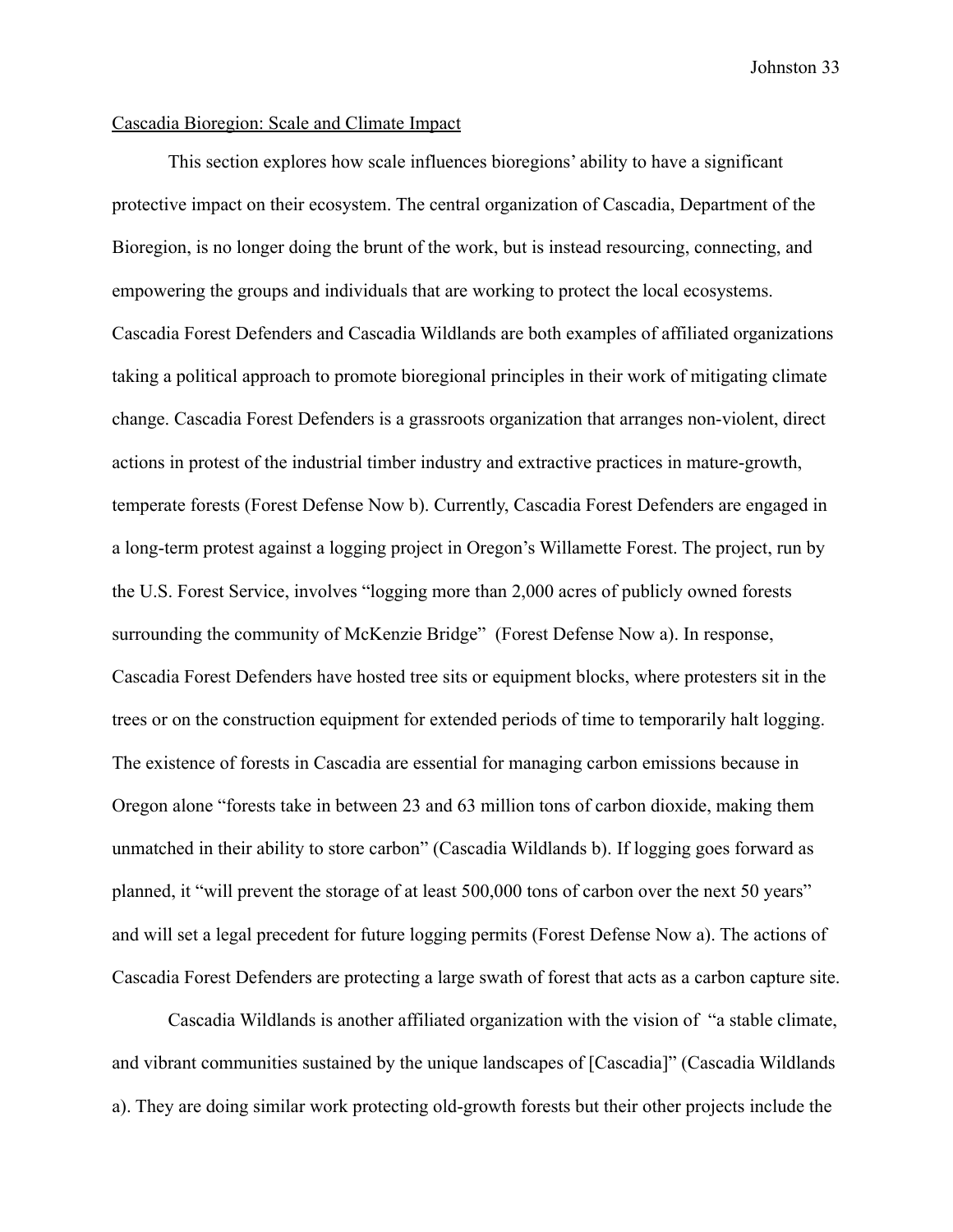reintroduction of wolves into the area,<sup>5</sup> protecting wild salmon, and adapting to the intensifying wildfires. Cascadia Wildlands uses legal tactics to further these projects: they were able to restore the endangered species protections for gray wolves through a federal court and have filed multiple lawsuits against the Bureau of Land Management to prevent logging projects in old-growth forests (Cascadia Wildlands b). The Cascadia Bioregion has transitioned to doing more behind-the-scenes work of publicizing their approach, recruiting new members, and gathering donations. With this background support, affiliated sub-organization like Cascadia Wildlands and Cascadia Forest Defenders are then able to continue climate mitigation practices on the ground. Both Cascadia Wildlands and Cascadia Forest Defenders are working to protect forests and ecosystems in the bioregion. And they are only two of the twenty organizations, fourteen events, and six research initiatives that are aligned with the Cascadia Bioregion (Department of Cascadia Bioregion c). By working as separate organizations unified by the Cascadia Bioregion, they are able to utilize a variety of tactics towards the same goal of climate mitigation and resource sustainability.

The Cascadia Bioregion has expanded their reach beyond the internal work of their organization and now collaborates with the state governments encompassed by the envisioned bioregional boundaries, primarily British Columbia, Washington, and Oregon. One of the most high-profile and promising projects currently underway is a high-speed rail that would run from Eugene, Oregon to Vancouver, British Columbia; the entire 460 mile trip would take just under two and a half hours (Cascadia High Speed Rail). Transportation is the primary polluter in Cascadia, with driving and flying contributing about 60% of annual emissions (Cascadia Rail). A study done by the Washington State Department of Transportation found that the proposed

<sup>&</sup>lt;sup>5</sup> Wolves are important to the overall health of ecosystems in the Cascadia Region, especially facilitating natural recovery from wildfires (Cascadia Wildlands b).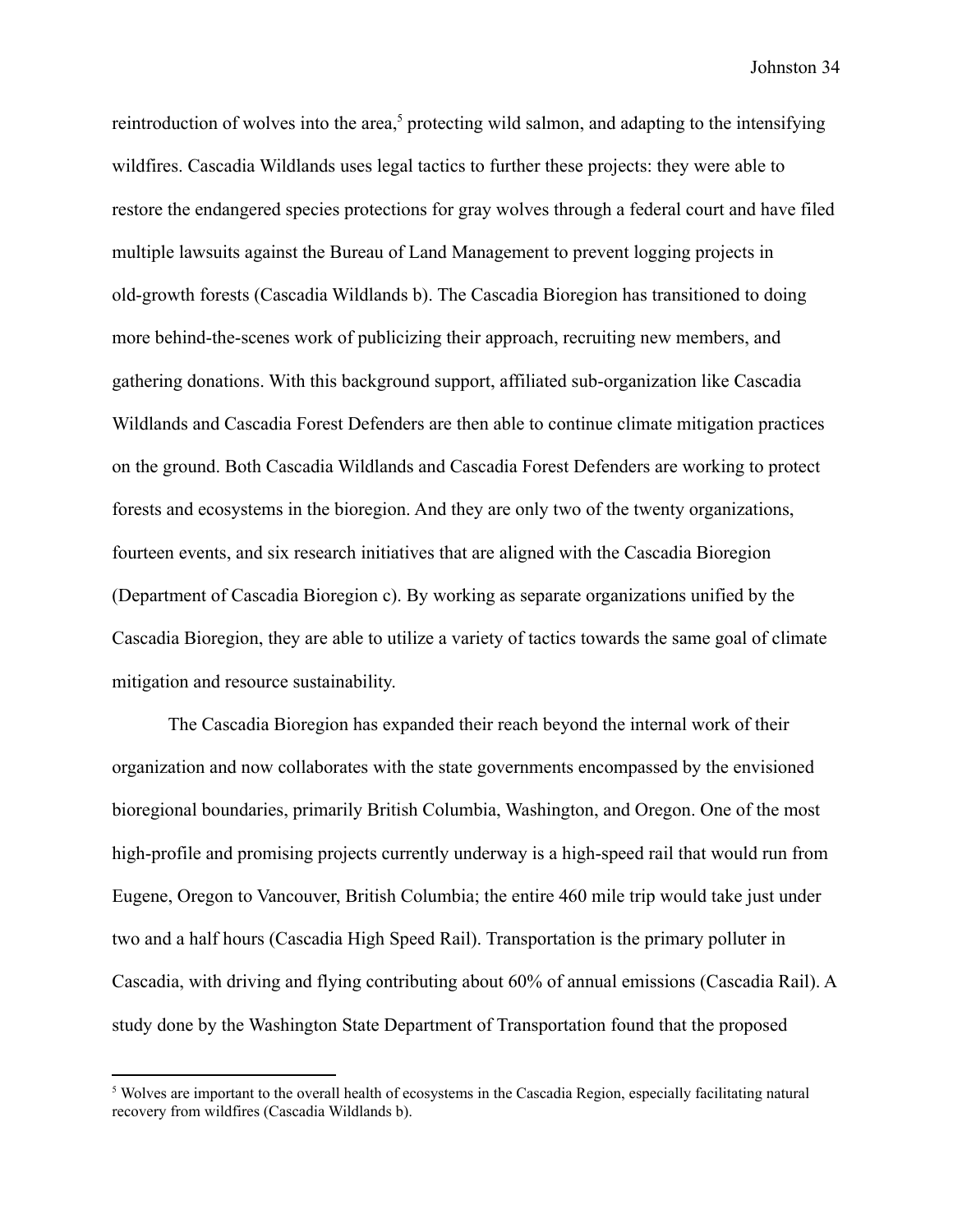high-speed rail would reduce state carbon emissions by 6 million metric tons over the first 40 years (2021). The high-speed rail would meet the intercity transportation needs of residents while also working to reduce air pollution in the region. The project was originally envisioned by one of the Cascadia Bioregion affiliated organizations, Cascadia Rail, and has since been adopted by the associated state governments. In November of 2021, a Memorandum of Understanding was signed by Oregon Governor Kate Brown, Washington Governor Jay Inslee, and British Columbia Premier John Hogan that stated, "we commit our states and province to advancing work on the Ultra-High-Speed Ground Transportation project and to pursuing emissions reduction with a focus on equity, inclusion and meaningful community engagement" (2021, 4). The work of the Cascadia Bioregion has influenced the local political sphere and they are seeing large projects that would connect the bioregion while protecting the environment come to fruition.

The success of the Cascadia Bioregion demonstrates that bioregionalism is scalable beyond the community garden or even city level. In their case, the bioregion is more expansive than individual states and even crosses country borders. Curtis argues that "scale is the key issue of economic sustainability" (2003, 90). Although his argument is that economies need to be made smaller in order to have resource accountability, Cascadia Bioregion offers a counterpoint that bioregions need to be big enough to have active participation. The scale of their bioregion encompasses multiple states and a population of over 16 million (Department of Cascadia Bioregion d). By covering such a large geographic space, the small groups of people that live across the bioregion are able to have a much more significant impact because their efforts of climate mitigation are coordinated to protect a shared ecosystem. Cascadia Bioregion has a numerous set of affiliated organizations, but they are dispersed across the region. Having multiple organizations provides various entry points for new members to get involved and be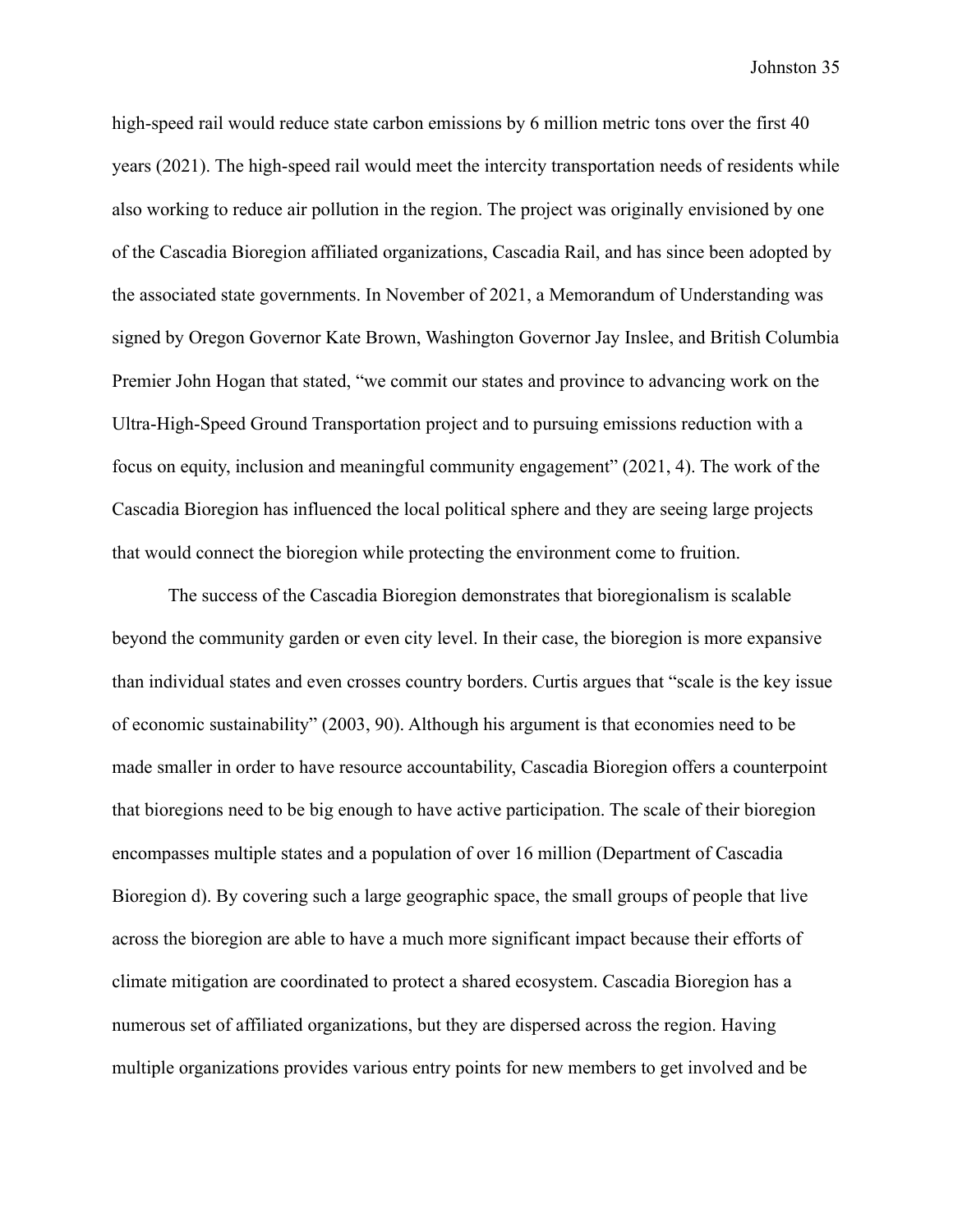more deliberate in what issues they want to address. These organizations like Cascadia Forest Defenders and Cascadia Wildlands can then pursue different strategies based on bioregional principles to more comprehensively mitigate the effects of climate change. Furthermore, the scale of Cascadia means that more land is being sustainably taken care of. Many concerns around bioregionalism are that the area will be too small to have a significant impact; Löwy writes, "local initiatives [would be] equivalent to a drop of water on the arid soil of the…desert" (2015, 8). However, the Cascadia Bioregion indicates that bioregions can be sizable areas, in their case 750,000 square miles, that include multiple cities. It is still merely a drop of water, but it is not insignificant as a starting point.

The major cities contained within the boundaries of Cascadia are Portland, Seattle, and Vancouver. In his constructive critique of bioregionalism, Albo interrogates how to coordinate across cities, especially since there are approximately five hundred cities with populations of over one million (2007, 349). However, the cities in Cascadia coordinate precisely *because* they are so closely linked; the high speed rail project emerged from a need to travel between the cities. Cities can facilitate projects such as the high-speed rail that require funding, resources, workers, permits, inspections, and maintenance. This further illustrates the point that bioregions must be big enough to have pre-existing infrastructure, usually from governments, to be able to pursue the projects that will have the most significant protective impact on their ecosystems. Cities are not antithetical to bioregionalism and can instead be integral to determining the scale of each unique bioregion. Thomashow argues that "the local landscape can no longer be understood without reference to the larger patterns of ecosystems, economies and bureaucracies" (1998, 126). In Cascadia, the landscape is best understood with the cities of Portland, Seattle, and Vancouver acting as economic anchors and guiding political actions. Given their geographic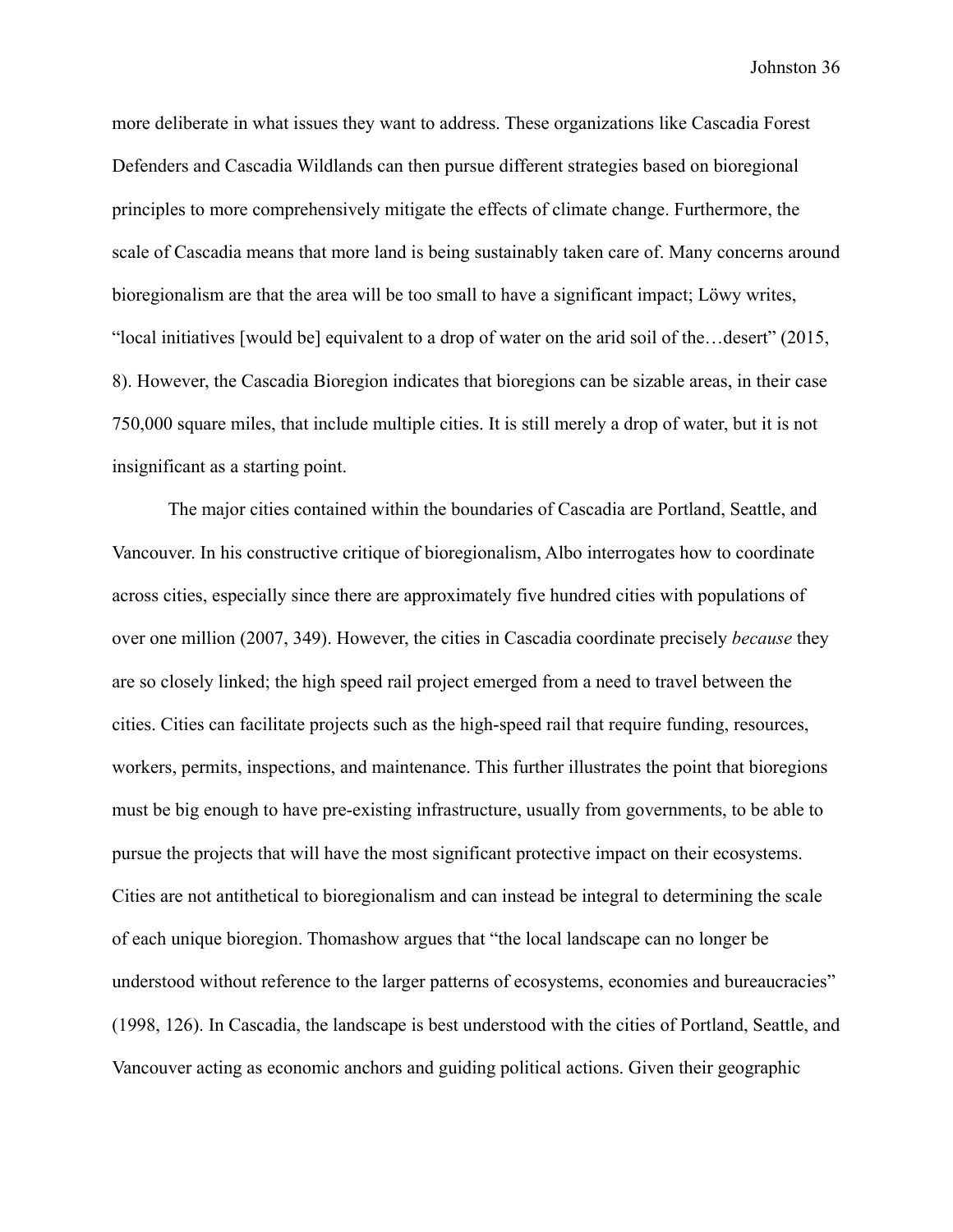proximity to each other, these cities and their existing infrastructure then influence the scale to which Cascadia extends.

### <span id="page-37-0"></span>Cascadia Bioregion: Navigating the Global Capitalist System

This section discusses bioregionalism's relationship with the global capitalist system and how bioregionalism in practice takes a different economic approach than what is outlined in the literature. The primary goal of the Cascadia Bioregion is to decarbonize their regional economy (Department of Cascadia Bioregion e). Decarbonization requires an intensive economic mobilization to transition from oil, natural gas, and coal to renewable energy sources. However, many industries that are integral to providing jobs and stability in Cascadia, such as logging, transportation, agriculture, and energy, continue to be reliant on fossil fuels that emit carbon (Department of Cascadia Bioregion d). Therefore, part of decarbonization requires considering "how employment can transition along with energy" (Fairly and McClure 2021). As jobs in the oil, gas, and coal industries are phased out, there needs to be replacement jobs that support clean energy. Some of the jobs that the Cascadia Bioregion has proposed include: electric vehicle technician, emissions auditor, environmental accountant (calculating the cost of pollution), and wilderness restorer (Gamage 2021). These would be in addition to the growing industries of wind, solar, and hydro power. In Washington, the construction of renewable power plants could lead to a projected 60,000 additional jobs (Fairley and McClure 2021). Since bioregionalism is founded on the importance of local communities, the Cascadia Bioregion is working to provide continued employment opportunities for members of the community even as there is an economy-wide transition to renewable energy.

These strategies of decarbonization —expanding employment in green jobs and transitioning industries to rely on renewable energy— require Cascadia Bioregion to coexist and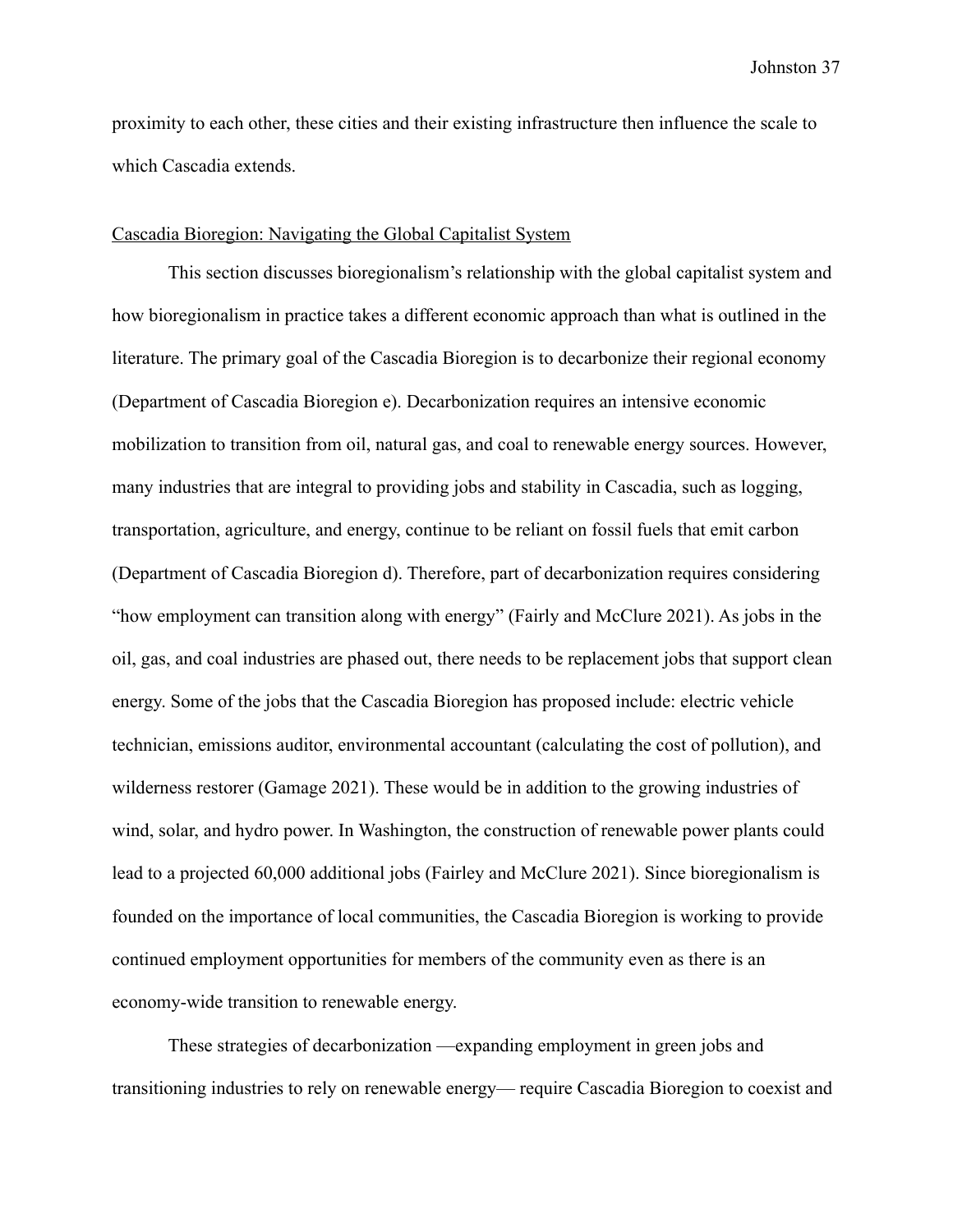collaborate within a capitalist framework. This approach is in contrast to the theory as many forefront scholars argue it would be impossible to adequately address the climate crisis within any form of capitalism (Cato and Fôn James 2014). However, the goal of the Cascadia Bioregion is not to dismantle capitalism, but to take accountability for the carbon emissions of their local economy. This is a significant undertaking in itself given that if the bioregion was analyzed as an independent economy, it would generate more than \$1.6 trillion worth of goods and services annually (Department of Cascadia Bioregion a). Rather than attempting to embrace an economy that is "geared to production for need, not for profit," Cascadia Bioregion is undertaking projects that are meant to either eliminate or offset the emissions of current industries (Cato and Fôn James, 2014, 173). This is not to say that it is illogical to protest against capitalism. Organizations such as Cascadia Wildlands and Cascadia Forest Defenders are actively protesting the logging industry and its inherently exploitative practices in forests. However, the strategies of the Cascadia Bioregion signal that current urgency of climate change requires transitioning away from the most extractive and polluting industries first before taking on the full capitalist economic system. Their work demonstrates that the values of accountability and stewardship are more important to immediate climate mitigation strategies than working against globalized capitalism.

## <span id="page-38-0"></span>*The Terran Collective*

The Terran Collective was founded by Tibet Sprague and Aaron Brodeur in 2016 as an actionable response to the question, "how can humans cooperate better with each other and the planet?" (Politano 2020). It is a small, non-profit organization operating across the nine counties comprising the Bay Area in Northern California (Terran Collective a). The work of the Terran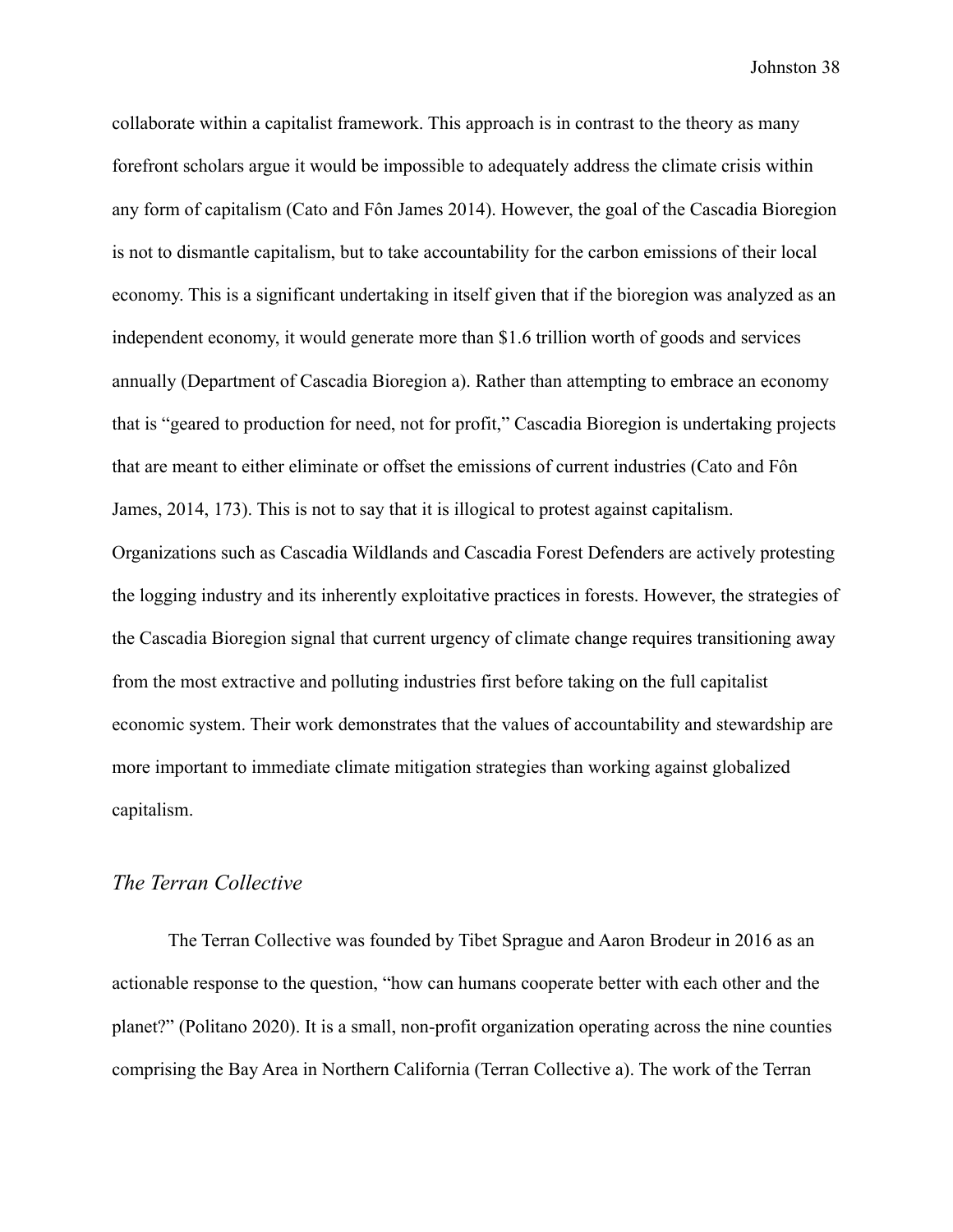Collective falls under Five Scopes of Practice: community weaving, technology for thriving, regenerating the commons, collaborative ecosystem mapping, and storytelling for cultural evolution (Terran Collective d). Within each of the Scopes of Practice, the bioregional framework guides the Terran Collective to seek projects that build relational interdependence, support resource abundance, and encourage community autonomy (Terran Collective b). So far, this has meant holding regular Zoom calls with leaders of other climate justice organizations in the area, endorsing ongoing sustainability projects, and hosting a weekend conference to connect local climate justice activists. Currently, the Terran Collective is an organization building a vital web of connection between other climate justice, economic justice, and Indigenous land rights organizations in the Bay area. This facilitation is important work, but it diverges from both the goals of bioregionalism to have a direct, positive impact on ecosystems and the stated mission of the Terran Collective to "shape our bioregion into a model for the world of what regenerative civilization can be" (Terran Collective b).

Since its inception, the Terran Collective has expanded to a core stewardship team of five people that run the organization's operations (Terran Collective b). The work of the Terran Collective is resourced by their own non-profit branch, the Terran Watershed, a 501c(3) ("Terran Watershed"). The Watershed is described as "the primary container where we receive and steward resources in support of our efforts to bring about systems, tools, and infrastructure for the more beautiful world our hearts know is possible" ("Terran Watershed"). However, the Terran Collective is not merely a non-profit organization, but a start-up software development company as well. Each of the members of the stewardship team came to the Terran Collective as digital entrepreneurs; their backgrounds are primarily in digital communications development as software engineers (Terran Collective d). As software developers, the Terran Collective has built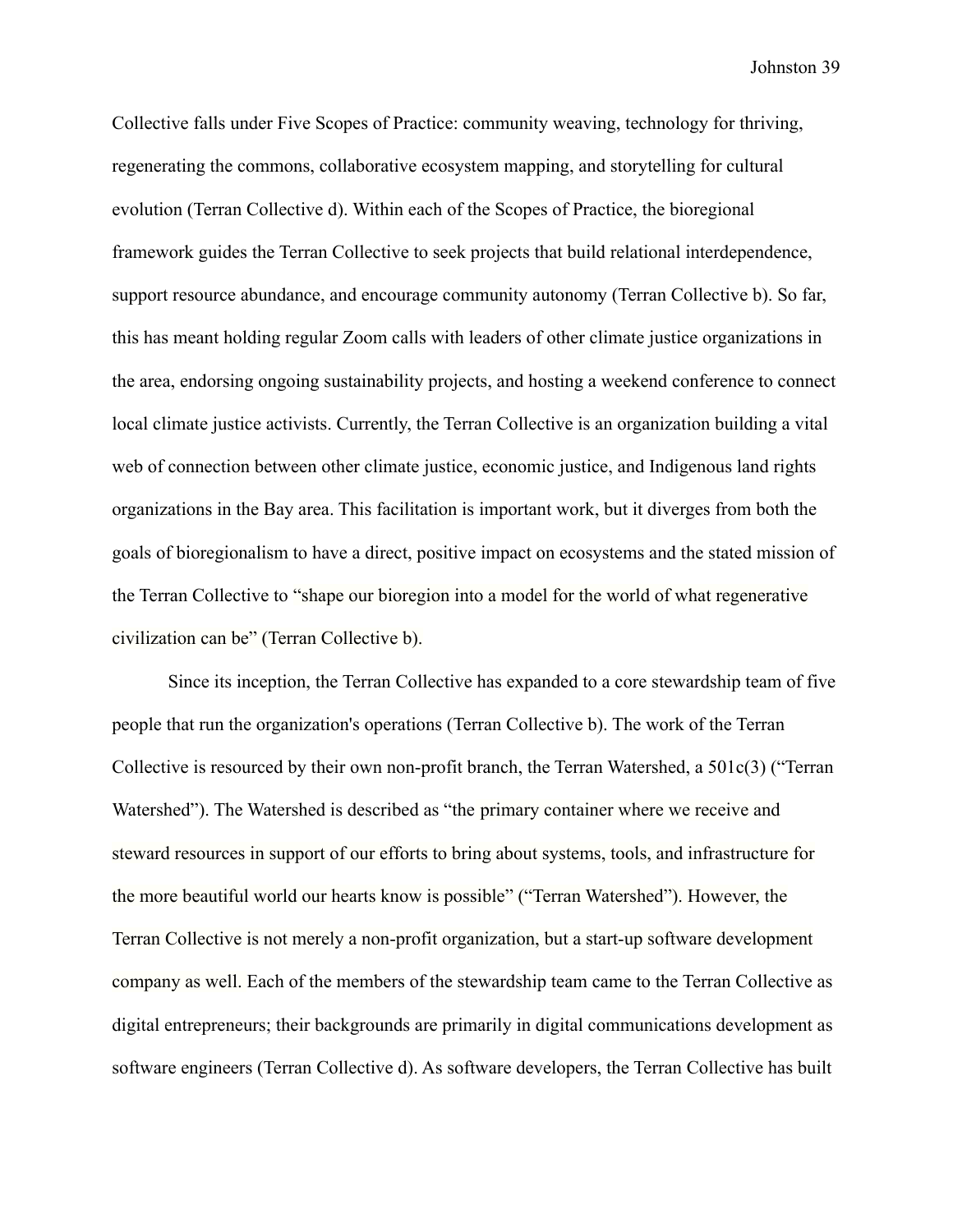websites for a couple of other businesses and created their own app that serves as a communication platform. The Terran Collective comprises both the non-profit organization and the software development company. Their website is almost exclusively about their non-profit, bioregional work with a few sentences that acknowledge their goal to create technology that assists sustainability (Terran Collective b). Beyond their website, however, the non-profit work and business projects of the Terran Collective are more inseparably connected.

The Terran Collective has embraced the philosophy of bioregionalism. Their website consistently acknowledges central principles of bioregionalism, such as the necessity of connecting to the land that they live on, practicing resource accountability, embracing a regenerative economy over extraction, and strengthening community relationships to be a cohesive unit of organization (Terran Collective b). This philosophy is beneficial for connecting groups in the area because it serves as an umbrella vision that unifies a variety of organizations. However, the Terran Collective is not yet actively hosting or pursuing activities that have a measurable impact on their ecosystem. The extent of their work remains in the digital sphere; their ability to pursue projects that would have direct impact on nature are limited by the initial demands of creating and sustaining a bioregional structure. The Terran Collective is still in the stage of building community relationships and encouraging groups to adopt the bioregional structure as a guiding framework for organizing in the region. Therefore, they are not yet as effective as the Cascadia Bioregion, but a revealing case study nonetheless.

#### <span id="page-40-0"></span>Terran Collective: The Necessity of Community Relationships

This section will discuss how community relationships influence bioregional organizations' ability to undertake projects that mitigate climate change. Bioregionalism envisions a structure of decision-making that emerges from a generational foundation of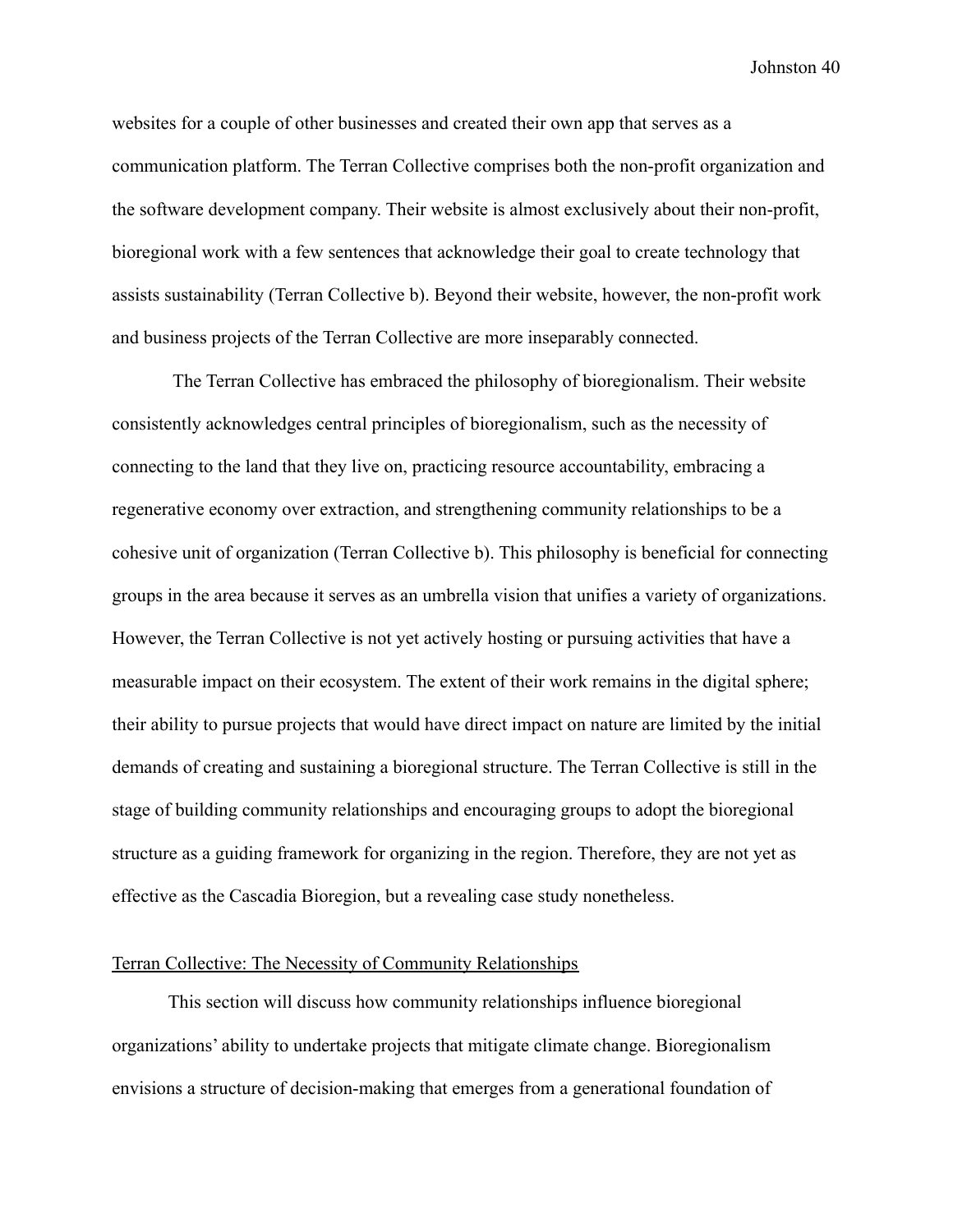community within a particular ecosystem. In the case of the Terran Collective, the decisions are made by the core stewardship team which comprises five individuals. While all of them currently reside in the Bay Area, only one member originally from there. This complicates their ability to engage in climate mitigation given that they have to dedicate time towards creating relationships with people who have resided in the area for years.

For example, one of their main projects was hosting the Terran Cospiracy<sup>6</sup> in October of 2019. This fell under the Scope of 'community weaving' and served to deepen relationships among people and organizations working on resilience and regeneration in the Bay Area bioregion (Sprague 2021). Over the span of a weekend, 150 community leaders were convened to make connections with each other, learn about the principles of bioregionalism, and establish the foundation for future collaboration (Sprague 2021). During the Cospiracy, attendees created a map displaying which organizations were active in the Bay Area and what work they were doing.<sup>7</sup> This agenda and the priority of mapping organizations illustrates that the stewardship team is not yet operating from their unique experience with the land, but rather, facilitating other organizations that are more historically connected to the bioregion.

Since the Terran Collective currently focuses the majority of their energy towards building community relationships, they have not yet been able to pursue projects that would have a tangible impact on their local ecosystems. Four of their five Scopes of Practice — community weaving, technology for thriving, collaborative ecosystem mapping, and storytelling for cultural evolution — exist in the abstract or virtual sphere. Each of these practices is necessary for building a deeply relational community, but does not have an immediate effect on the ecosystem. The Scope of Practice most aligned with climate mitigation and the theoretical vision of

<sup>&</sup>lt;sup>7</sup> Map can be found here: [https://miro.com/app/board/o9J\\_lLxfzlk=/?invite\\_link\\_id=419589916018](https://miro.com/app/board/o9J_lLxfzlk=/?invite_link_id=419589916018) <sup>6</sup> *Co*spiracy as a twist on *con*spiracy. They derived the name from co-spire, or "breathing together" (Sprague 2021)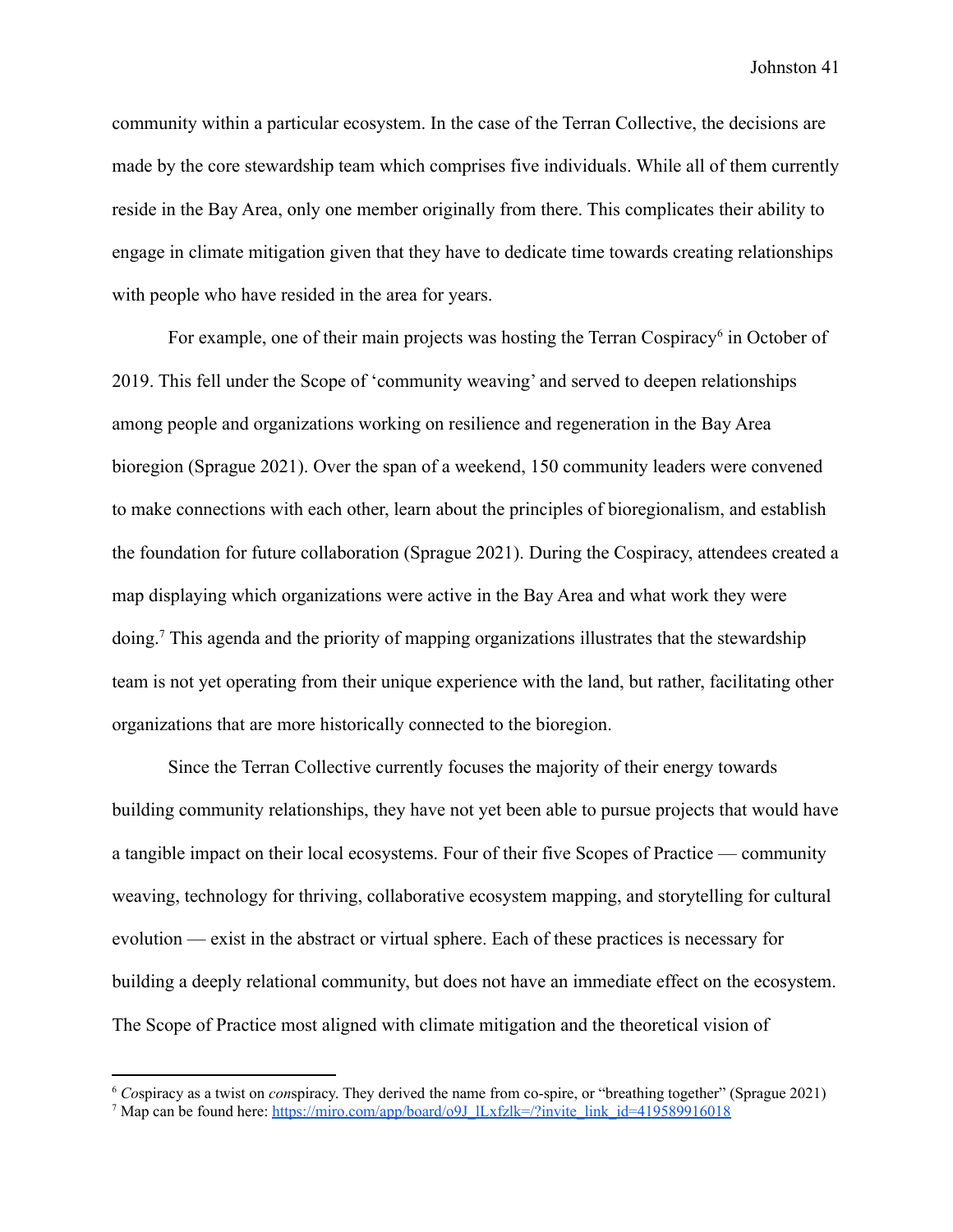bioregionalism is regenerating the commons (Terran Collective d). The goal of this practice is to "return to an understanding that governing our shared resources is a shared responsibility" (Terran Collective d). Their current work under this practice involves "relational work required to be in deep coherence as a team," "researching collective governance models," and "seeding bioregional guilds across many sectors" (Terran Collective d). Although under a different name than the other Scopes of Practice, this work remains resolutely in the planning stages instead of implementation. On their timeline of goals, the Terran Collective states they will eventually "begin acquiring land; create a commons of distributed land projects, shared and stewarded by all; [and build] community centers in various parts of the bioregion, that allow people to collaborate, meet, share space in person" (Terran Collective d). However, this is not scheduled to happen until the fall of 2022 at the earliest.

One of the reasons that the Terran Collective may be focusing on relation building is because the majority of their stewardship team is not from the Bay Area. It is not impossible to practice bioregionalism as a newcomer to a geographically and community bounded place. Thomashow acknowledges that a modern, cosmopolitan form of bioregionalism must "allow for permeable boundaries, and recognize the connections between places as intrinsic to the well-being of any one place" (1998, 129). Human movement is natural and is even expected to increase with climate forced displacement becoming a more immediate concern. However, this transiency of the leadership team is not conducive towards the initial, construction work of establishing a bioregional structure. Barrett notes that "communities are contested spaces" in which having individuals that share geographic space is not as important as the presence "of" certain emergent structural properties" (2014, 183 and 194). The Terran Collective is in the process of creating those structural properties that support a community.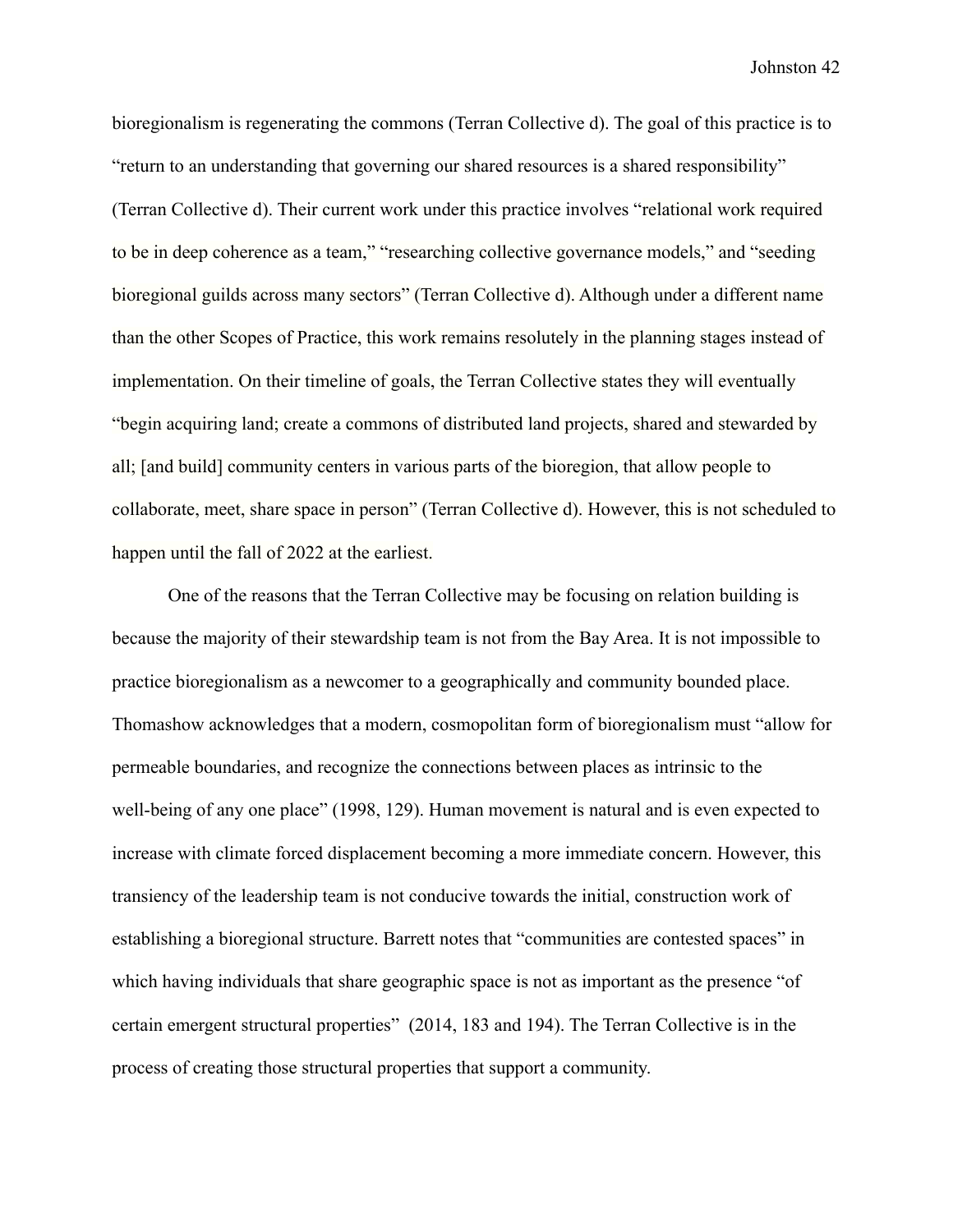While bioregionalism calls for the strengthening of community ties, the theoretical vision assumes that there are preexisting relationships or structures in place (Cato 2011, 489). In reflecting upon the Terran Cospiracy event, the Collective stated that they see strong relationships "in place-based communities, as an essential precursor to effective 'bioregional coordination'" (Sprague 2021). The phrase "essential precursor" communicates that the Terran Collective has adopted the values of accountability and interdependence of a bioregion, but is not yet operating as such. The practice of the Terran Collective reveals that there is a vital piece missing from the literature regarding the timeline of establishing bioregionalism. Bioregionalism may be more easily established in communities with pre-existing normative structures that lend themselves towards resource stewardship. However, in the case of organizations that are attempting to form bioregional communities, it takes time to cultivate trust in each other and an understanding of accountability to the local ecosystem. Therefore, Terran Collective's focus on personal relationships is a necessary step before collaboratively stewarding the Earth towards a more sustainable state. In order for Terran Collective to fully embrace bioregional principles, they must postpone projects that would have an impact on their ecosystem. The Terran Collective have chosen to engage in the foundational work of creating a bioregional community instead of immediately pursuing climate mitigation projects and engaging. Despite the urgency of the climate crisis, this time spent in building community relationships will hopefully strengthen the Terran Collective's ability to protect their ecosystem in the future.

#### <span id="page-43-0"></span>Terran Collective: A Community of Employees

This section will investigate the impact of bioregional organizations situating themselves as both a nonprofit organization and for-profit business. In its current formation, Terran Collective relies on having paid staff to host Zoom calls, organize retreats, and develop software.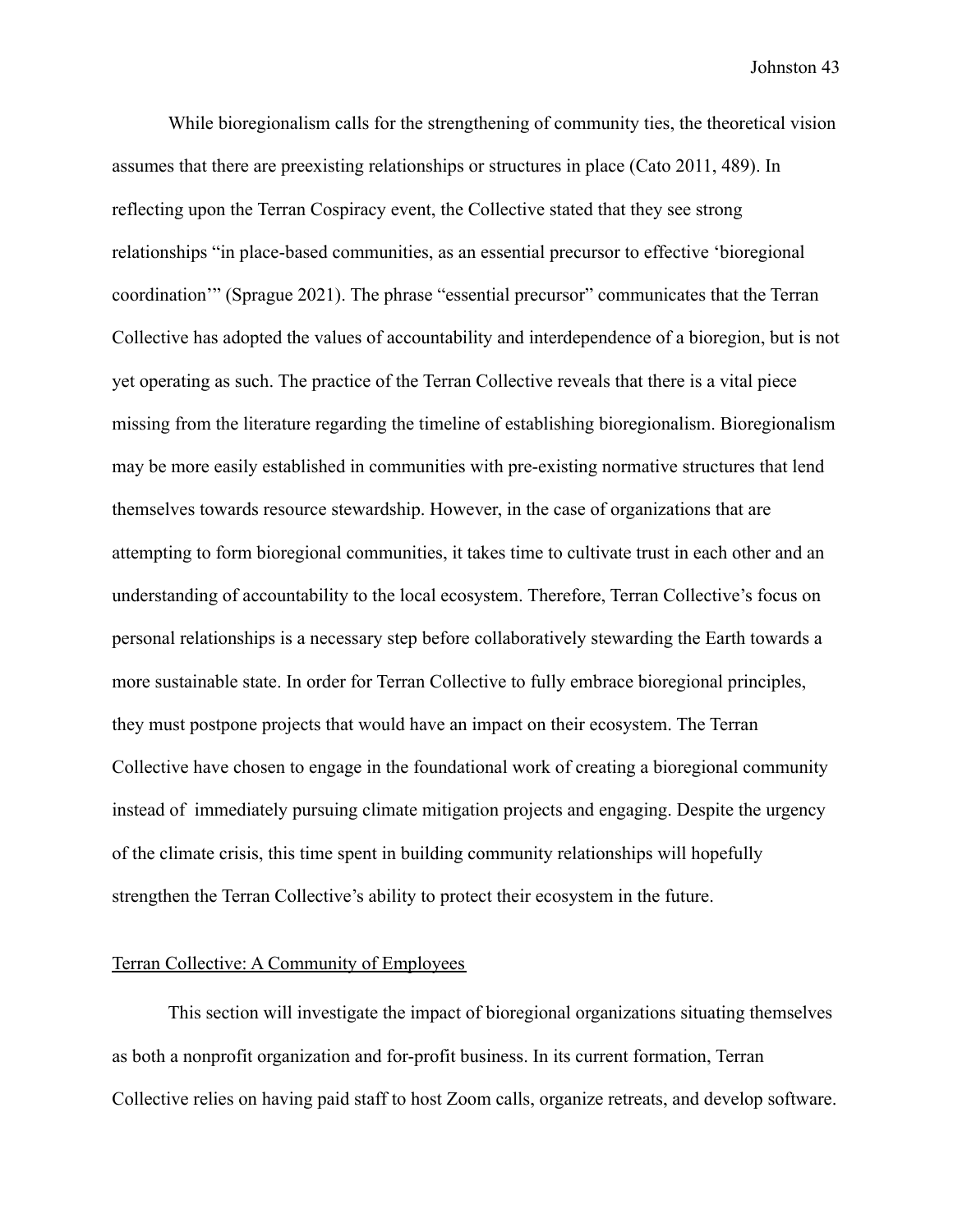The core stewardship team may believe deeply in the practice of bioregionalism, but they are also actively employed by the Terran Collective rather than engaging in it purely as community members (Terran Collective's *LinkedIn*). As mentioned earlier, the Terran Collective relies on their own non-profit branch, the Terran Watershed, to fundraise money for their work. The Terran Collective is not yet making economic decisions about money or valuable products that are being made *within* the community, but relying on donations to fund their work. Their fundraising goal for 2022 is \$500,000 and as of February, have collected a little over \$2,000 ("Terran Watershed"). The money collected by the Terran Watershed is then put towards projects that fall within the Scopes of Practice.

The Terran Collective is both a bioregional non-profit organization and a software development business. This dual reality of hoping for a better future while also profiting off of the current work is best reflected in Terran Collective's messaging. On Facebook, their 'About' section states that they are "amplifying cooperation among people regenerating our communities and our planet." Since this is where the majority of interested community members will find them, it is more explicitly grounded in climate activism and bioregional values. However, the LinkedIn page for the software development branch of the Terran Collective promises that "our team of seasoned entrepreneurs, designers and developers will turn your vision into reality." In fact, much of their work connecting organizations in the Bay Area is conducted on their app Hylo, which the Terran Collective launched in 2020 (Politano 2021). A previous campaign of the Terran Watershed raised \$192,000 to launch the app ("Terran Watershed"). The app itself is free, but requires organizations in the bioregion to adapt to the technology of Terran Collective in order to engage with the network they have facilitated (Politano 2021). By looking at this app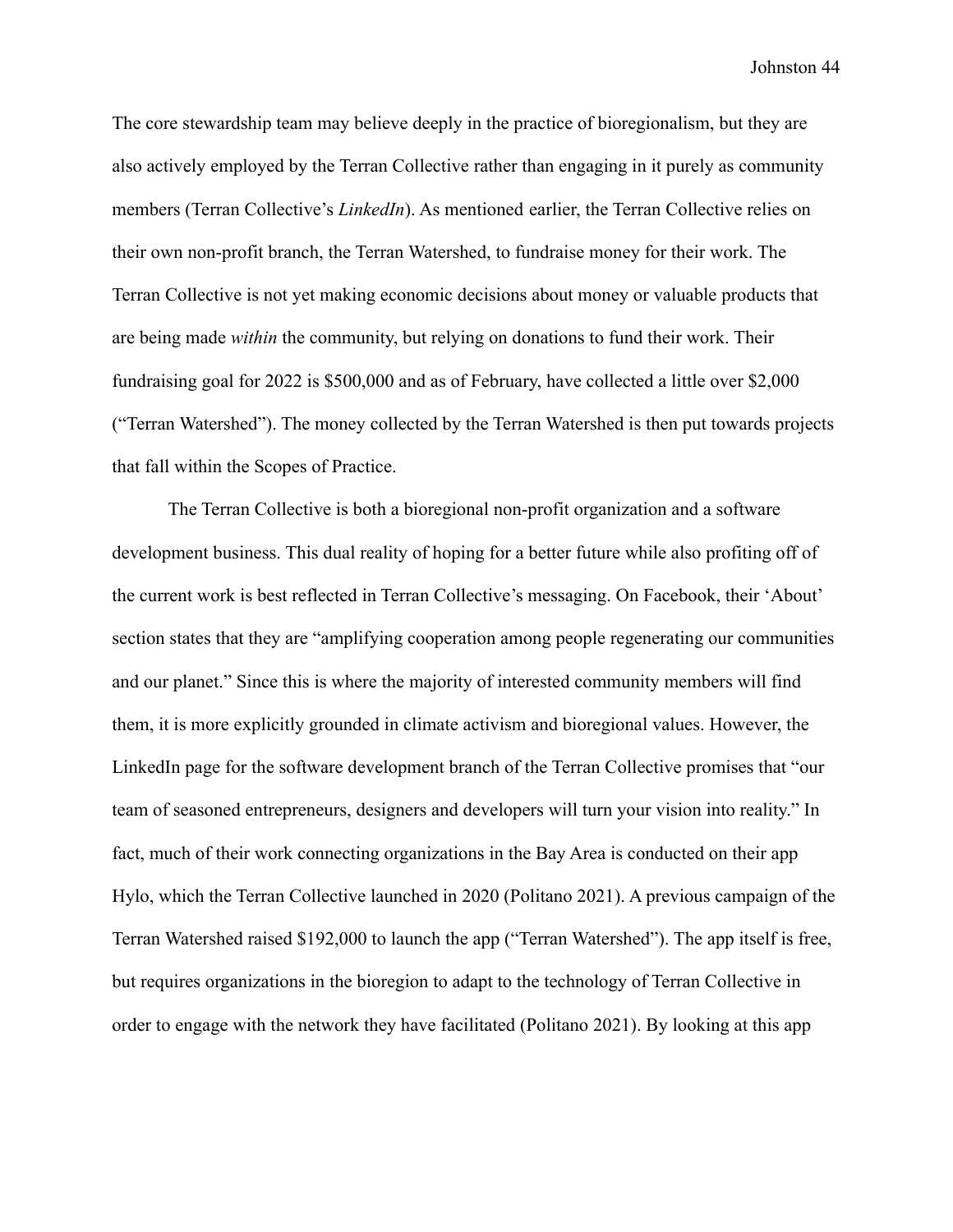and the various messaging of the Terran Collective together, it reveals that their organizing work and business ventures are inextricably connected.

Each of the members of the stewardship team worked on projects before joining the Terran Collective. For example, Sprague was previously the Vice President of Engineering at One Block Off the Grid, a residential solar industry, for seven years. Sprague's bio on the Terran Collective's website mentions that "after watching the corporate industrial complex destroy everything [One Block Off the Grid] had built, he co-founded the Terran Collective to figure out how humans can cooperate fully at every level with each other and the earth" (Terran Collective b). Understanding this from a cause and effect perspective, the failure of One Block Off the Grid through a traditional corporate framework led to establishing Terran Collective as a bioregionalism venture to circumvent previous downfalls. Sprague confirms this in an interview with The ReWork Podcast saying that the Terran Collective answered his personal question of "how can I do my work in a way that it can be protected from the dangers of capitalism?" (Hildner and Wong, 2021). It is necessary to understand the background of Terran Collective as an individual's business venture and their ongoing position as an non-profit and employer to analyze the economic impact that they have had as a bioregional organization.

The Terran Collective is committed to the values of bioregionalism, but has not implemented an operational economic structure. They are still working as employees rather than community members and rely heavily on donations through the Terran Watershed. Theoretically, a key factor in the scholarly definition of bioregionalism is that they operate as local economies (Curtis 2003, 83; Cato 2011, 481). However, Albo's critique (2007) that bioregionalism has not yet specifically articulated how to start post-capitalist economies becomes applicable in this circumstance. Currently, bioregional organizations like the Terran Collective have the most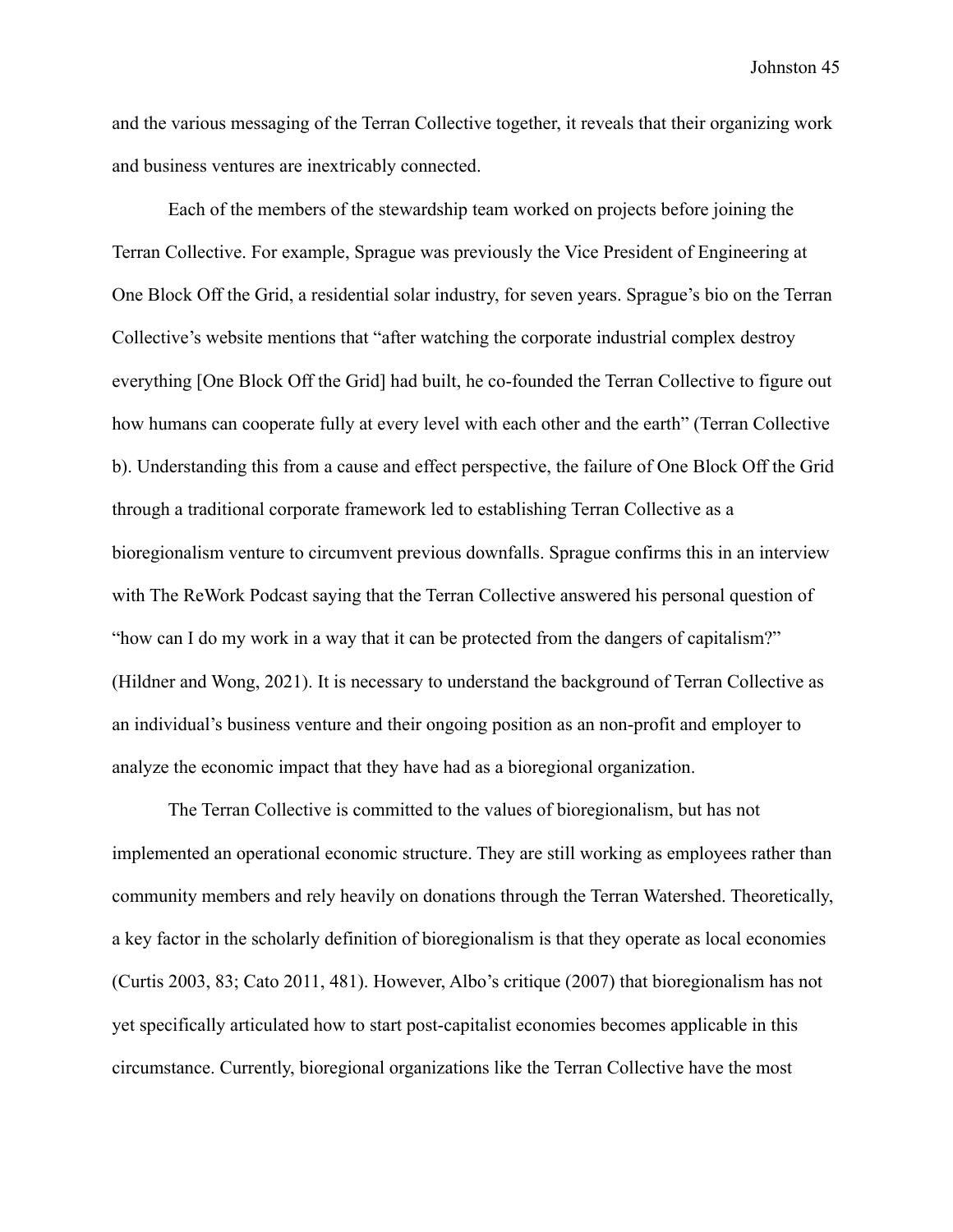freedom and autonomy to engage in climate mitigation projects if they operate as a non-profit. They do not have enough visibility or buy-in to transition to an independent local economy. Although a harsh critic of bioregionalism, Brennan's argument that bioregionalism should be a process of reconnecting people with the land, or facilitating a sense of 'at-homeness,' may be the necessary first step to reaching the economic independence that other scholars advocate for (1998, 224). Bioregionalism proposes a radical change in how we approach our land usage and how our economy is organized. A greater awareness of your bioregion and its idiosyncrasies must precede defining an economy by the boundaries of it. It is necessary to start small before gradually gaining support for their goal of bioregionally defined economies.

Terran Collective's role as a software development company makes it difficult to truly measure their impact on the environment from an economic standpoint given that they are operating in the digital realm. As Curtis writes, "eco-local consumption is largely consumption of goods produced within the boundaries of the eco-local community, where the consumers themselves reside" (2003, 93). Working in the digital realm makes it easy to avoid the extraction of resources because the Terran Collective does not have to utilize local resources to produce goods. Despite their business not directly interacting with natural resources to make profit, the digital world is increasingly part of economies and natural landscapes. For example, the Bay Area as an urban space will likely have more cell phone towers than a rural town. For the Terran Collective, it will be important how their technology influences other people's relationship to the ecosystem and economic interactions.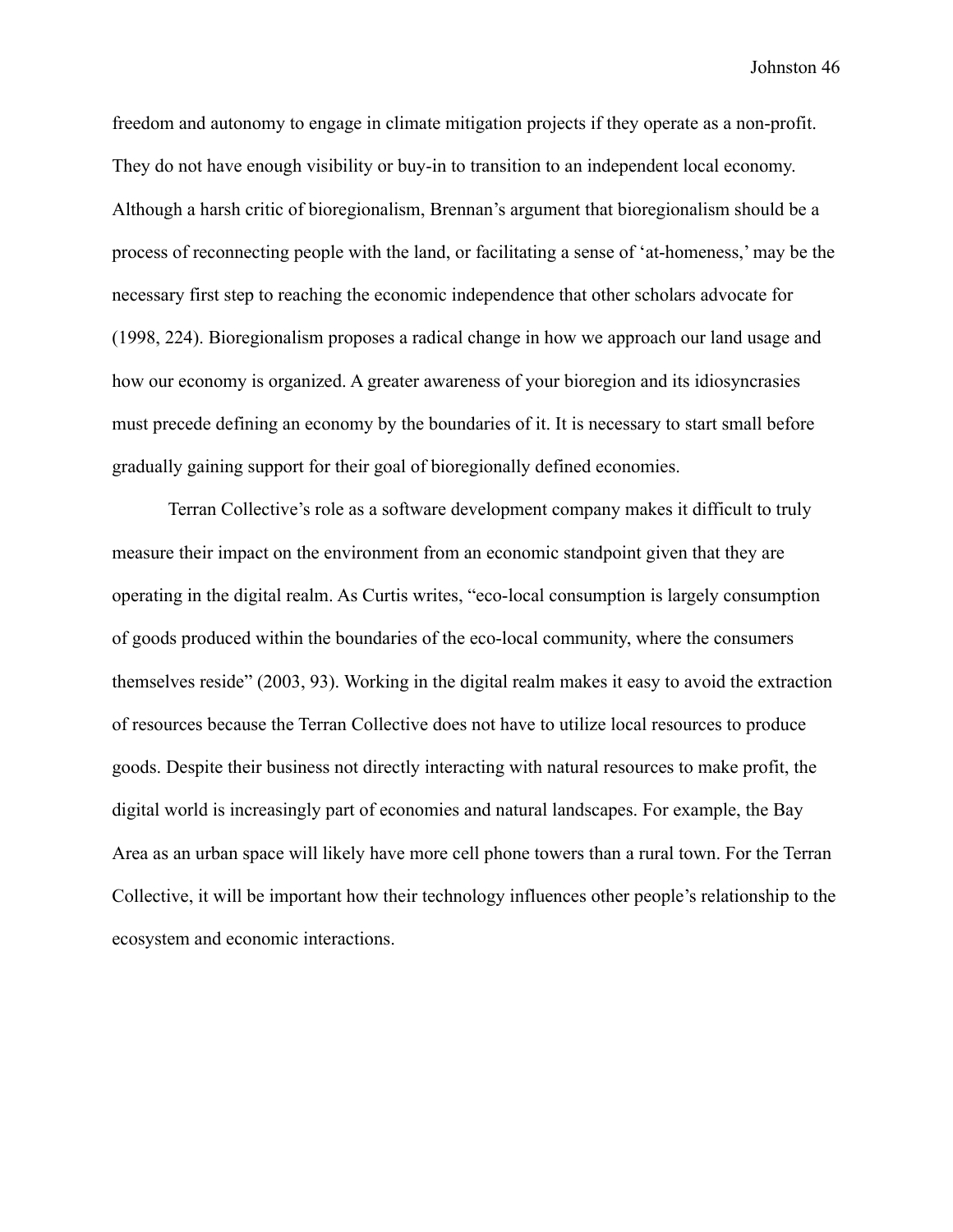## <span id="page-47-0"></span>*Concluding: Cascadia Bioregion and Terran Collective in Conversation*

While neither are an exact implementation of bioregional theory, both Cascadia Bioregion and the Terran Collective reveal how the theory can be adapted to be put into practice. Although these case studies have been analyzed individually, there are interesting points that can be drawn from them in conversation, specifically, time necessary to establish bioregional communities and the scale at which these communities can realistically operate.

One of the major distinctions between the Cascadia Bioregion and the Terran Collective is how long they have been around. As stated earlier, the Terran Collective was only recently established in 2016. Given their newness, they are still in the preliminary stages of building community relationships and much of their work is focused there instead of on climate mitigation. Conversely, the Cascadia Bioregion is resolutely a long-term bioregional project as they have had forty years to establish and nurture their community relationships. Therefore, Cascadia Bioregion's programs, such as the Cascadia Forest Defenders and high speed rail project, can be more explicitly focused on climate mitigation and resource accountability. The early nature of the Terran Collective's work does not make it any less worthwhile than the Cascadia Bioregion. By expanding their community now, later projects undertaken by the Terran Collective will have more initial support and likely be more successful. The varying capacity of these two communities and what they are able to pursue reveals that supporters of bioregionalism must dedicate an extensive period of time to setting the foundation of community relationships before attempting to become a bioregional organization. Although this paper has discussed the urgency of the climate crisis, bioregional communities are still a worthwhile climate mitigation strategy regardless of the time involved in establishing them. The Terran Collective is not yet able to take on projects at the same scale that the Cascadia Bioregion is able to, but it is still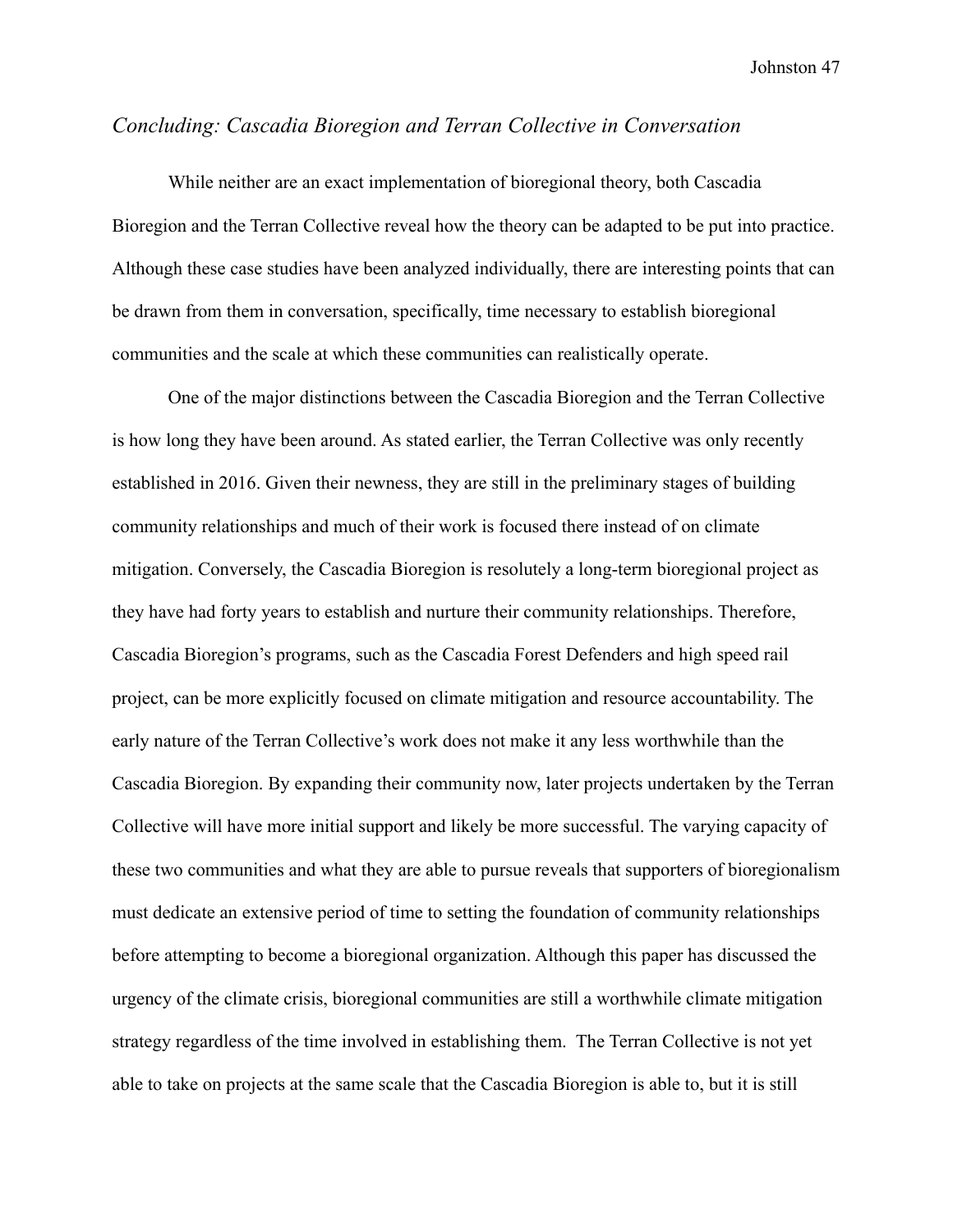encouraging individual members to reconnect with the local Bay Area. No matter how small, each step of the process to create bioregional communities is geared towards expanding our collective knowledge of local ecosystems and building practices of resource accountability.

A significant distinction that emerges between the two bioregions is the scale at which they operate. The Cascadia Bioregion covers multiple states while the Terran Collective extends only over the nine countries that comprise the Bay Area in California. In both cases, they are organized around a shared ecosystem that local communities feel connected to: the old growth forest along the Pacific Coast and the San Francisco Bay. Although counterintuitive, having a larger bioregion allows the Cascadia Bioregion to take on bigger, multifaceted projects and involve a high number of active participants. The high speed rail project is a prime example of this since it extends 460 miles from Oregon to British Columbia. The Cascadia Bioregion is therefore not only decarbonizing transportation in one city, but within and between cities as well. There is still ambiguity around the size of a bioregion, but Cascadia clarifies that localizing economies can span multiple cities, states, and even countries. The capabilities of the Cascadia Bioregion demonstrate that relocalizing does not have to be restrictive.

The case studies of the Cascadia Bioregion and the Terran Collective were analyzed to fill a gap in bioregional literature. They supplemented the theoretical vision with their work as bioregional communities in practice. Although they are not actively trying to challenge the globalized capitalist system as scholars like Cato (2011) and Löwy (2015) propose, they have integrated other significant aspects of bioregional theory into their work. Most notably, both Cascadia Bioregion and Terran Collective practice the value of accountability. Cascadia Bioregion is taking accountability for the carbon emissions of their local economy while the Terran Collective is building interpersonal accountability by strengthening community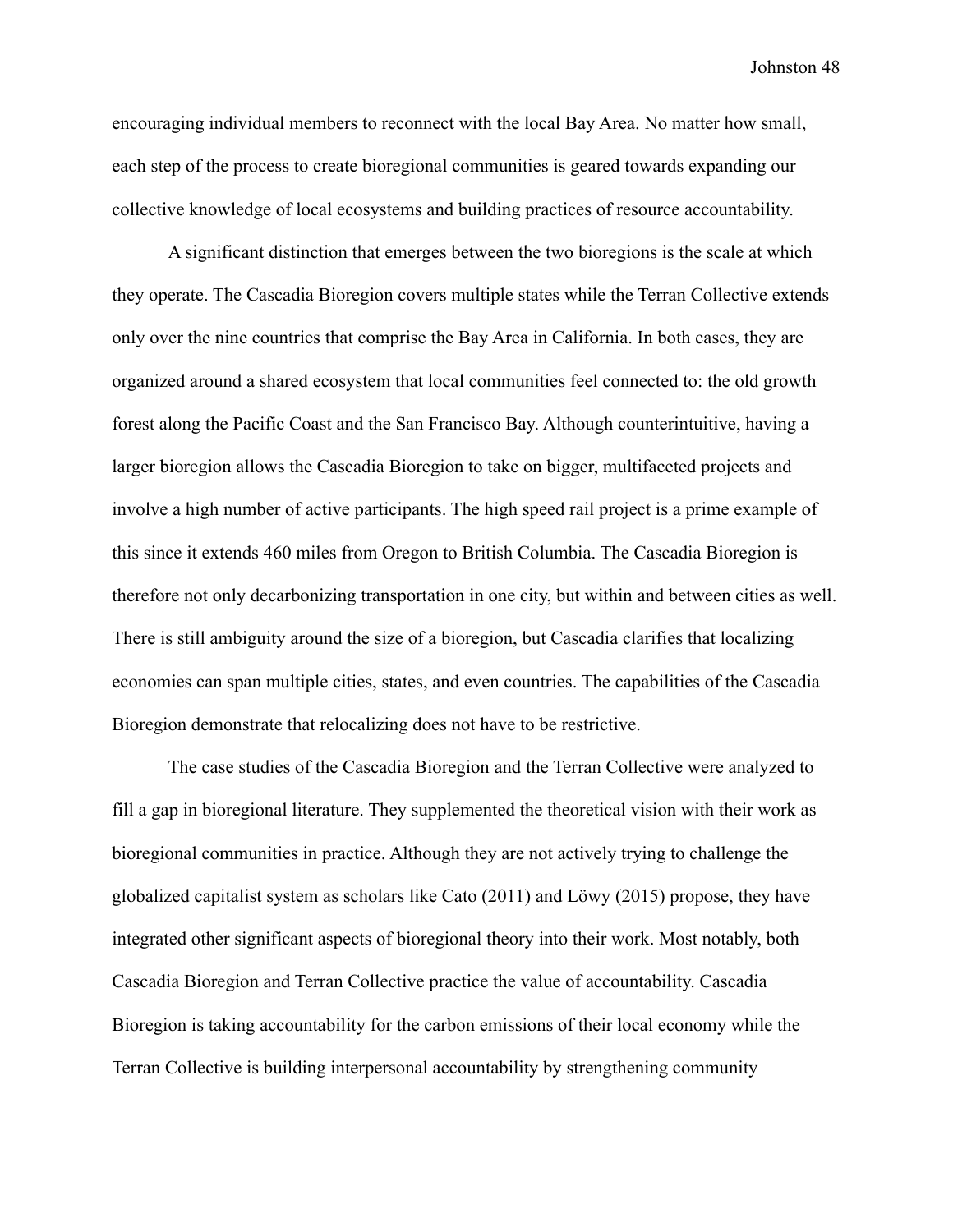relationships. The case studies of the Cascadia Bioregion and the Terran Collective reveal that bioregionalism can be implemented *and* can be an effective climate mitigation strategy.

# <span id="page-49-0"></span>Conclusion

We are living in the reality of climate change. We are dealing with devastating natural disasters, record-breaking heat waves, rising sea levels, slowly disappearing coastlines, infertile soil, and climate forced displacement. It is no small task. Our response must be prompt and it must be all-encompassing. There is no longer time to think of small changes, halfway solutions, or reform measures. Bioregionalism may seem utopic and unachievable, but the preservation of globalized capitalism is just as unrealistic in the face of climate change. The thoughtless extraction of natural resources produced this crisis, it will not end it. Instead, the alternative of bioregionalism asks us to reconnect with our local ecosystems in order to save ourselves.

I argue that bioregionalism is a beneficial organizing philosophy and a vital climate mitigation strategy. In its current form, bioregionalism is unable to challenge the globalized system of capitalism and move into a non-extractive economic system. Although this may be a valuable long-term goal, the urgency of the climate crisis requires strategies that can be more immediately implemented. The value of bioregionalism in this moment is it encourages people to reconnect with their local communities and ecosystems. The process of relocalization emphasizes resource accountability, which first requires local community members to develop an intimate knowledge of the natural resources in their area. Then, they can recognize economic practices that are detrimental to those resources and work to repair that harm before adopting more sustainable choices. Bioregionalism is currently functional and powerful as a set of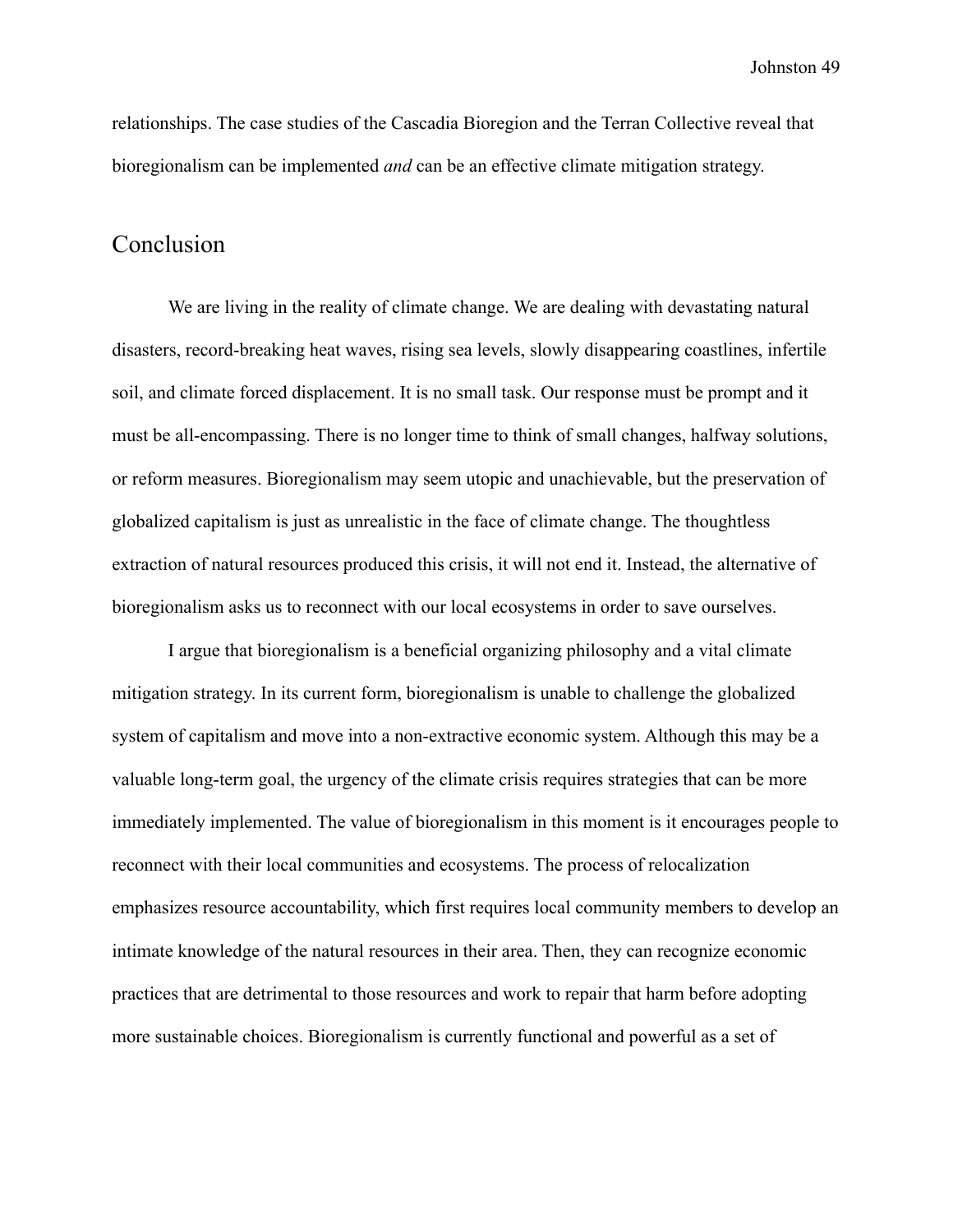organizing principles, but not as an independent economic structure. Regardless, it is still a vital strategy that should be considered in mitigating climate change.

I developed this argument first through a discussion of the relationship between globalized capitalism and climate change. Economies and ecosystems are connected because the production of goods is reliant on natural resources. Due to the capitalist system's goal of accumulating wealth, the extraction of natural resources has exceeded ecological limits. This thoughtless extraction, and subsequent consumption, is one of the causes for climate change (Spash and Smith 2019). The globalized nature of modern capitalism has connected the world together economically, but it has done so at the expense of local awareness. A response to both globalized capitalism and the climate crisis is to relocalize our communities. These local communities — active social entities that emerge from a shared identity, collective interests, and normative structures— can exert authority over their own ecosystems. Therefore, local communities with an intentional focus on resource accountability and environmental sustainability, are powerful actors in climate mitigation.

Bioregionalism specifies that local communities are geographically based within ecosystems and that the scale is defined by naturally occurring boundaries (Curtis 2003; Cato 2011). I reviewed the literature on bioregionalism in order to clarify the theoretical vision and identify the possible capabilities and limitations. The greatest strength of bioregionalism is that it requires direct accountability for resource usage (Cato 2013; Ganesh and Zoller 2013). In the theory of bioregional economies, extraction and production would occur in the same geographical area as consumption. This requires everyone involved in the economy to be aware of the environmental impacts and share the burden of the consequences (Curtis 2003). One aspect of bioregional theory is that it is primarily anti-capitalist. Scholars such as Löwy (2015)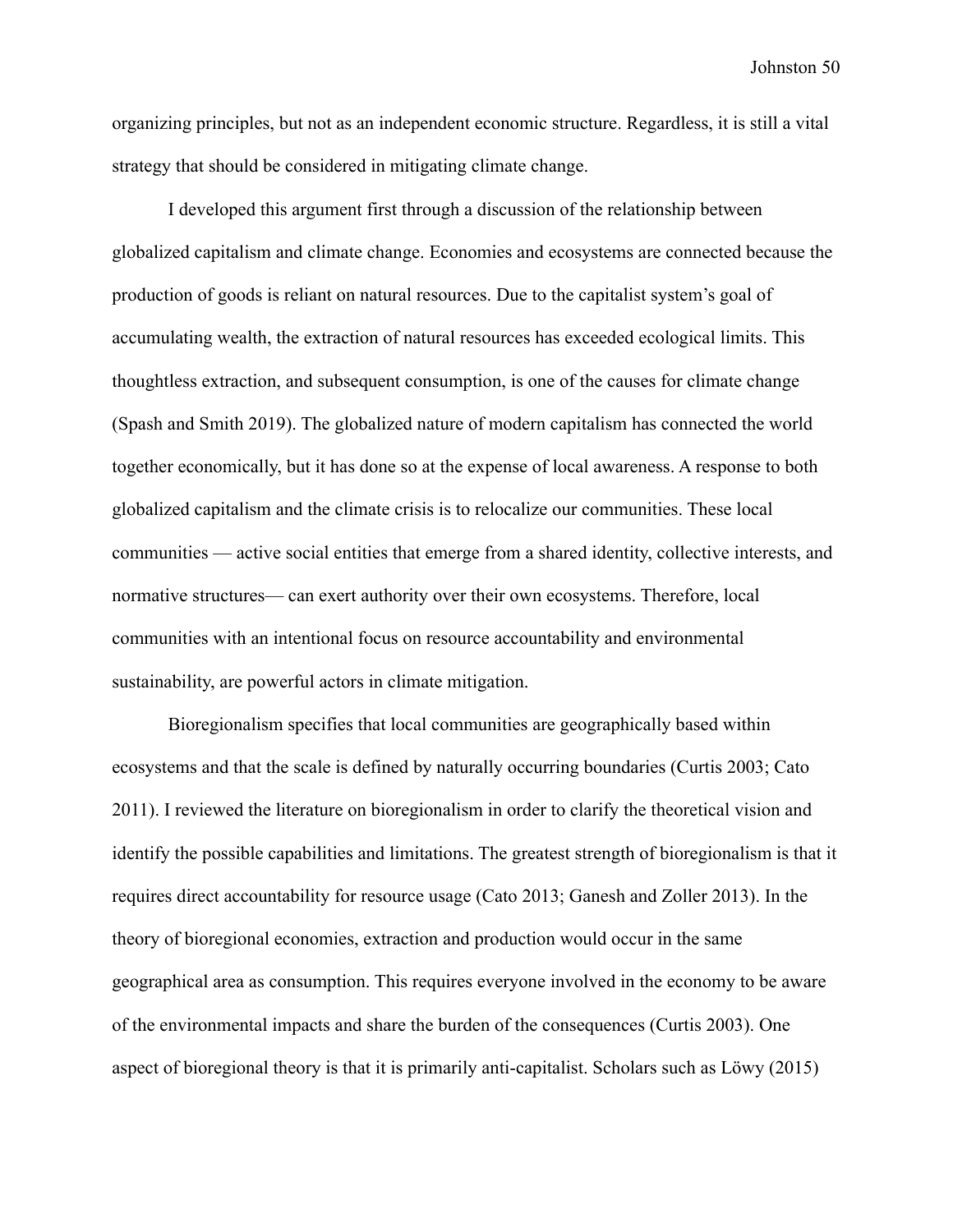argue it is the very system of capitalism itself that is the driving factor of climate change, not the globalized scale at which it operates. However, other scholars such as Albo (2007), Brennan (1998), and Hahnel (2007) observe that bioregionalism does not outline how to move past capitalism nor does it specify what governance structure would be used if bioregionalism was the prevailing economic structure. The literature, both supportive and critical, reveals that for bioregionalism to be most effective as a climate mitigation strategy, it must first be adopted by local communities as a mindset and practice of accountability before seeking to dismantle and replace the system of globalized capitalism.

Although the literature presents a comprehensive theoretical framework of bioregionalism, it lacks empirical evidence. I analyzed two case studies of self-proclaimed bioregional communities, the Cascadia Bioregion and the Terran Collective, to fill this gap and examine how bioregionalism works in practice. The value of accountability is clearly present in the Cascadia Bioregion's work since their main goal is decarbonization, or taking responsibility for the carbon emissions in their local economy. The early work of the Terran Collective reveals that bioregionalism requires strong community relationships to be effective. The varying scale of these case studies demonstrates how the boundaries of 'local' can be widely different: the Cascadia Bioregion covers multiple states while the Terran Collective covers only nine counties around San Francisco. The analysis of these case studies reveals that bioregional communities are currently building local relationships, reconnecting to their ecosystems, and practicing accountability within their sphere of the globalized capitalist economy. Despite what bioregional theory envisions, neither the Cascadia Bioregion nor the Terran Collective have the capacity to operate outside of capitalism since they still exist within the governmental and economic structures of the United States.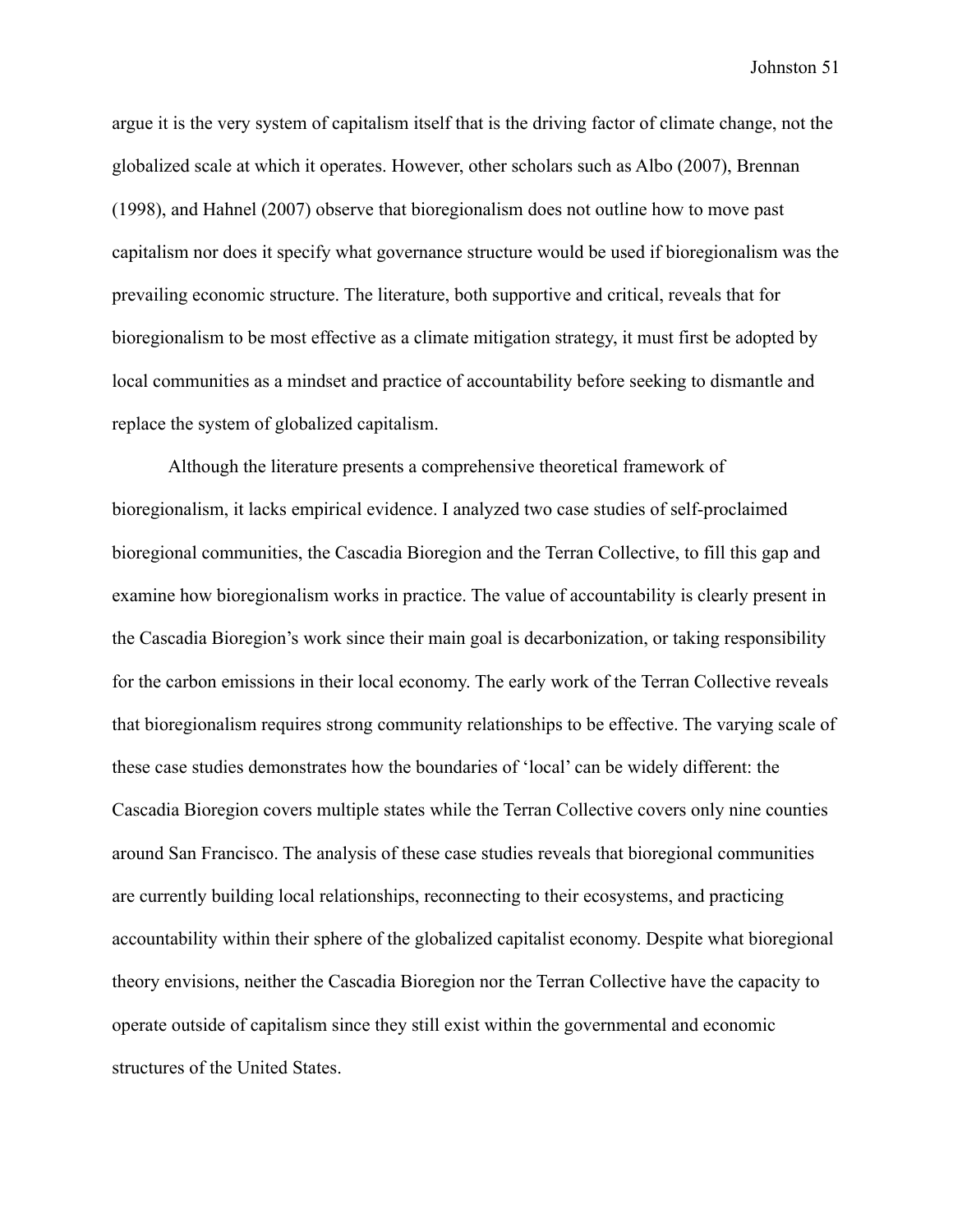The ability to fully achieve the bioregionalism that is expressed in the literature would require sovereignty. Sovereign bioregions scale up the idea of local communities controlling the economic and political decisions made within the borders of ecosystems. Then, the governing body of the bioregion would be able to control what happens within their territory, including how natural resources are extracted and if capitalism or another economic framework is used. For example, the Cascadia Bioregion would have control over the \$1.6 trillion economy that their bioregion encompasses rather than just existing within that economy. <sup>8</sup> Climate justice advocates conceptualized this as bioregional governance (Aguilar 2020) and see it as an alternative to the modern nation-state. Some scholars have briefly explored what this would look like: Hahnel (2007) proposes a network of bioregions that are governed through direct, participatory democracies while Jablonowski (2011) argues in favor of a centralized eco-state in which there is public ownership of industries. Sovereignty and bioregional governance would resolutely shift power into the hands of the people that live in those local ecosystems and instill them with the responsibility to steward their natural resources. Although bioregionalism today works as small communities nested within larger capitalist nation-states, this raises the question of how bioregional borders can be made politically legitimate.

Bioregional governance may seem fully out of our grasp at this current moment in time. Yet, the history and culture of Indigenous peoples across the globe remind us that this idea is not impossible. Aguilar argues that:

One of the barriers to living into our principles of collective determination and bioregional governance is the *psychological barrier*. This is not an innate barrier, but one strategically conceived over the course of over five hundred years. **Colonization, conquest, and attempts at**

<sup>&</sup>lt;sup>8</sup> Although not discussed in this paper, Cascadia is home to a robust secessionist movement. The Department of Cascadia Bioregion states that "the reason for being independent is a simple one. It is fundamentally better for all of us if decisions about Cascadia's future are taken by the people who care most about Cascadia – that is by the people of Cascadia. It is the people who live here who will do the best job of making our nation a fairer, greener and more successful place." (Department of Cascadia Bioregion a).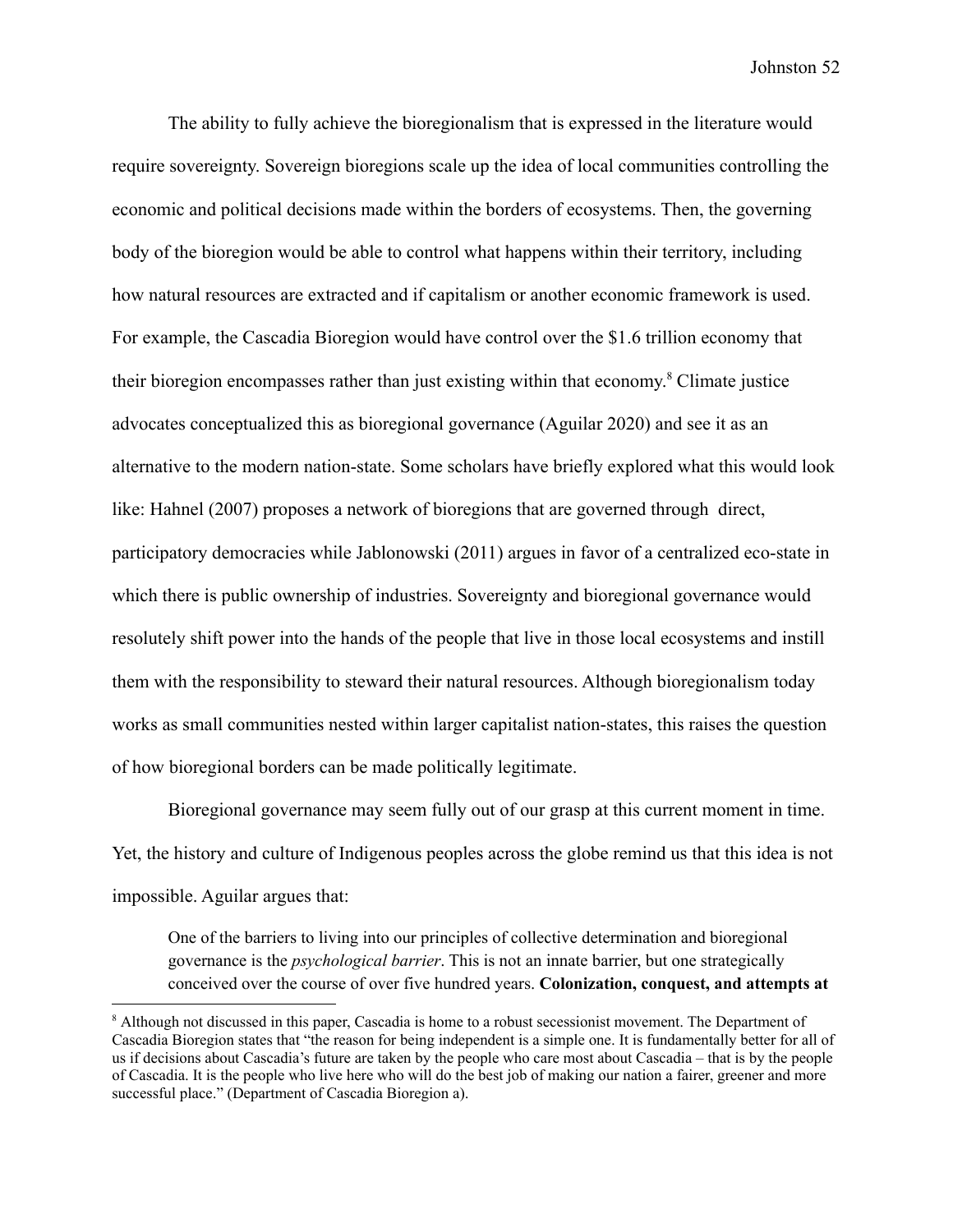### **genociding our ancestors instituted a colonial worldview that is the mainstay of an extractive economy** [emphasis theirs] (2020).

The case studies of the Cascadia Bioregion and the Terran Collective were analyzed in this paper because they are self-proclaimed bioregional organizations. However, there are many Indigenous groups that are practicing bioregionalism without describing it as such. Such examples include the De La Tierra organization run by the Kofan people in the Ecuadorian Amazon, the Nile Journeys organization that supports regeneration in the Nile River Basin, and the Anishinaabe people around the Great Lakes area in North America. All of these groups draw from Indigenous cultural knowledge in order to build local communities that make environmentally conscious economic decisions. This paper has already talked about bioregionalism being a mindset of accountability, but grounding it within the context of Indigenous practices argues that the mindset must also be anti-colonial.

Throughout this paper, I argued that in order for bioregionalism to be effective as a climate mitigation strategy, it should not take on the task of dismantling the capitalist system. However, I want to be clear that globalized capitalism *is* causing the intensity of the climate crisis and bioregionalism should eventually turn its attention towards challenging the system. Spash and Smith clearly state "that the structural and multiple causal mechanisms creating social ecological crises are not being addressed and cannot be addressed by neoclassical economics," such as globalized capitalism (2019, 224). Bioregionalism offers a possible alternative once it is more comprehensively developed as a mindset and organizing philosophy. And while many will "attempt to compare the advantages of the bioregional economy against the charms of the high-energy, 24/7, globalized shopping mall we live in today," Cato reminds us that the potential of bioregionalism "is not that such a life would be preferable in all respects, but rather that it would be sustainable and equitable" (2013, 232). We must move away from the endless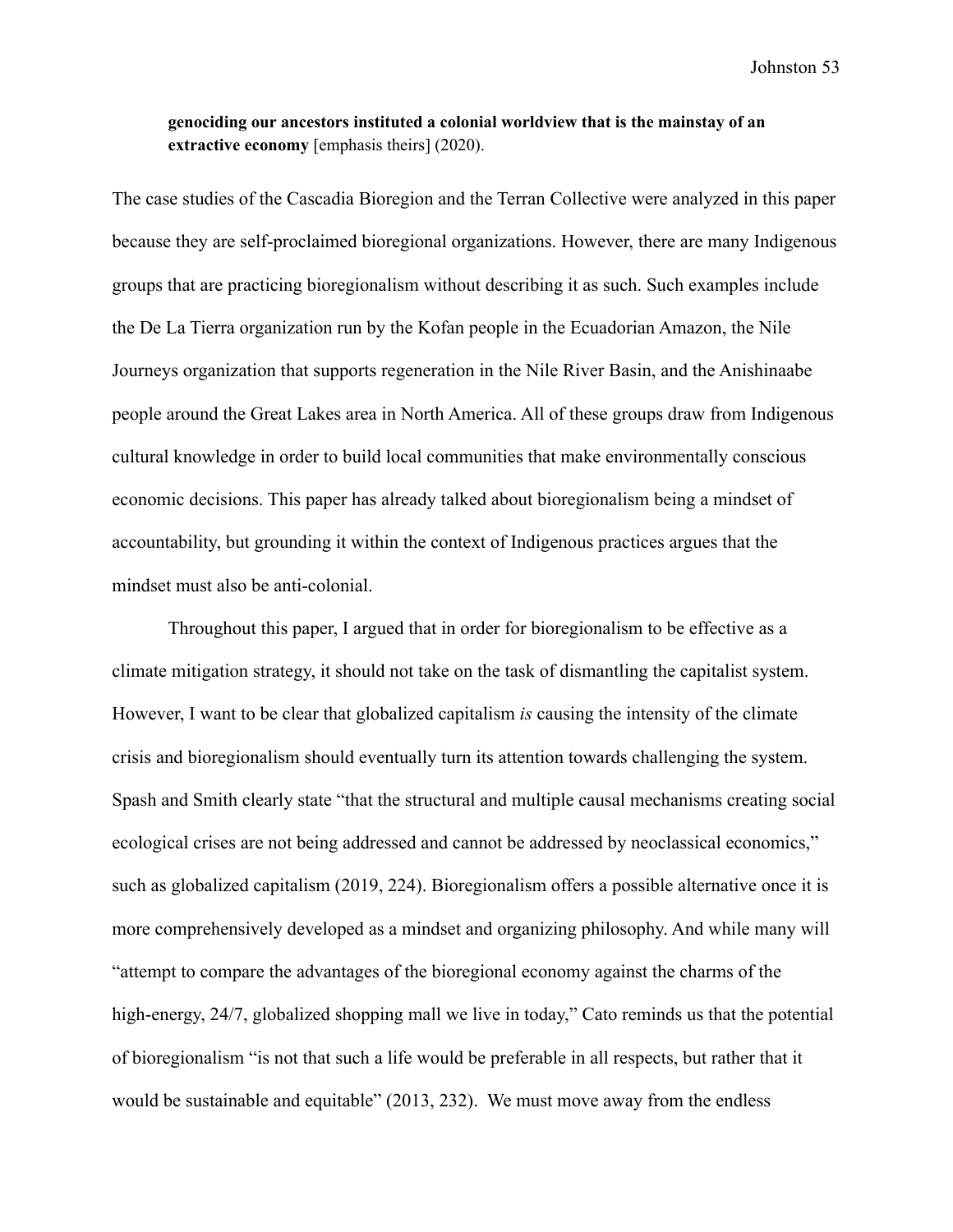extraction of natural resources, the hyperfixation of endless growth, and the relentless accumulation of wealth if we want to truly address the root of the climate crisis.

The climate crisis *will* change everything we have ever known, regardless of whether we are prepared for it. Bioregionalism is a practice in imagining a new reality, an articulation that a better world is possible and we have the capability to create it. It is a "crucial, powerful and pragmatic *starting point* for any meaningful intervention into the ecological devastation wrought by capitalism" (Ganesh and Zoller 2013, 238). Bioregionalism is an ambitious theoretical framework, but the ever-worsening crises of climate destruction and economic disparity necessitate the aspirational vision. It is a theory that will be refined through practice as we reconnect with each other, relocalize our economies, and relearn how to be in relationship with the land. Bioregionalism is not the end point, but a current path that we could take to protect ourselves against the worst consequences of climate change. Bioregionalism offers us a radical opportunity to reconnect with the places we call home.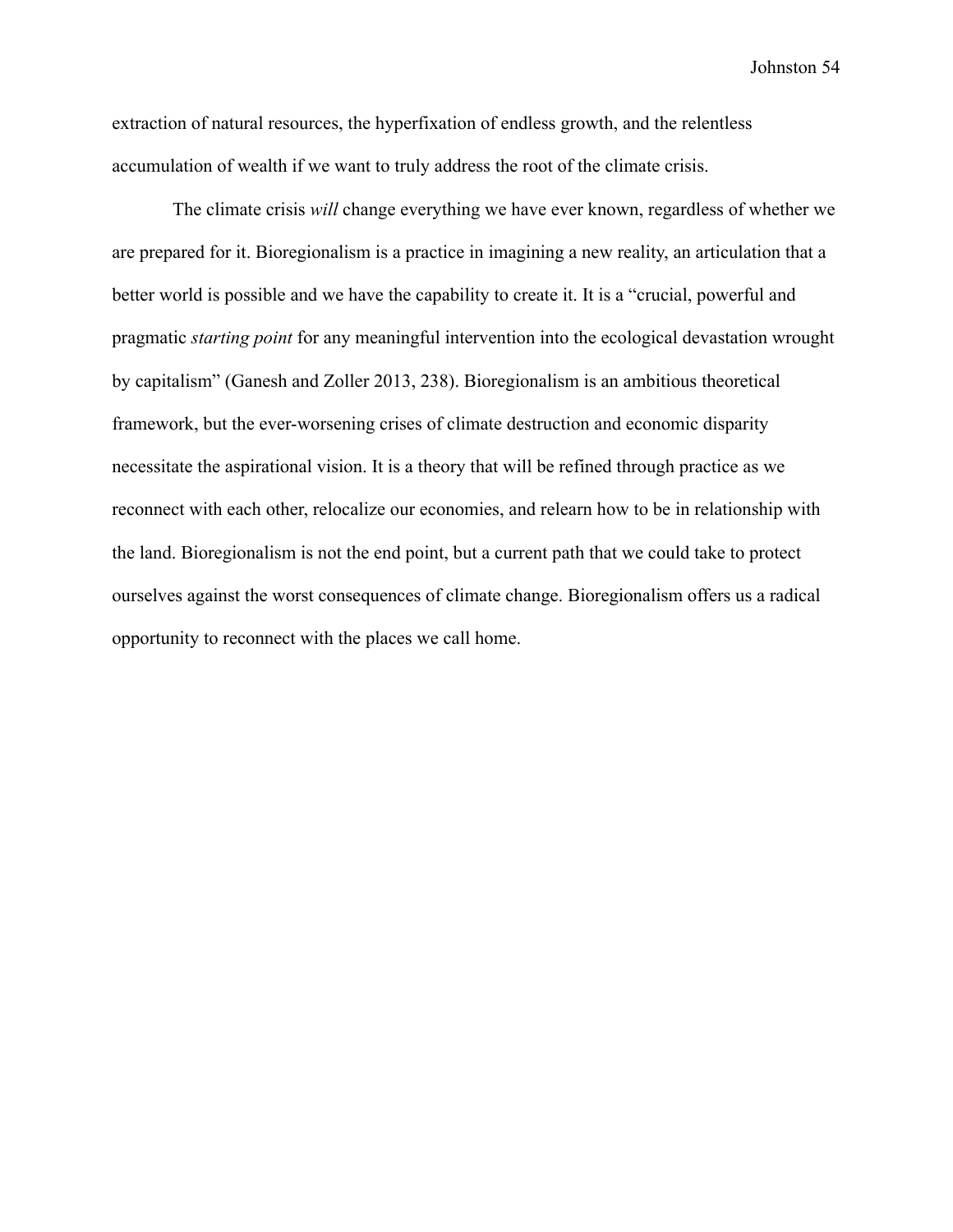#### Bibliography

- <span id="page-55-0"></span>Albo, Gregory. 2007. "The Limits of Eco-localism: Scale, Strategy, Socialism." *Socialist Register* 43: 337-363.
- Aguilar, Angela. 2020. "Are We Ready for Bioregional Governance?" *Medium*. [https://medium.com/movement-generation-justice-and-ecology-project/are-we-ready-for](https://medium.com/movement-generation-justice-and-ecology-project/are-we-ready-for-bioregional-governance-33045b6bd7aa)[bioregional-governance-33045b6bd7aa](https://medium.com/movement-generation-justice-and-ecology-project/are-we-ready-for-bioregional-governance-33045b6bd7aa)
- Barret, Gene. 2014. "Deconstructing Community." *Sociologia Ruralis* 55, no. 2 (April): 182-204.
- Brennan, Andrew. 1998. "Bioregionalism: A Misplaced Project?" *Worldviews: Environment, Culture, Religion* 2, no. 3: 215-237
- Brown, Kate, John Hogan, and Jay Inslee. 2021. "Memorandum of Understanding on Committing to Advance Activities in Support of an Ultra-High-Speed Ground Transportation Project." Cascadia Innovation Corridor Annual Conference: 1-5.
- Cascadia High Speed Rail. 2021. "About Cascadia High Speed Rail. *Cascadia High Speed Rail*. October 30, 2021. <https://cascadiahighspeedrail.com/>
- Cascadia Media. 2020. "Bioregional Congress of Pacific Cascadia 1988." *Cascadia Underground*. [https://cascadiaunderground.org/bioregional-congress-of-pacific-cascadia](https://cascadiaunderground.org/bioregional-congress-of-pacific-cascadia-1988/)
- Cascadia Rail. n.d. Homepage. *Cascadia Rail*. Accessed February 16th, 2022. <https://www.cascadiarail.org/>
- Cascadia Wildlands a. n.d. "About Us." *Cascadia Wildlands*. Accessed February 17th, 2022. <https://www.cascwild.org/about-us-2/>

Cascadia Wildlands b. n.d. "Campaigns." *Cascadia Wildlands*. Accessed February 17th, 2022 <https://www.cascwild.org/campaigns/>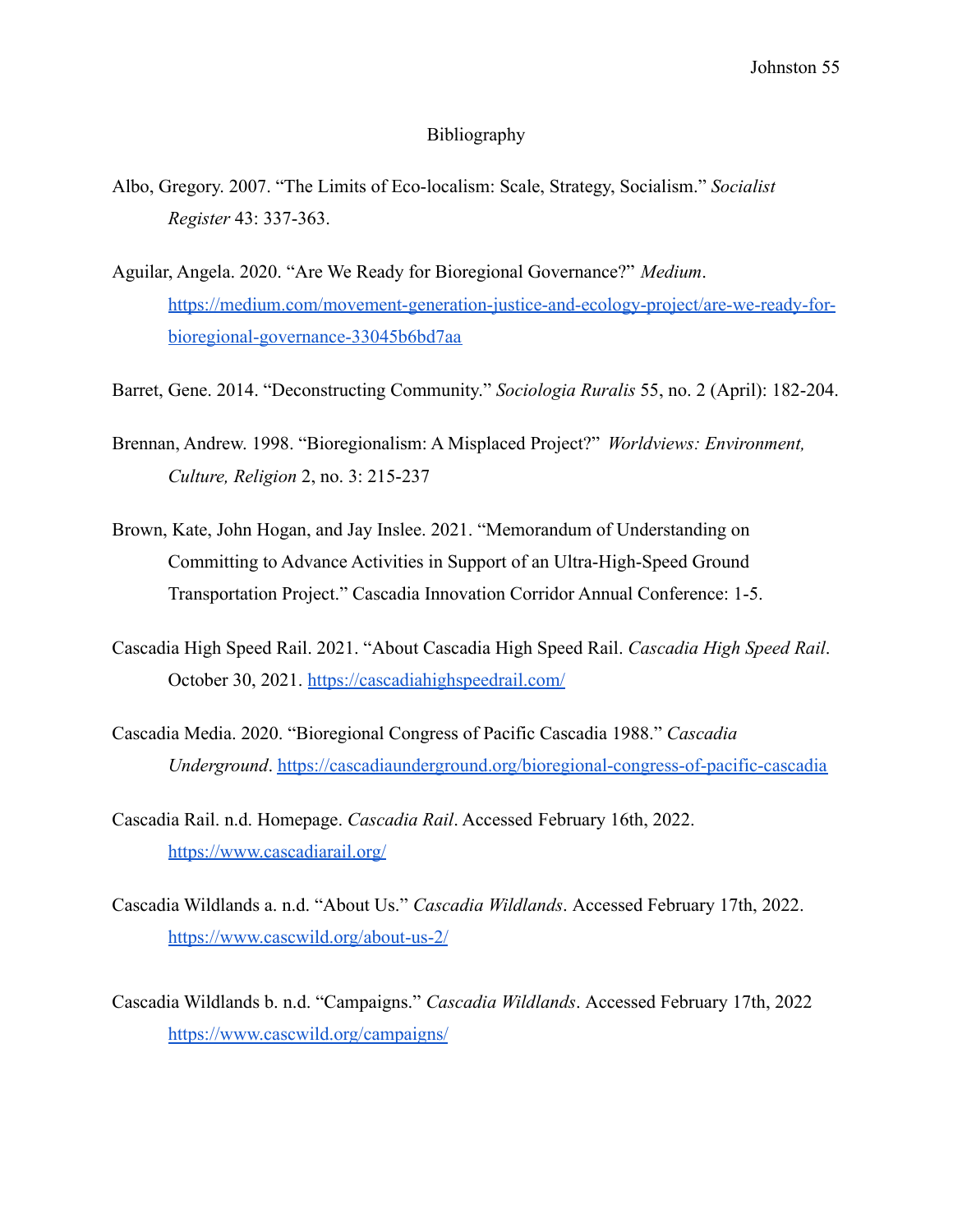- Cato, Molly Scott. 2011. "Home Economics: Planting the Seeds of a Research Agenda for the Bioregional Economy." *Environmental Values* 20, no. 4 (November): 481-501
- Cato, Molly Scott. 2013. "The Bioregional Economy: Reclaiming Our Local Land." In *The Routledge Companion to Alternative Organization*, edited by Martin Parker, George Cheney, Valérie Fournier, and Chris Land, 220-235. London: Routledge.
- Cato, Molly Scott and Rhydian Fôn James. 2014. "A Bioregional Economy; A Green and Post-Capitalist Alternative to an Economy of Accumulation." *Local Economy* 29, no. 3: 173-180.
- Curtis, Fred. 2003. "Eco-localism and Sustainability." *Ecological Economics* 46 (March): 83-102.
- De Angelis, Massimo and David Harvie. 2013. "The Commons." In *The Routledge Companion to Alternative Organization*, edited by Martin Parker, George Cheney, Valérie Fournier, and Chris Land, 280-294. London: Routledge.
- Department of Cascadia Bioregion a. n.d. "About Cascadia." *Department of Bioregion.* Accessed February 15, 2022. [https://cascadiabioregion.org/a-cascadia-primer.](https://cascadiabioregion.org/a-cascadia-primer)
- Department of Cascadia Bioregion b. n.d. "Become a Monthly Supporter." *Department of Bioregion.* Accessed February 17, 2022. <https://deptofbioregion.org/be-a-member/>
- Department of Cascadia Bioregion c. n.d. "Directory of Cascadia Organizations. *Department of Bioregion*. Accessed February 16th, 2022. <https://cascadiabioregion.org/cascadia-directory>
- Department of Cascadia d. n.d. "The Cascadia Bioregion: Facts and Figures." *Department of Bioregion*. Accessed February 17, 2022. <https://cascadiabioregion.org/facts-and-figures>

Department of Cascadia Bioregion e. n.d. "The Cascadia Movement." *Department of Bioregion*. Accessed February 15, 2022. <https://cascadiabioregion.org/the-cascadia-movement>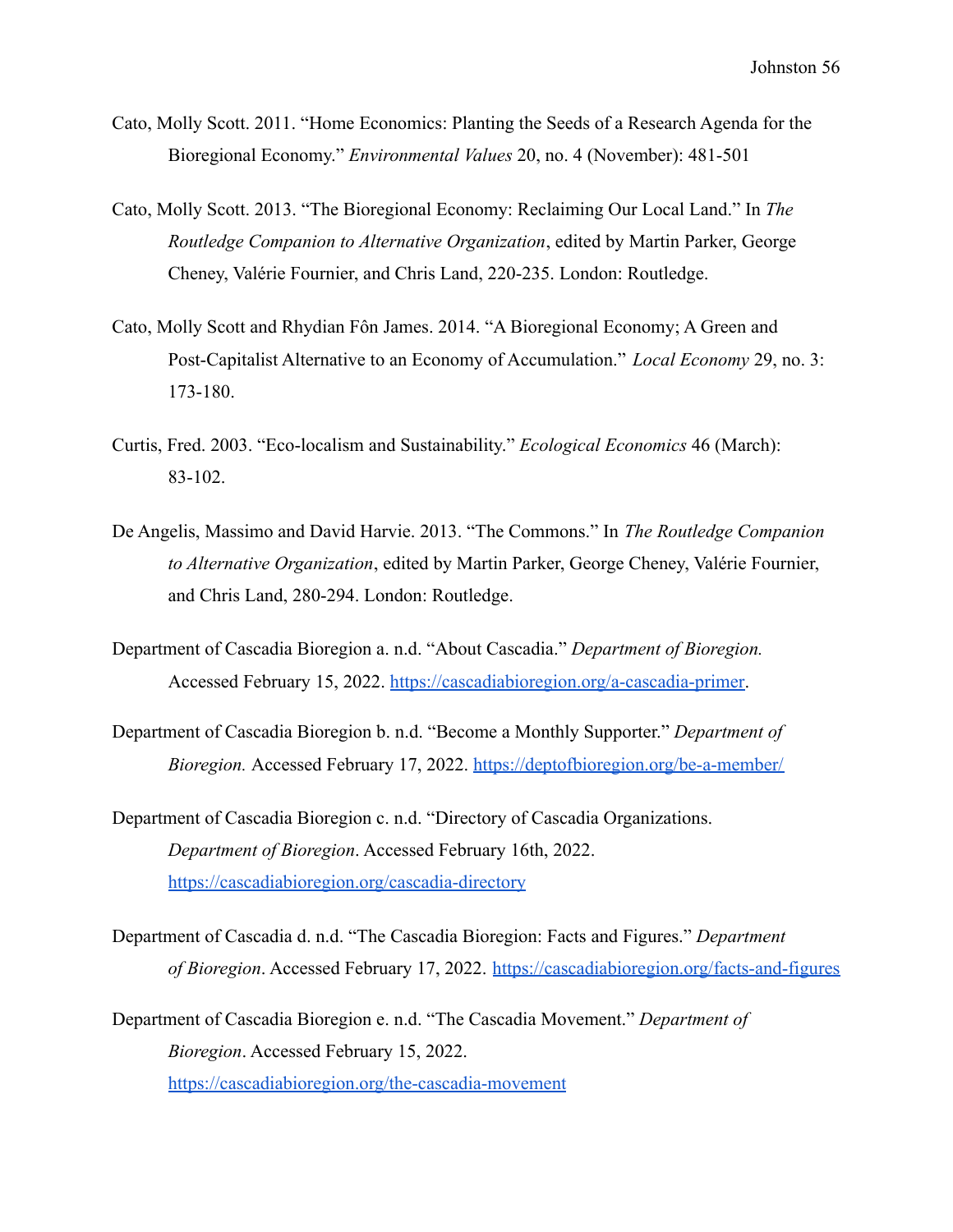- Evanoff, Richard. 2010. "Bioregionalism and Ecological Sustainability." In *Bioregionalism and Global Ethics: A Transactional Approach to Achieving Ecological Sustainability, Social Justice, and Human Well-Being*, 129-141. London: Routledge.
- Fairley, Peter and Robert McClure. 2021. "The Crucial Ingredients for Decarbonizing An Economy, and Safeguarding a Region." *Investigate West.* [https://www.invw.org/2021/12/15/the-crucial-ingredients-for-decarbonizing-an-economy](https://www.invw.org/2021/12/15/the-crucial-ingredients-for-decarbonizing-an-economy-and-safeguarding-a-region/)[and-safeguarding-a-region/](https://www.invw.org/2021/12/15/the-crucial-ingredients-for-decarbonizing-an-economy-and-safeguarding-a-region/)
- Forest Defense Now a. 2021. "McKenzie." *Cascadia Forest Defenders*. <https://forestdefensenow.wordpress.com/mckenzie/>
- Forest Defense Now b. 2017 "Who Are We." *Cascadia Forest Defenders*. [https://forestdefensenow.wordpress.com/.](https://forestdefensenow.wordpress.com/)
- Gamage, Michelle. 2021. "10 Jobs That Will Help Shape a Zero-Emissions Future." *Grist*. <https://grist.org/climate-energy/10-jobs-that-will-help-shape-a-zero-emissions-future/>
- Ganesh, Shiv and Heather Zoller. 2013. "Organizing Transition: Principles and Tensions in Eco-Localism." In *The Routledge Companion to Alternative Organization*, edited by Martin Parker, George Cheney, Valérie Fournier, and Chris Land, 236-250. London: Routledge.
- Hahnel, Robin. 2007. "Eco-localism: A Constructive Critique." *Capitalism, Nature Socialism* 18, no. 2 (June): 62-78.
- Hildner, Shaun and Wailin Wong 2021. "You Had Me At Hylo: with Tibet Sprague." *The Rework Podcast.* Podcast Audio. April 20, 2021. <https://www.rework.fm/you-had-me-at-hylo/>
- Hines, Colin. 2000. "The WTO and the Environment." In *Localization: A Global Manifesto*, 218-236*.* London: Earthscan.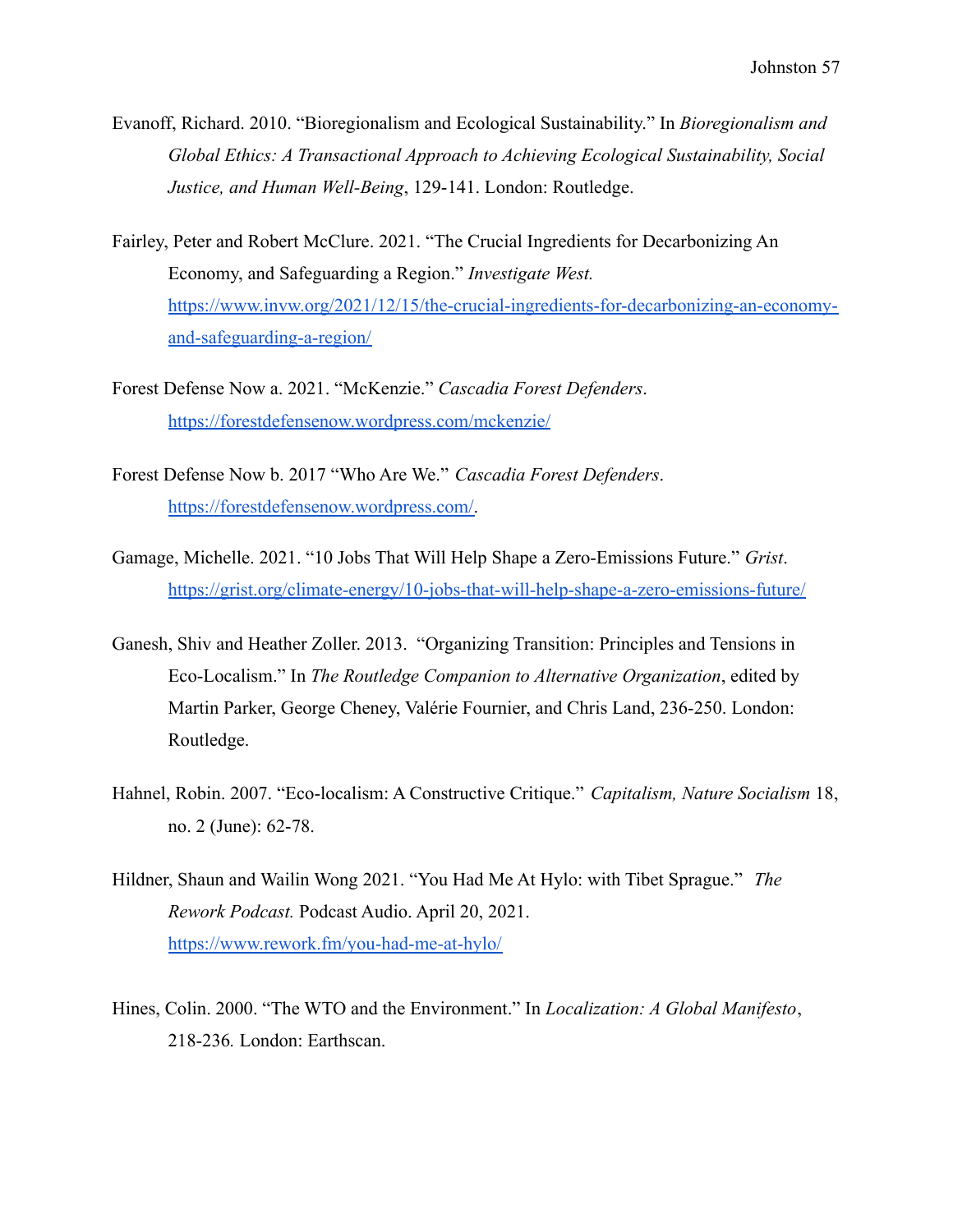- House, Freeman, William Jordan III, and Michael Vincent McGinnis. 1998. "Bioregional Restoration: Re-establishing an Ecology of Shared Identity." In *Bioregionalism*, edited by Michael Vincent McGinnis, 205-222. London: Routledge.
- IPCC. 2021. "Summary for Policymakers of IPCC Special Report On Global Warming of 1.5°C Approved by Governments." Cambridge: Cambridge University Press.
- IPCC. 2022. "Overarching Frequently Asked Questions and Answers." Cambridge: Cambridge University Press.
- Jabłonowski, Mark. 2011. "In Defense of Planning in the Eco-State." *Synthesis/Regeneration: A Magazine of Green Social Thought* 56 (Fall): 36-38
- Jacobs, Michael and Martin Stott. 1992. "Sustainable Development and the Local Economy." *Local Economy* 7, no. 3 (November): 261-272.
- Klein, Naomi. 2014. *This Changes Everything: Capitalism vs. the Climate*. New York: Simon & Schuster.
- Löwy, Michael. 2015. "What is Ecosocialism?" In *Ecosocialism: A Radical Alternative to Capitalist Catastrophe*, 1-39. Chicago: Haymarket Books.
- Movement Generation. 2017. "From Banks and Tanks to Cooperation and Caring: A Strategic Framework for a Just Transition." Oakland: Movement Generation.
- Movement Generation. 2014. "Redefining Resilience: Practices, Principles, and Pathways." Oakland: Movement Generation.
- Office of the United States Trade Representative. 2021. "People's Republic of China: U.S.- China Trade Facts." *Office of the United States Trade Representative.* <https://ustr.gov/countries-regions/china-mongolia-taiwan/peoples-republic-china>
- Plant, Judith. 1990. "Revaluing home: Feminism and bioregionalism." *Home! A bioregional Reader*: 21-23.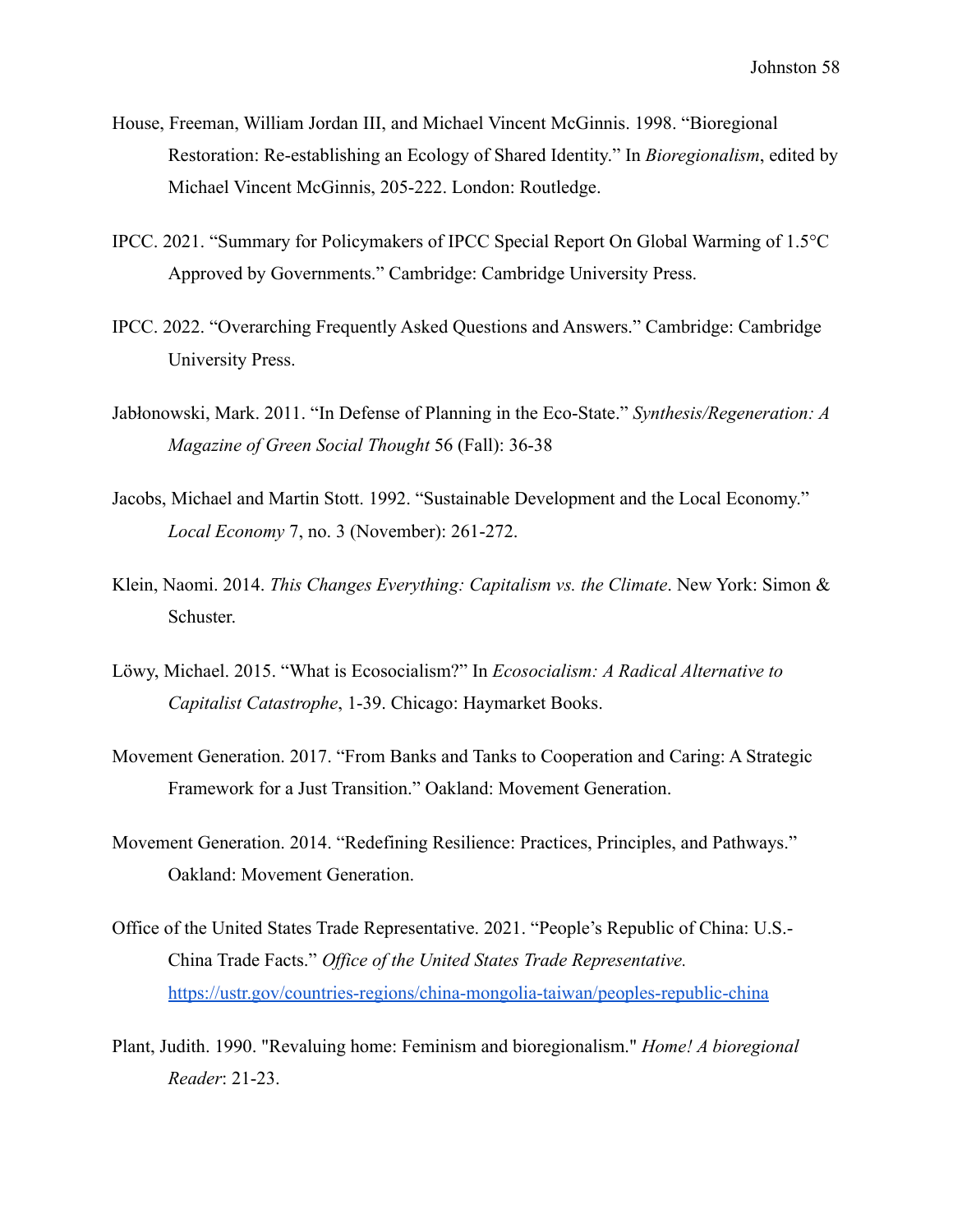Politano, Clare. 2020. "The State of Terran Collective – in 2020." *Medium*.. <https://medium.com/terran-collective/the-state-of-terran-collective>

- Politano, Clare. 2021. "Terran Collective + OpenTEAM Partner on Open Source Community Platform to Support Soil Health and Regenerative Agriculture." *Medium*. [https://medium.com/terran-collective/terran-collective-openteam-partner-on-open-source](https://medium.com/terran-collective/terran-collective-openteam-partner-on-open-source-community-platform-to-support-soil-health-and-49c67b26046f)[community-platform-to-support-soil-health-and-49c67b26046f](https://medium.com/terran-collective/terran-collective-openteam-partner-on-open-source-community-platform-to-support-soil-health-and-49c67b26046f)
- Rai, Priya et al. 2020. "What is Accountability?" *Barnard Center for Research on Women* video. <https://bcrw.barnard.edu/videos/what-is-accountability-2/>
- Roberts, David. 2018. "The Future of Climate Policy Is Being Decided In the Pacific Northwest." *Vox*. [https://www.vox.com/energy-and-environment/2018](https://www.vox.com/energy-and-environment/2018/3/1/17061206/climate-policy-pacific-northwest)
- Shiva, Vandana. 2008. "Triple Crisis, Triple Opportunity." In *Soil Not Oil*, 1-8. Brooklyn: South End Press.
- Simon, Matt. 2019. "Capitalism Made This Mess, and this Mess Will Ruin Capitalism." *Wired.* <https://www.wired.com/story/capitalocene/>
- Spash, Clive L and Tone Smith. 2019. "Of Ecosystems and Economies: Re-Connecting Economics with Reality." *Real-World Economics Review* 87 (March): 212-229.
- Sprague, Tibet. 2021."Terran Cospiracy: An Experiment in Bioregional Community Weaving." *Medium*. [https://medium.com/terran-collective/terran-cospiracy-an-experiment](https://medium.com/terran-collective/terran-cospiracy-an-experiment-in-bioregional-community-weaving-d16715cda14)
- Terran Collective's *LinkedIn* page. n.d. Accessed February 12th, 2022. <https://www.linkedin.com/company/terran-collective>
- Terran Collective's *Facebook* page. n.d. Accessed February 8th, 2022. [https://www.facebook.com/TerranCollective](https://www.facebook.com/TerranCollective/about)
- Terran Collective a. n.d. "The Bioregion." *Terran Collective.* Accessed February 8th, 2022. <https://www.terran.io/bioregion/>